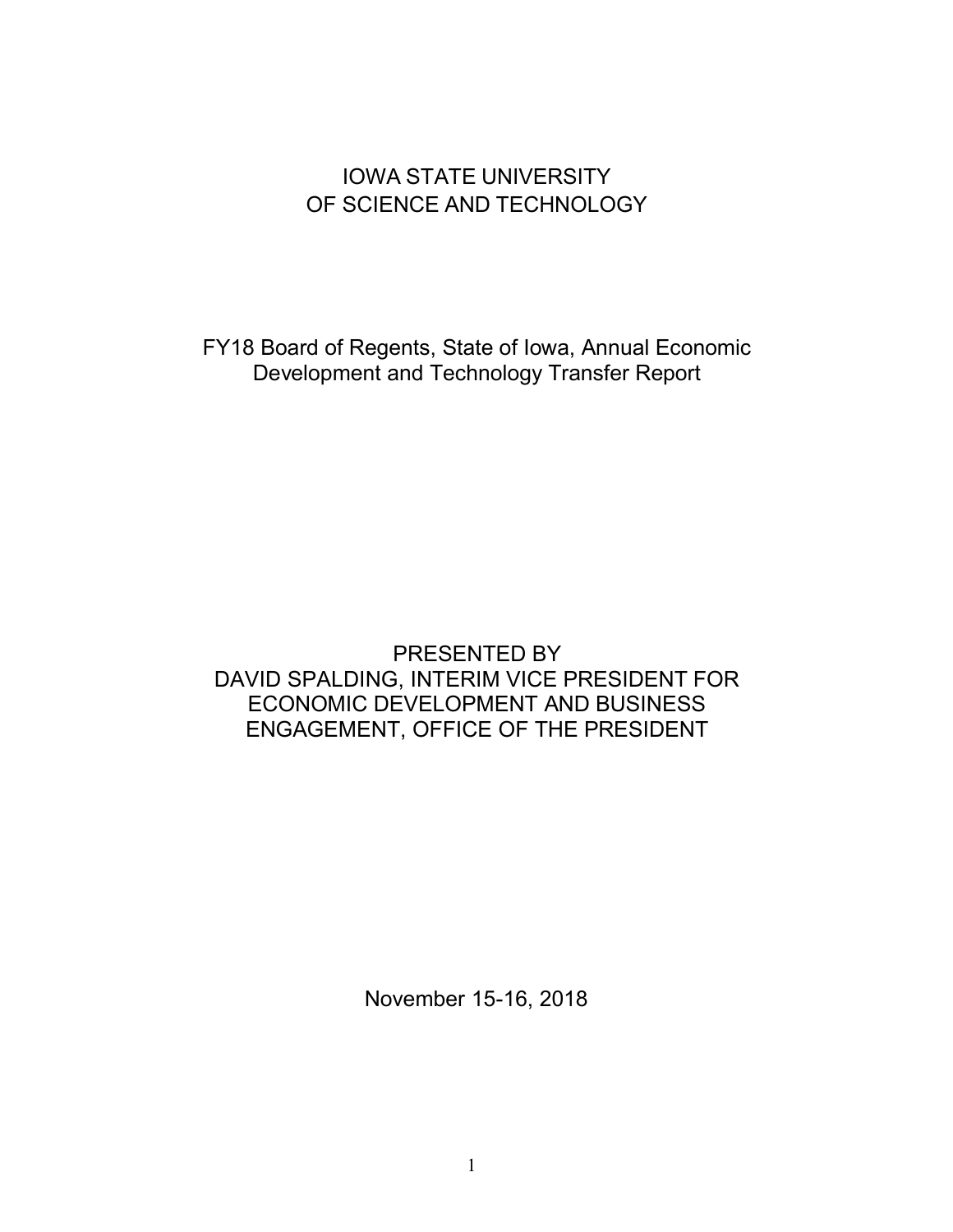Economic development is a top priority for Iowa State University. Indeed, it is a **prominent goal in the university's strategic plan**, and the university is very proud of the tremendous impact it has on the state economy. **In 2016 Iowa State received the prestigious designation as an** *Innovation and Economic Prosperity University* by **the Association of Public and Land Grant Universities** (APLU), the first university in Iowa to receive this recognition. As the APLU states, "The designation acknowledges universities working with public and private sector partners in their states and regions to support economic development through a variety of activities, including innovation and entrepreneurship, technology transfer, talent and workforce development, and community development."

The Office of Economic Development and Industry Relations (EDIR), which moved into the new **Economic Development Core Facility** in the ISU Research Park in June 2016, consists of the following key university economic development units that provide integrated and comprehensive business, technical, entrepreneurial support, and educational services to Iowa State's clients and partners:

- The *Center for Industrial Research and Service* works with business and industry to enhance their performance through service offerings in five general areas: technology, growth, productivity, enterprise leadership, and workforce.
- The *Small Business Development Center*, administered by Iowa State, consists of 15 regional centers serving all 99 counties in Iowa. SBDC assists individuals interested in starting new companies and provides business services and counsel to existing companies across Iowa to solve management problems, to improve operations, to seek financing, and to pursue new opportunities. Iowa State also operates two regional centers.
- *Pappajohn Center for Entrepreneurship* serves entrepreneurs, provides entrepreneurial opportunities for students including a student accelerator, hosts statewide and local business plan and pitch competitions, and participates in university-wide academic programs in entrepreneurship, including an interdisciplinary minor in entrepreneurial studies, graduate courses, a major in entrepreneurship for business students, and a PhD program in entrepreneurship.
- *ISU Research Foundation* and *Office of Intellectual Property and Technology Transfer* protects, manages, markets, and licenses the intellectual property of ISU researchers and implements agreements related to research collaborations with industry.
- *ISU Research Park* provides a resource-rich environment including close proximity and easy access to Iowa State University for its tenant companies, which include start-ups and established companies that range from growing entrepreneurial ventures to global corporations. The Research Park offers high quality labs and office space, as well as numerous services and amenities that support the efforts of science- and technology-based organizations.

EDIR also serves as the gateway or portal to the university's expertise, capabilities, resources, and facilities that support and enhance economic development throughout the state. Thus, EDIR works very closely with other university units that contribute to the university's economic development efforts and impact, including the Office of the Vice President for Extension and Outreach, the Office of the Vice President for Research, and the academic colleges.

Iowa State pioneered the first statewide Extension Service in 1906. The extension experiment – universities actively transferring their research and expertise to every corner of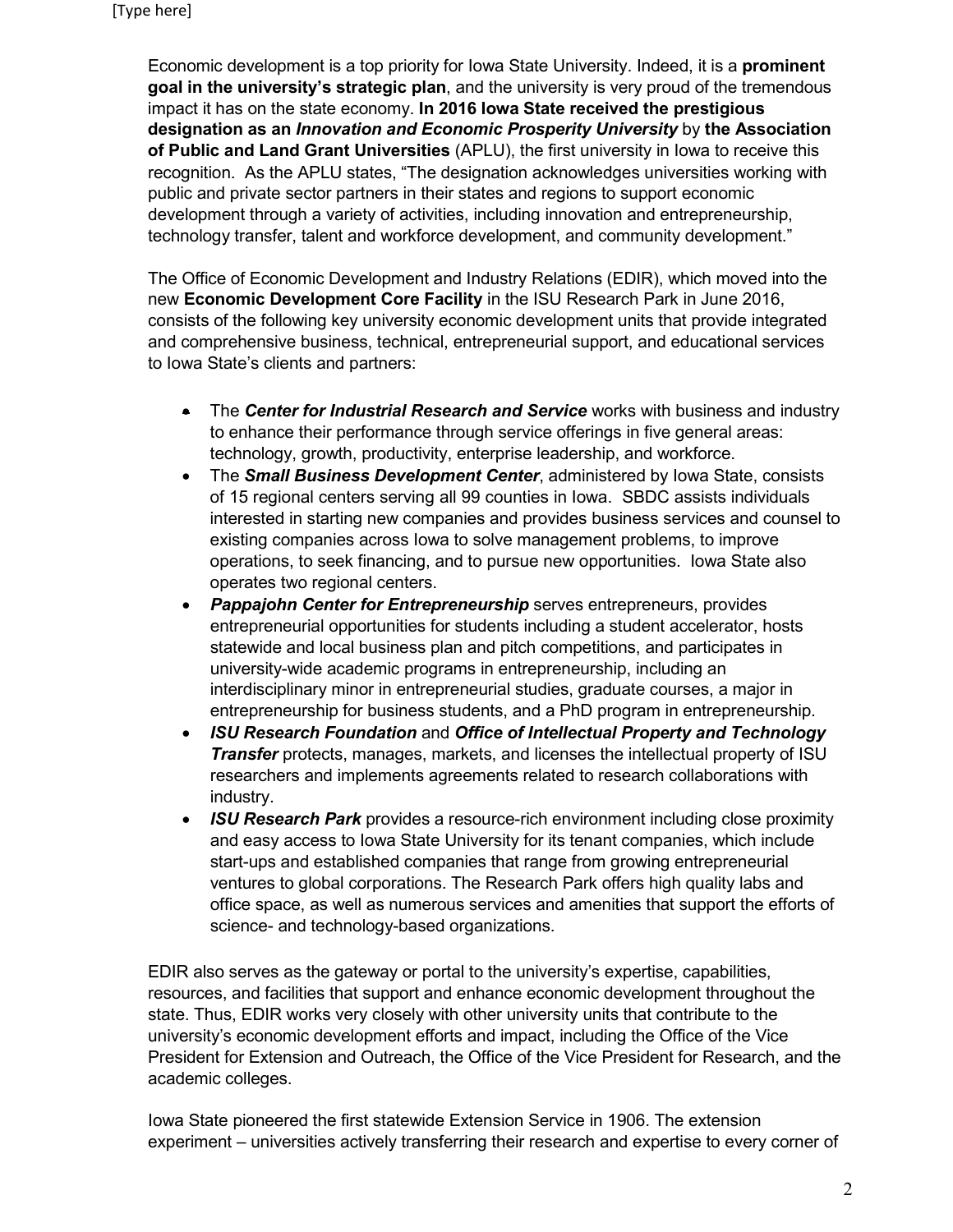every state – was immensely successful across America and remains so today. Each year more than a million Iowans directly benefit from ISU Extension and Outreach programs. ISU Extension and Outreach in collaboration with ISU colleges impacts economic development in the state through all of its programs – Community and Economic Development, as well as Agriculture and Natural Resources, Human Sciences, and 4-H Youth Development.

ISU promotes economic growth in Iowa in a number of ways. We provide business and technical assistance to existing companies, we support the creation of new companies, we help attract new companies and entrepreneurs to Iowa, we create intellectual property and help move research ideas to the market, and we contribute to workforce and entrepreneurial development.

## **Business and Technical Assistance**

During the most recent full year for the program, the **America's SBDC Iowa,** provided business assistance to individuals and companies **in all 99 counties totaling 4,044 clients** and 14,065 counseling hours. As a result of this counseling, **293 new businesses** were started and **1,845 jobs were created**. Additionally, SBDC assistance was credited by clients with increasing their capital infusion by more than \$108.6 million and increasing their sales by more than \$111.8 million. **This translates into 153 new jobs every month, 24 new business every month and sales increases of \$9,317,285 every month.**

The **ISU SBDC regional center and the Mid Iowa SBDC regional center**, in partnership with the ISU Pappajohn Center for Entrepreneurship, provided 2,193 hours of counseling assistance to startup and existing companies; **served 746 clients with one-on-one counseling**; **educated 184 attendees through workshops**; provided advice to several hundred clients via telephone and e-mail; and advised a number of technology companies in the areas of licensing, equity-based financing, market entry, and numerous operational areas. The centers **documented 53 new business starts with 262 new jobs created** that have generated **\$27,484,432 in capital infusion** and **\$8,980,707 in sales increases**.

**CIRAS** has been working with companies in communities across Iowa for more than 50 years and has a vision for Iowa of healthy communities through business prosperity. **Cumulatively, over the past five years, CIRAS and partners have reported impact from companies totaling more than \$2.5 billion dollars (\$2.2 billion in sales gained or retained, \$226 million in new investments, \$91 million in costs saved or avoided) with 28,043 jobs added or retained as a result of the assistance received.**

Last year, **1,705 businesses from 95 counties** in the state received assistance on projects or attended educational workshops from CIRAS staff or partners. Companies responding to surveys reported **\$621 million in total economic impact** — \$527 million in sales gained or retained, \$75 million of new investment, and \$19 million in costs saved or avoided. Company executives stated that **4,954 jobs were added or retained** as a result of the assistance they received from CIRAS and its partners. The following summarizes the results of the five primary CIRAS programs for this past year:

• The CIRAS **Procurement Technical Assistance Program** (PTAP) works with Iowa businesses, from one-person operations to some of the state's largest employers, to help them understand the government procurement process and to secure contracts. CIRAS is the only organization in the state of Iowa that provides contracting assistance at all three levels of the government market segmentation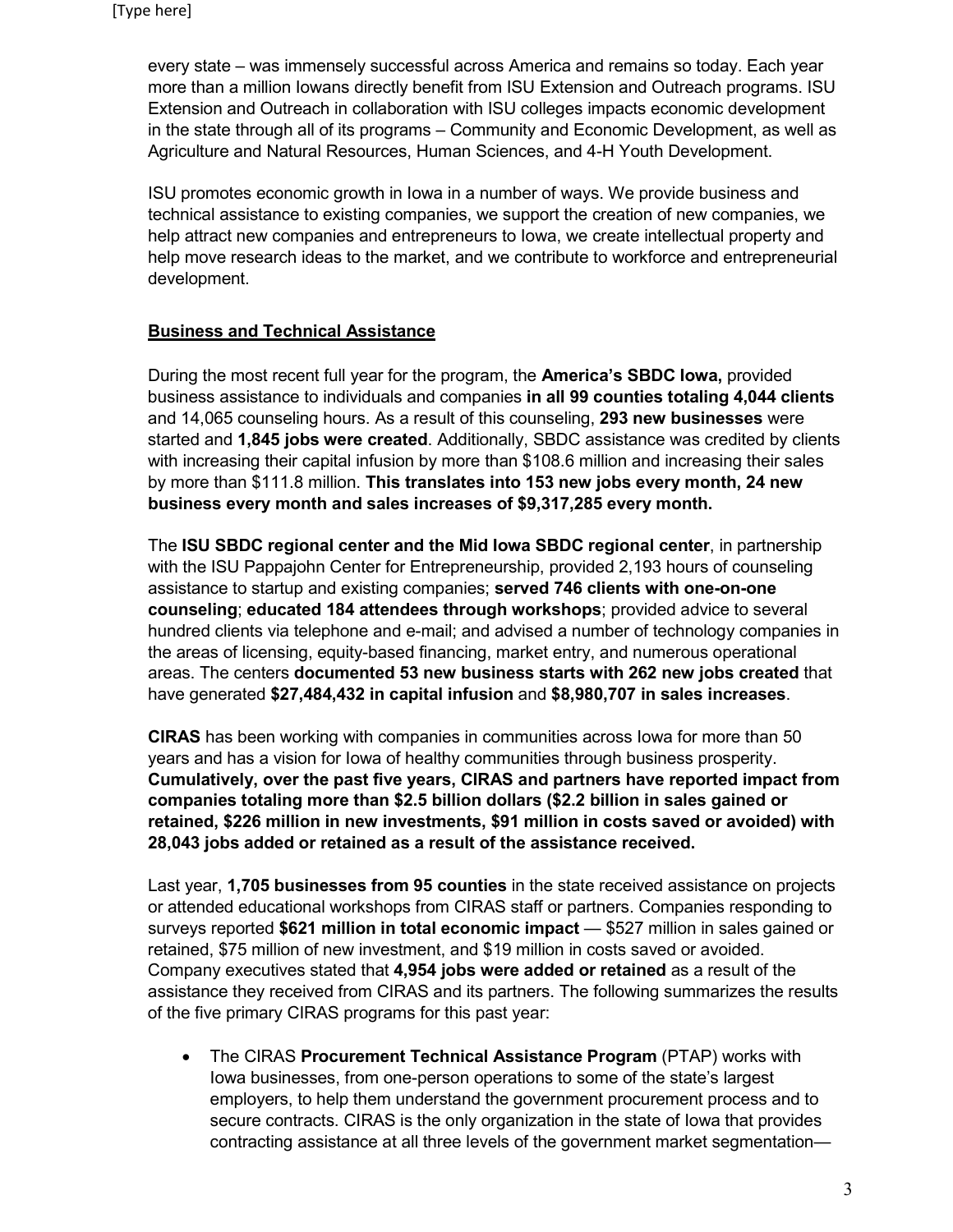local, state, and federal. Last year, CIRAS staff **provided assistance to 863 companies**, resulting in an economic impact of **more than \$163 million.** The Defense Logistics Agency, which funds CIRAS to provide assistance to Iowa companies, indicated this impact **helped create or retain 3,262 jobs**.

- Last year, **603 small- to mid-sized manufacturers** received assistance under the **Manufacturing Extension Partnership** (MEP) program. Companies responding to third party surveys reported nearly **\$426 million in financial impact** from technical assistance and workshops on technology, growth, enterprise leadership, and productivity.
- CIRAS' Economic Development Administration University Center Program (EDAUCP) focuses on growing small businesses by coaching them on how to develop and commercialize innovative new products, processes, services or business models. Last year, 98 distinct clients received assistance under the program.
- The CIRAS Technology Assistance Program (TAP) has a mission to assist Iowa companies with technical problems and advance R&D activities. The program is comprised of two segments that support Iowa businesses in unique ways: the technology assistance group (includes materials, non-destructive evaluation, and engineering) provides shorter-term technical assistance, while the research costsharing program helps Iowa companies access ISU's faculty and facilities for research by providing a 1:1 cash match on research projects. Last year, CIRAS provided **technology assistance services to 379 distinct businesses**. Companies responding to surveys reported **\$164.1 million of total economic impact and 375 jobs created or retained** from the technology services they received.
- The CIRAS Community Assistance Program (CAP) provides community leaders and economic developers with the education and tools to develop and implement strategies to increase industry engagement, better attract and retain industry, and cooperate to solve critical workforce issues. Last year, CAP served 44 distinct clients through 9 events and 15 counseling sessions.

**Appendix 1** provides some illustrative examples of CIRAS, SBDC, ISURF and ISU Extension and Outreach projects with Iowa companies and entrepreneurs during the past year.

**During the five year time frame FY2012-2016 more than 13,700 different companies in Iowa representing all 99 counties benefitted from CIRAS and SBDC business and technical assistance and/or education/training services.** 

This past year the **Community and Economic Development (CED) program within ISU Extension and Outreach** has multiple community development specialists in place with expertise and/or experience working with minority-owned businesses and community business leaders. During the past year, these specialists **helped 28 minority-owned business owners start or improve their own businesses, and assisted with the creation and the retention of 12 jobs for minority employees.**

## **The ISU Research Park**

The ISU Research Park (ISURP) has realized great success because companies find value in a close physical presence to the university as it facilitates working with faculty and graduate students on research, tapping into and recruiting the graduate and undergraduate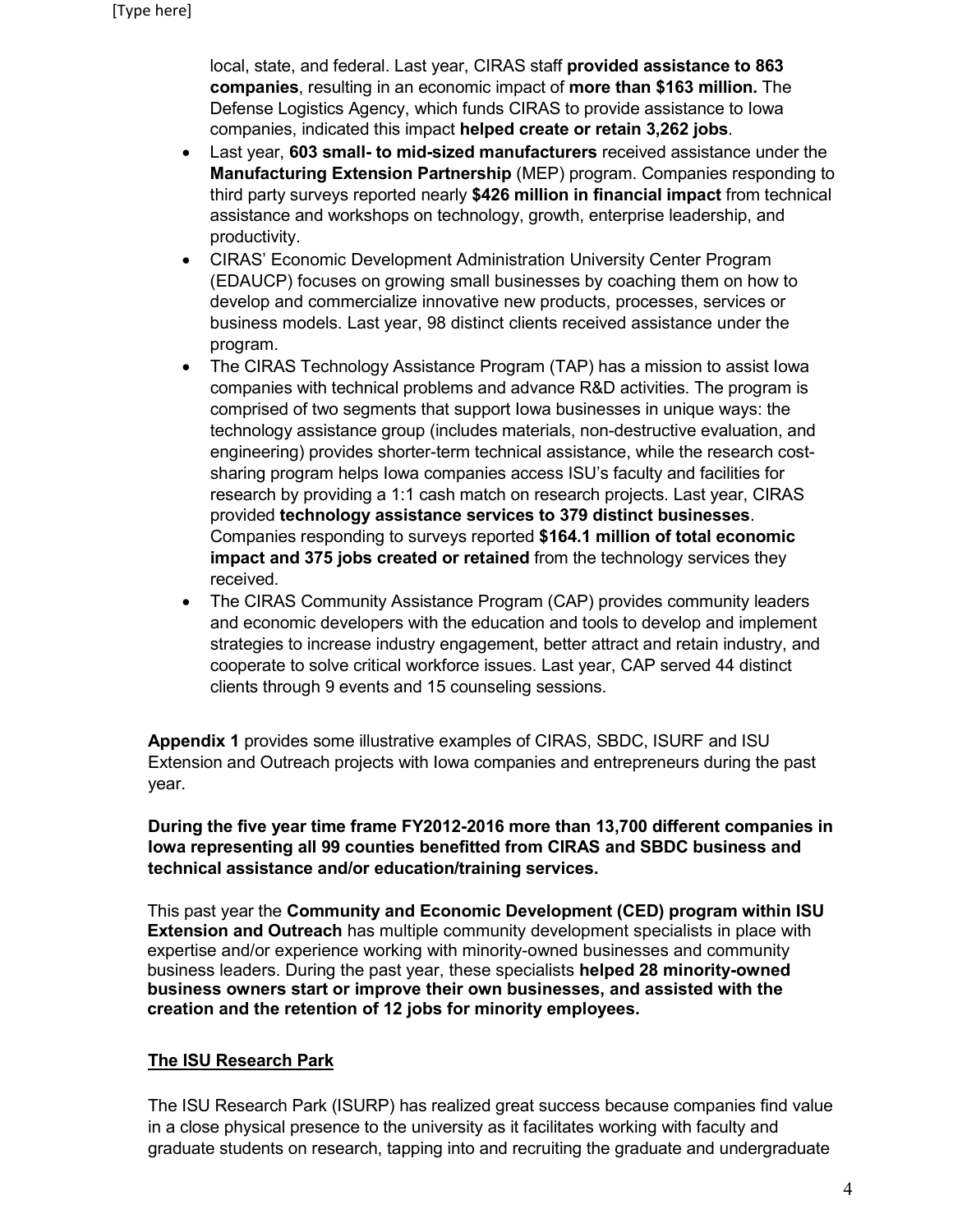student talent pool, and accessing university facilities. ISURP tenants include companies of all sizes and industry focus, though engineering and technology, and bioscience comprise the largest proportion, reflecting Iowa State's strength in STEM. Tenants include companies incubated at ISURP as well as established global brands. **Four of the last five Iowa companies to go public started and reside in Ames, with three getting their start at ISURP Park and two still located there.**

Today, ISURP is a 400-acre development just south of campus with approximately 800,000 square feet of building space. **Twelve new companies and affiliates, and 31 preincubator companies joined ISURP in FY18**, bringing the **cumulative total to 364 companies and 6,006 employees for current and former tenants that are still in existence world-wide.** Currently, there are **87 companies and research centers and 11 affiliates located at ISURP, employing 2,155 and 135 people, respectively**. There are 18 pre-incubator companies that remain in ISU Startup Factory space.

In June 2016, ISURP launched the **ISU Startup Factory** to provide a stronger support system for students, faculty and staff wanting to create scalable businesses that address technical, societal or other challenges. Entrepreneurs in the Startup Factory receive formal training, resources, and access to a network of business mentors, advisors, counselors and investors in two 26-week blocks: the first a formal curriculum centered on business validation, and the second, customized to their individual business needs. To date, three cohorts have completed the program and two are currently in the program for a total of **53 new startup companies**. Graduated companies have **raised more than \$20 million** in private and public capital, including nine SBIR Phase I grants, three SBIR Phase II grants, eight Proof of Commercial Relevance awards, six Demonstration Fund awards, nine angel investment rounds and three institutional investment rounds. Additionally, these companies have created 66 jobs. The ISU Startup Factory partnered with four regional SBDCs and community colleges in northwest Iowa to launch the Startup Factory Network, a new initiative which brings the Startup Factory program to rural entrepreneurs developing scalable businesses through virtual weekly sessions.

## **Workforce Development**

A key component of the university's value proposition related to economic development, and its primary mission, is providing a world class education that provides students with the technical, analytical, problem-solving, communications, and social responsibility skills required in today's workplace. Iowa State is the largest university in Iowa with nearly **35,000 students**, and despite our Midwest location, our student body is quite diverse. Total U.S. multicultural and international enrollment at Iowa State is 25.2% of the student body (14.7% multicultural and 10.5% international). Our students represent every Iowa county, all 50 states and 126 countries. This diversity leads to a wide array of perspectives, capabilities, and ideas that enrich the learning environment. Not surprisingly, our graduates are in high demand and we have a **campus wide placement rate of almost 94%** (i.e., 94% of undergraduate students are employed in their field or are pursuing graduate education within six months of finishing their undergraduate studies).

**Iowa State is well known for providing students with professional development activities on campus that provide great opportunities for companies to utilize our students' talents.** We have excellent entrepreneurship programs in every college as well as "experiential learning" centers that provide opportunities for cross functional teams of students to work on business projects. **Each year more than 200 Iowa State students intern at ISU Research Park companies**. Additionally, engineering students complete a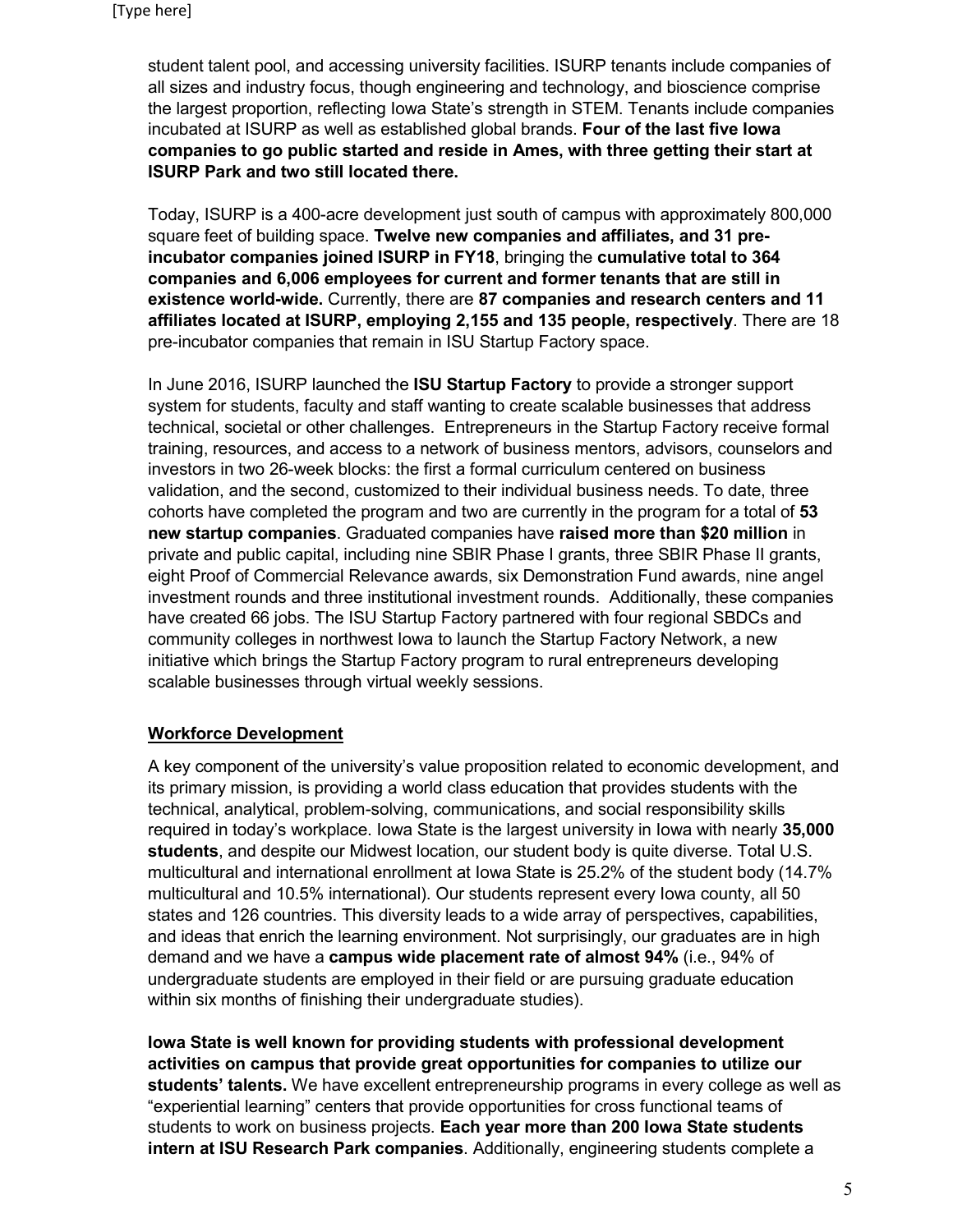senior capstone project, and several faculty across campus integrate company projects into their courses.

During the summer of 2018, the **Pappajohn Center for Entrepreneurship** sponsored the third cohort of CYstarters, a 10-week summer accelerator program for students. **Nineteen students on 15 business teams** who participated in the Center's various pitch and business plan competitions throughout the year **were selected to spend the summer in a hands-on mentoring environment at the ISU Research Park to launch and grow their companies.** Students participated in educational sessions, received mentoring, and essentially interned in their own companies instead of working elsewhere during the summer. All 15 businesses successfully launched. Twelve (12) of the twenty (20) total businesses from the previous two year's cohorts are still active and have gone on to be successful in state and national competitions. Also, 7 of the 12 have received state funding or private investment.

In 2017-18, the Pappajohn Center for Entrepreneurship launched a series of pitch and business competitions within each of Iowa State's colleges to help educate and identify student entrepreneurs across campus. Nearly 200 students competed, a number of whom received financial support for their fledgling concepts and went on to participate in national competitions and entrepreneurship accelerators.

The Iowa State Pappajohn Center works collaboratively with the other four JPEC programs to host a statewide student competition, a statewide Iowa entrepreneur competition, a weeklong entrepreneur summer boot camp in Okoboji at the Lakeside Lab, and a fellowship with Entrepreneurs Organization Iowa. Through these programs and support this year from IEDA, the JPECs awarded \$120,000 in incentives for entrepreneurial ventures.

Additionally, the Pappajohn Center for Entrepreneurship **placed 44 student interns in startup companies located at the ISU Research Park**, and reported **close to 3,000 students enrolled in entrepreneurship-themed coursework** across campus. **Over 7,500 individuals participated in programs and classes focused on entrepreneurship, startups and small business.** 

The CyBIZ Lab interdisciplinary student consulting program offers business solutions to companies of all sizes as well as supports faculty commercialization efforts. The improved performance resulting from these interactions allow businesses to retain and often expand their workforce. **Seventy (70) CyBIZ Lab students working part-time completed 32 consulting projects** and additionally facilitated several live case classroom projects that gave students the opportunity to work with actual businesses to solve business problems.

CyBIZ Lab has established a number of partnerships across campus that have expanded the learning opportunities for students and significantly increased the impact students have had with real businesses. **CyBIZ Lab completed two (2) projects concurrently with mechanical engineering senior design cases;** paired up to performed **market validation research with twenty-four (24) technology transfer projects that had received RIF funding** through EDIR, with another six (6) tech transfer projects underway fall 2017; partnered with the Ivy Colleges of Business on internal curriculum and program research projects; and collaborated with ISU Extension and Story County Conservation Model Farm creative agency on a number of community projects. CyBIZ Lab students played a role in Iowa State's APLU Innovation & Economic Prosperity award, and its project with the Des Moines MPO helped the organization achieve the Technology Association of Iowa's "Best User of Technology" award.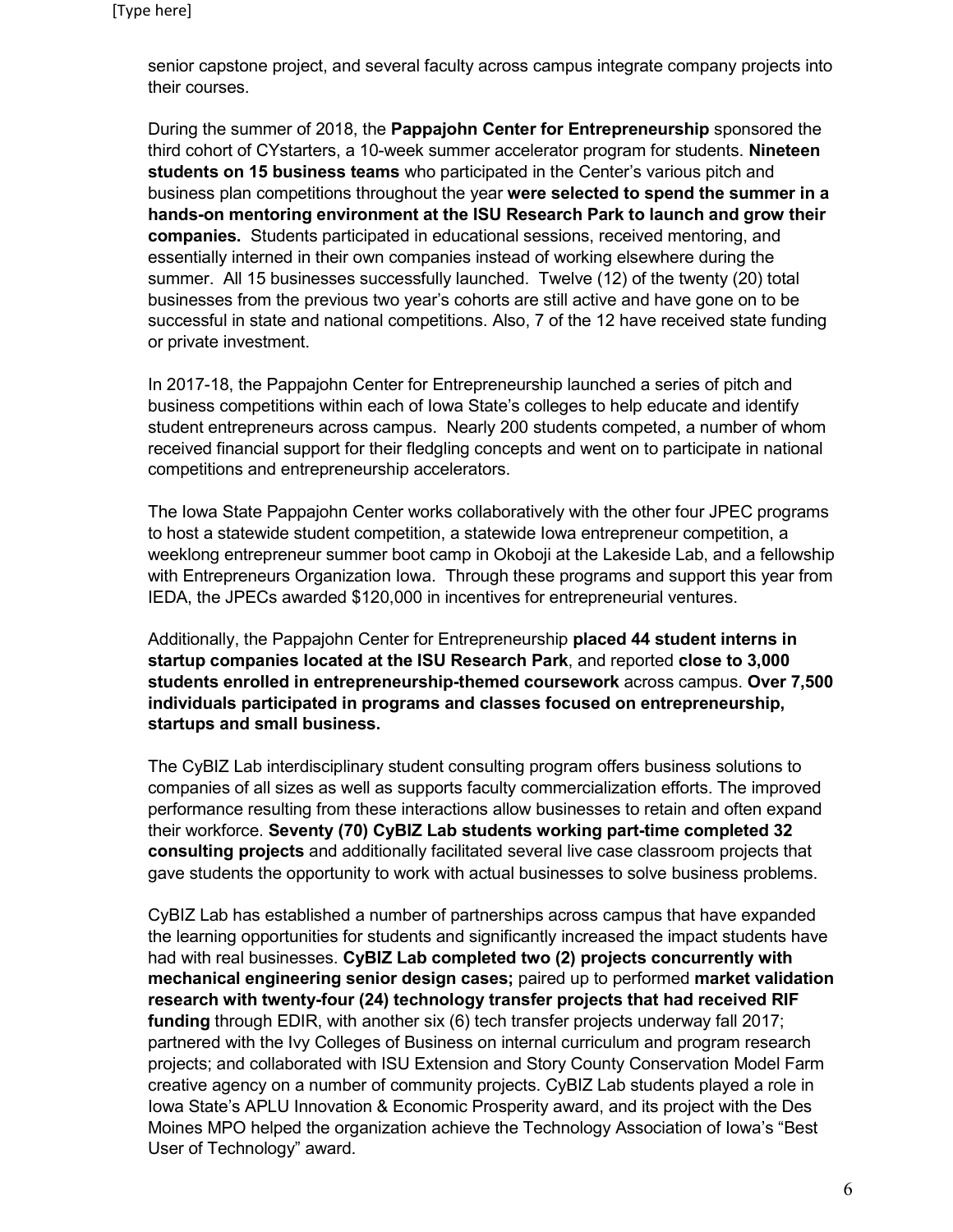As part of normal operations, CyBIZ Lab works with clients that include startups, non-profit organizations, government agencies, communities, college administrators, national professional organizations, small and medium sized businesses, and large global companies. CyBIZ Lab is unique in that teams are interdisciplinary and include both undergraduate and graduate students working together; projects also have a flexible timeline outside the classroom schedule, which allows teams to be highly responsive to company needs.

Senior capstone design projects are the culmination of engineering education for undergraduate students. Iowa companies, through a partnership between CIRAS and the College of Engineering, provide students with challenging opportunities to apply their engineering knowledge to real-world applications as a final step in preparation for joining the workforce. By working with the students, companies gain a new perspective on difficult engineering problems as well as the value engineers bring to an organization. As a result of the projects, many companies achieve innovative solutions that lower costs and enhance quality and productivity.

Last year, **engineering students worked on 158 projects, 131 of them with Iowa companies. This included 80 different Iowa companies across 34 Iowa counties**. Companies responding to surveys reported **impacts of more than \$63 million** for these projects.

ISU's College of Engineering Community Outreach offers high quality STEM programming to create and deliver experiences that engage, educate and inspire students of all backgrounds with a focus on creating an engineering pipeline to support workforce and economic development in Iowa and the nation. We help companies get the best ROI and develop strategy and planning to impact their communities and talent expansion through engagement with K-12 audiences including students, educators, and parents. We also work to increase the diversity of STEM students and increase exposure to career pathways through various programs to K-12 audiences including FIRST® LEGO® League (FLL) and FLL Jr., engineering kids camps, Iowa Manufacturing Day and more. **Youth participating in past summer camp offerings included 30 percent underrepresented minorities and nearly 50 percent female participants.** Increasing the gender equity in STEM is also evidenced by strong female participation of nearly 40 percent in FLL Jr. with the program exceeding growth metrics for the third year in a row. Events are held with partnering industry and civic organizations to increase reach to underserved communities. From its inception in 2002, the community outreach programs have grown to serve over 700 FLL and FLL Jr. teams participating in over 50 statewide events each year with more than 1000 annual volunteers from across the state collaborating with the college's STEM efforts to impact future workforce development.

In addition to professional development opportunities on campus, ISU's career services offices work closely with companies to assist them in establishing internships for our students. Internships provide students the opportunity to apply what they are learning on campus as well as the opportunity to experience firsthand the type of work environment they will be entering after completing their studies. Companies benefit from the interns' work output (many companies calculate a return on investment for their internship programs, and the returns are impressive), and they use the internship as a testing ground for prospective new employees. This past year our career services offices were able to document **nearly 2,400 ISU interns who were employed by more than 1,000 different Iowa employers located in 268 communities in 89 counties**. These numbers do not include students who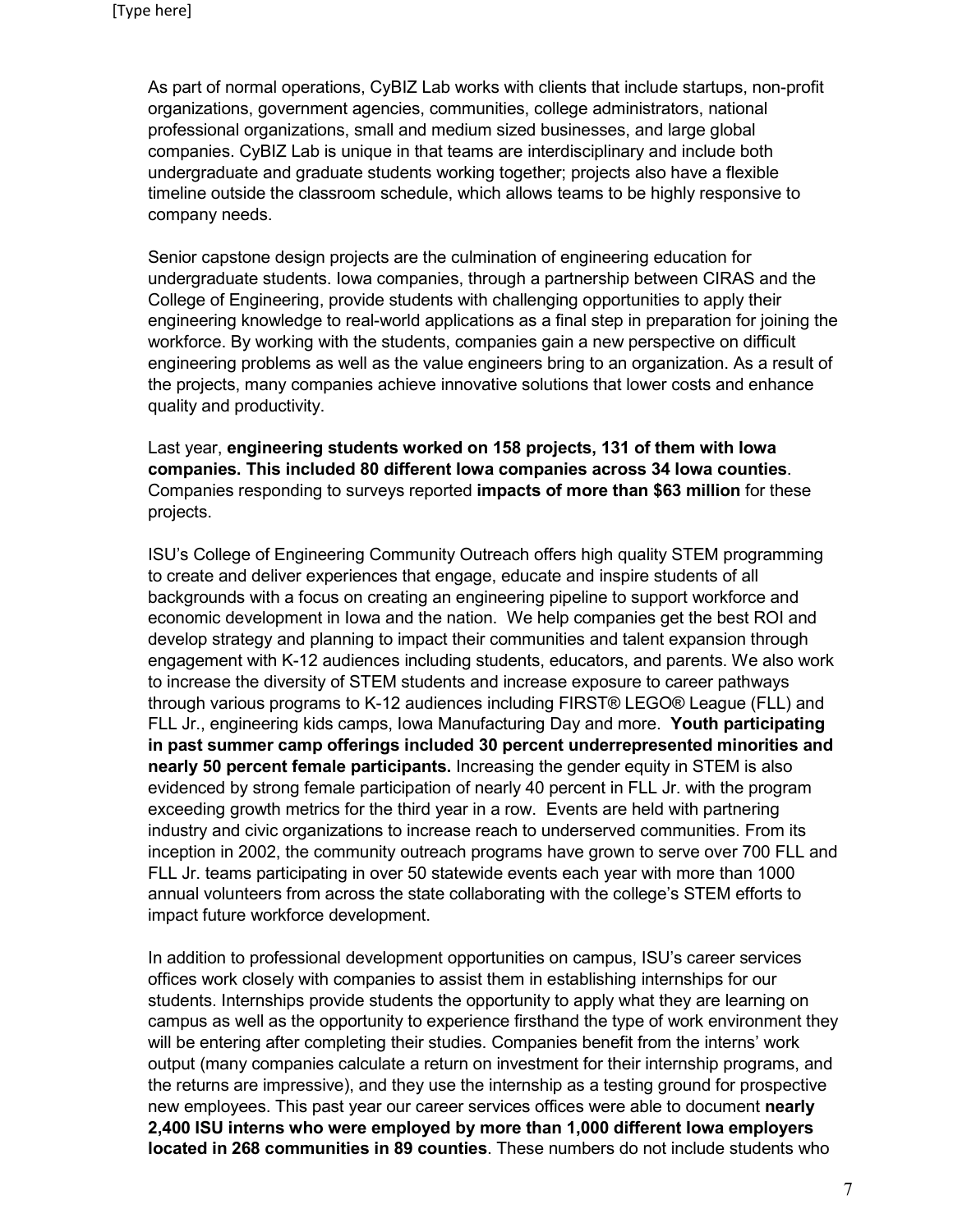did not register their internship nor do they include students who had non-internship jobs related to their field of study.

**Iowa State also contributes to workforce development in the state by supporting students' learning and skill development even before they get to the university.** For example, Iowa State University's North Central STEM Hub, one of six regional hubs of the Iowa Governor's STEM Initiative, has been connecting education and business to increase student interest and ability in STEM. The North Central STEM Hub has hosted STEM festivals at the Iowa State Fair, Fort Dodge and with WiSE at Iowa State University, where families engaged in hands-on STEM activities hosted by formal and informal K-12 educators, community colleges, businesses, and economic development organizations. **The North Central STEM Hub supported more than 200 educators and more than 11,000 K-12 students** in the region with STEM Scale-Up programs in an effort to increase the students' interest and ability in STEM. ISU Extension and Outreach professionals play a significant role in each region through representation on each of the six Regional Advisory Boards.

**4-H Youth Development prepares Iowa's young people for future careers.** Youth develop communication, civic engagement, leadership, STEM, healthy living, and general learning skills by participating in 4-H educational experiences. Youth are challenged to actively pursue careers and/or education beyond high school and build skills that improve their communities and world. In fact, annually about 91 percent of 4-H seniors report they intend to pursue trades or post-secondary education within 12 months of graduation. 4-H programs reach more than 100,000 Iowa youth every year**.**

- Last year, there were 31,045 project enrollments in Leadership and Civic Engagement (formerly citizenship) curriculum, which not only aids youth in developing leadership skills, but encourages them and develops them as leaders in their home communities, today and in the future.
- There were 48,815 enrollments in the Healthy Living project areas, including food, nutrition, health, and fitness. As Iowa continues to struggle with the percentage of its citizens who are obese and who lack physical activity, this is critical education for the overall health of Iowa communities.
- More than 6,700 youth completed Food Safety and Quality Assurance training that is required to be certified to show livestock. Nearly 92 percent of the youth indicating their increase in both ag production knowledge and applying that knowledge to management and animal care changes in their own operations.
- STEM continues to be a very strong component of 4-H, with more than 127,500 project enrollments. However, there is more work to be done, as 40 percent of the youth reported improved STEM processing practices. Iowa 4-H has invested heavily in the last year on curriculum development and vetting. Strengthening 4- H STEM curriculum is a priority to improve this measure.

Finally, several ISU units provide training and related educational activities to a wide variety of individuals, occupations, and industries across the state. **Appendix 2** provides several such examples.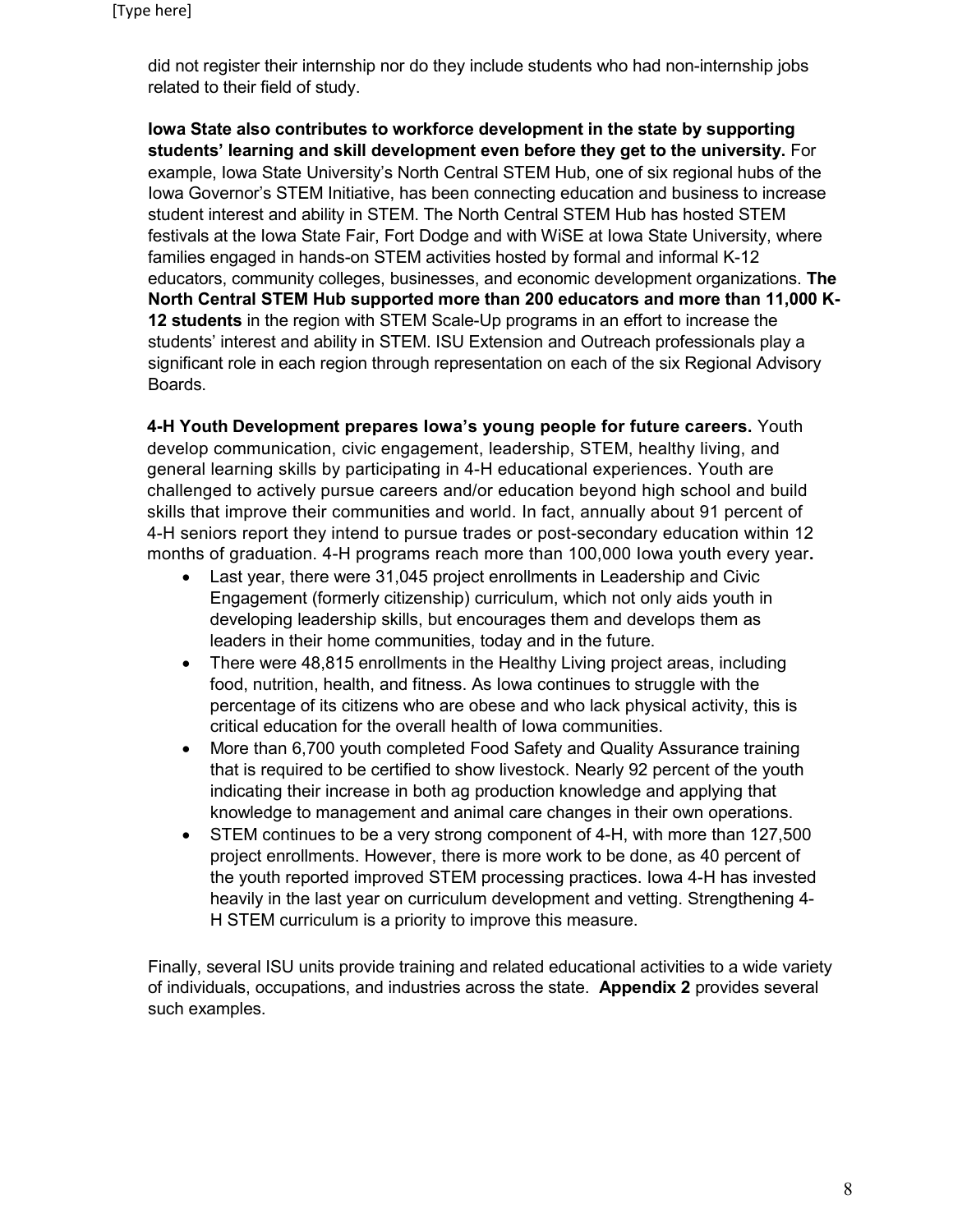## **Technology Transfer**

In FY18 ISU researchers submitted **145 disclosures of intellectual property**, and our technology transfer office **filed 89 patent applications**. Forty-two patents issued in FY18, and in calendar year 2018, ISU was  $86<sup>th</sup>$  on the list of the top 100 institutions with issued U.S. utility patents (32). Additionally, last year ISU technologies resulted in **51 license and option agreements worldwide with 21 in Iowa**. ISU currently has **185 license and option agreements yielding income. Iowa companies earned \$36.9 million revenue from ISU licensed technologies in calendar year 2016, and two startup companies based on ISU technologies were formed in Iowa.** Globally, total sales revenues from ISU licensed technologies were **\$121 million**, not including germplasm.

The **Regents Innovation Fund** program at Iowa State has a competitive research component that pairs ISU faculty members with Iowa industries (primarily new to young startups) to create economic benefit for the companies. Please see **Appendix 3** for a complete report on Regents Innovation Fund uses and results.

## **Research**

ISU promotes economic growth in Iowa through its research, conducting basic research which is at the foundation of many innovations in the marketplace, and collaborating with companies on their specific research and development initiatives to help them introduce new products and services and improved methods for creating and delivering these new offerings. We excel at developing collaborative relationships with companies so that our groundbreaking research can be put to practical use to not only improve business practices but also improve lives.

ISU had a record setting year in FY18 with **total sponsored funding of \$509.2 million**, **including \$245.8 million for research**. Businesses, corporations, and commodity organizations accounted for \$26.8 million of sponsored funding.

In FY18, ISU also made significant progress in supporting the State of Iowa's bioscience economic development platforms. In the first half of the FY, ISU completed its work in convening research groups, industry representatives and government stakeholders to share information on assets and growth areas with TEConomy, hired by the Iowa Economic Development Authority (IEDA) to identify and develop plans for Iowa bioscience platforms. With release of the TEConomy report at the end of 2017, Governor Reynolds announced Iowa's economic development roadmap for biosciences, which includes focused development of biobased chemicals, precision and digital agriculture, and vaccines and immunotherapeutics, and medical devices. These platforms were selected because of the alignment with Iowa's significant assets in these areas and the potential for significant market growth in each platform. Collectively, bioscience markets have grown by **57% since 2005**, and in Iowa, represent over **1,266 businesses** that provide a high concentration of employment compared to the national average and average salaries that are **61% higher** than overall private sector Iowa averages. The Governor's announcement kicked off a planning process at IEDA and on the ISU campus. As a member of the IEDA's Iowa Bioscience Development Center (IBDC) steering committee, ISU has worked closely with IEDA and our University of Iowa partner on this committee to establish the IBDC, which is expected to provide cross-cutting coordination for the platforms among industry and university partners, venture capital development, marketing and other functions for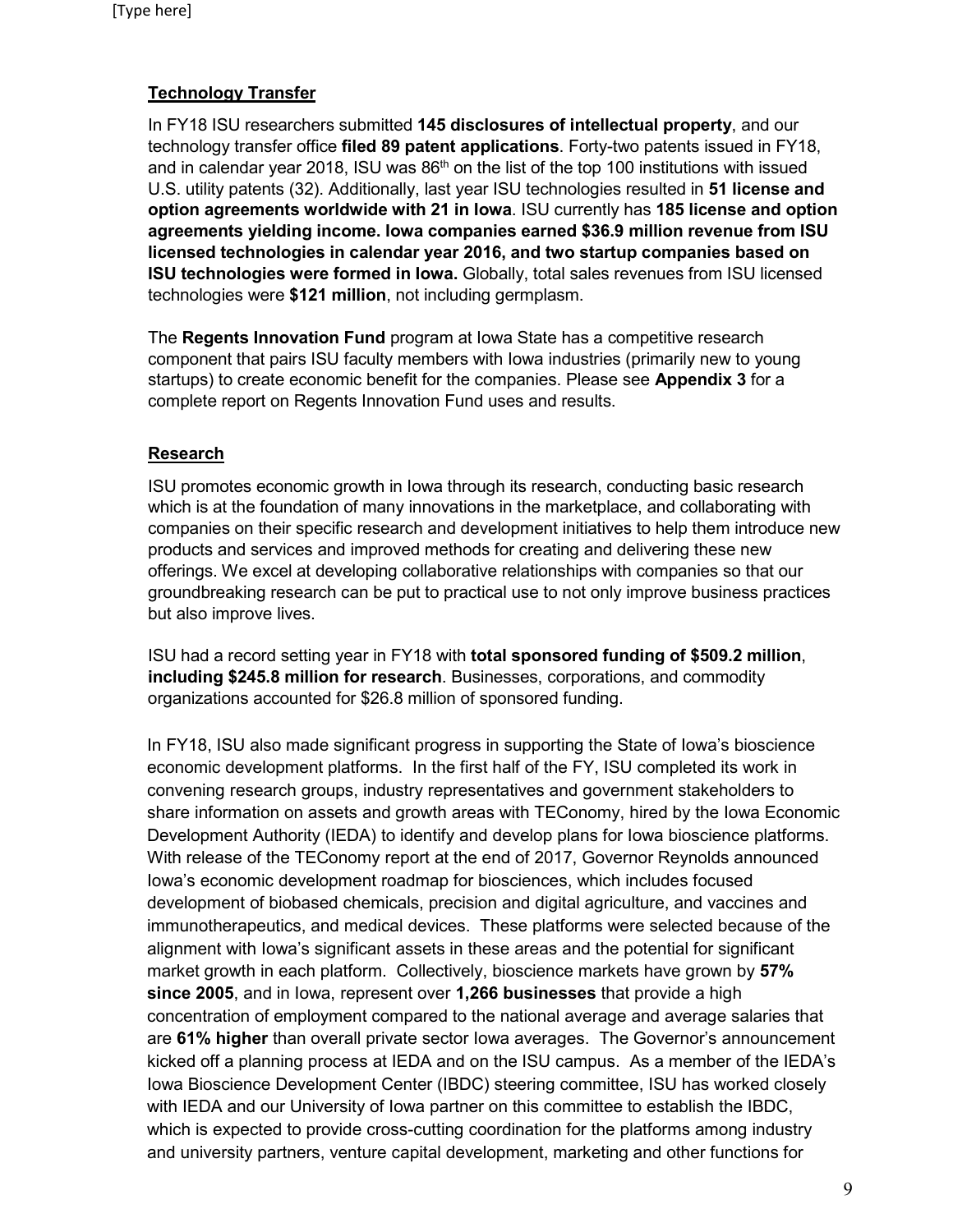economic development. In addition, ISU has begun developing plans for 3 of the 4 priority bioscience platforms, namely biobased chemicals, precision and digital agriculture, and vaccines and immunotherapeutics. ISU initiated this process with the biobased chemicals platform, and has been working with industry partners throughout the bioproducts value chain to sketch a system that would establish support for biobased products industries and accelerate transfer of ISU research discoveries to the market place. Using this initial planning process, early work is also being conducted to initiate a planning process for the other two platforms. These platforms all leverage significant strengths and assets at Iowa State and in the State of Iowa. These include the National Science Foundation's 10-year \$60M investment in the **Center for Biorenewable Chemicals**, which has led the development of approaches for creating value-added biobased chemicals from plants and has spun off **eight startup companies** in the past five years; as well as the **Bioeconomy Institute**, which focuses on biobased energy and value-added products through sustainable strategies. The precision and digital agriculture platform builds on ISU's **Plant Science Institute**'s strengths in integrating plant science, engineering, and predictive analytics to advance this technology sector with strong potential for innovation and growing startup activity in central Iowa; as well as research leadership in **Agricultural and Biosystems Engineering**, the top-ranked graduate program and number 2 ranked undergraduate program in the US. ISU's vaccines and immunotherapeutics platform builds from significant expertise with production animal disease prevention, diagnostics and management through the **College of Veterinary Medicine** (including the Veterinary Diagnostic Lab); the **Nanovaccine Institute**, which represents 70 researchers from 21 universities, research institutes, national laboratories, and companies, to revolutionize prevention and treatment of diseases with nanovaccines; and partnerships with USDA regulatory and animal health facilities in Ames. All of these platforms have significant industry presence in the ISU Research Park and throughout the State of Iowa. ISU continues to work collaboratively with the State and our partners at the University of Iowa to aggressively promote interactions among researchers and industry stakeholders, maximize the effectiveness of research developments, leverage state resources aimed at accelerating Iowa's economy, and translate research developments to significant economic development in Iowa.

## **Assistance to Communities**

Assistance to Iowa communities is the focus of many of the programs managed by ISU Extension and Outreach. Some examples of direct economic development assistance to Iowa communities are provided below.

**CED specialists provide skills training** each year for more than **50,000** community leaders, local government officials, business owners, entrepreneurs and volunteers.

*Community Development Specialist* On May 2, Kameron Middlebrooks joined Iowa State University Extension and Outreach's Community and Economic Development (CED) unit as a community development specialist focusing primarily on **African and African-American small businesses and nonprofits**, working to build strategic partnerships to help identify areas of collaboration that can help businesses and organizations thrive in Iowa's urban communities.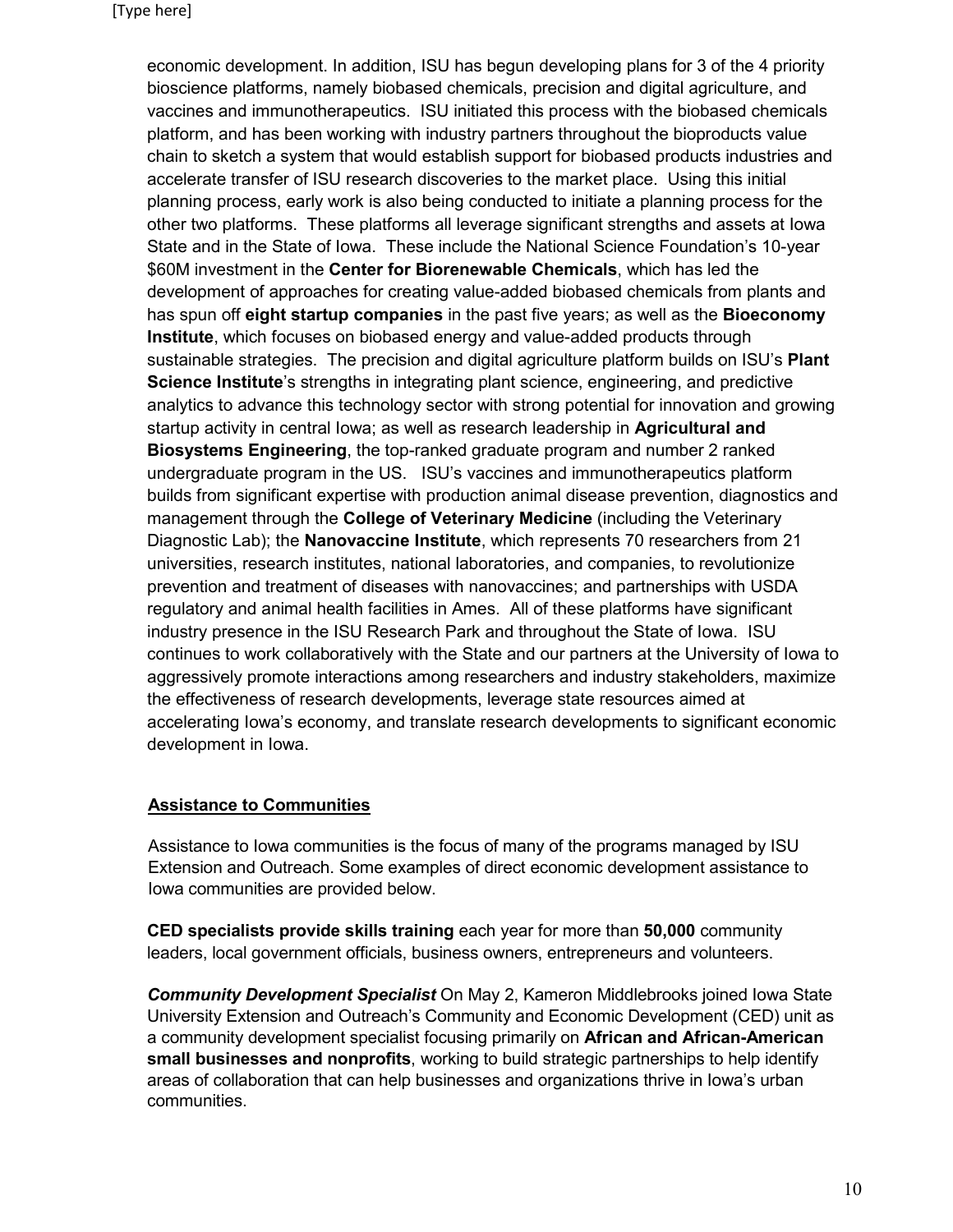## *Local Government Programming*

The CED unit, in collaboration with the Iowa League of Cities, will be taking on activities conducted by the Institute for Public Affairs, including strategic planning and goal setting for local and regional governments and training on a wide variety of legal, fiscal, and policy topics related to good government best practices.

## *Student Involvement in Community Development*

In fall 2017, 18 upper-level Community and Regional Planning students prepared a comprehensive plan for the city of Mitchellville, with assistance from CED local government specialist Eric Christianson. The Office of State and Local Governments employed a student intern to assist in organizing and carrying out the 2017 Municipal Professionals Institute and Academy in July 2017. CED employs a graduate student intern to assist with a workforce study in Keokuk. In spring 2018, The Iowa's Living Roadways Community Visioning Program employed **11 student interns to assist in assessments and analysis in 10 communities.**

## *Northeast Iowa Business Network (NEIBN) Workforce Attraction Study*

In FY18, CED received \$72,000 from the Upper Explorerland Regional Planning Commission to conduct a workforce attraction study in six northeast Iowa counties (Allamakee, Clayton, Delaware, Fayette, Howard, and Winneshiek. The objectives of this two-year study are:

- To analyze and synthesize previously drafted studies and plans for data, conclusions, and goals addressing the study area workforce and housing, and to determine gaps in the data requiring further collection efforts.
- To gather and analyze secondary data important to planning for workforce attraction and housing development that has not been captured in previous studies and plans.
- To gather primary data from workforce members in the six-county study region of their perceptions of the region's communities as places to live and work.
- Using the data synthesized and analyzed, to lead NEIBN members and other invited stakeholders in a facilitated planning session that will result in a written report and workforce attraction and housing action plan for NEIBN.

## *Iowa's Living Roadways Community Visioning Program*

For the past 22 years, the Community Visioning Program has helped rural communities plan transportation enhancements using state funds from the Iowa DOT. To date, 238 Iowa towns have completed the process and collaborated with design teams to create conceptual transportation enhancement plans. The program continues to make a significant impact throughout the state.

## *New Programming Initiatives*

In FY18, the CED unit began three new programming initiatives:

- **Leading Communities: A Place-Based Leadership Program** was developed by ISU Extension and Outreach CED and the University of Wisconsin-Extension. Based on cutting-edge community leadership research, it is designed to simultaneously provide participants with community-based skills while meeting the specific needs of the places where they live and work. In FY18, Leading Communities was taught in Buena Vista, Henry, Kossuth, and Lee Counties.
- The CED unit is now offering the **Marketing Hometown America** program that was successfully used by Cooperative Extension programs in Nebraska, South Dakota, North Dakota, and Minnesota to help communities home in on what people are looking for when they choose a place to live and do business. In FY 18,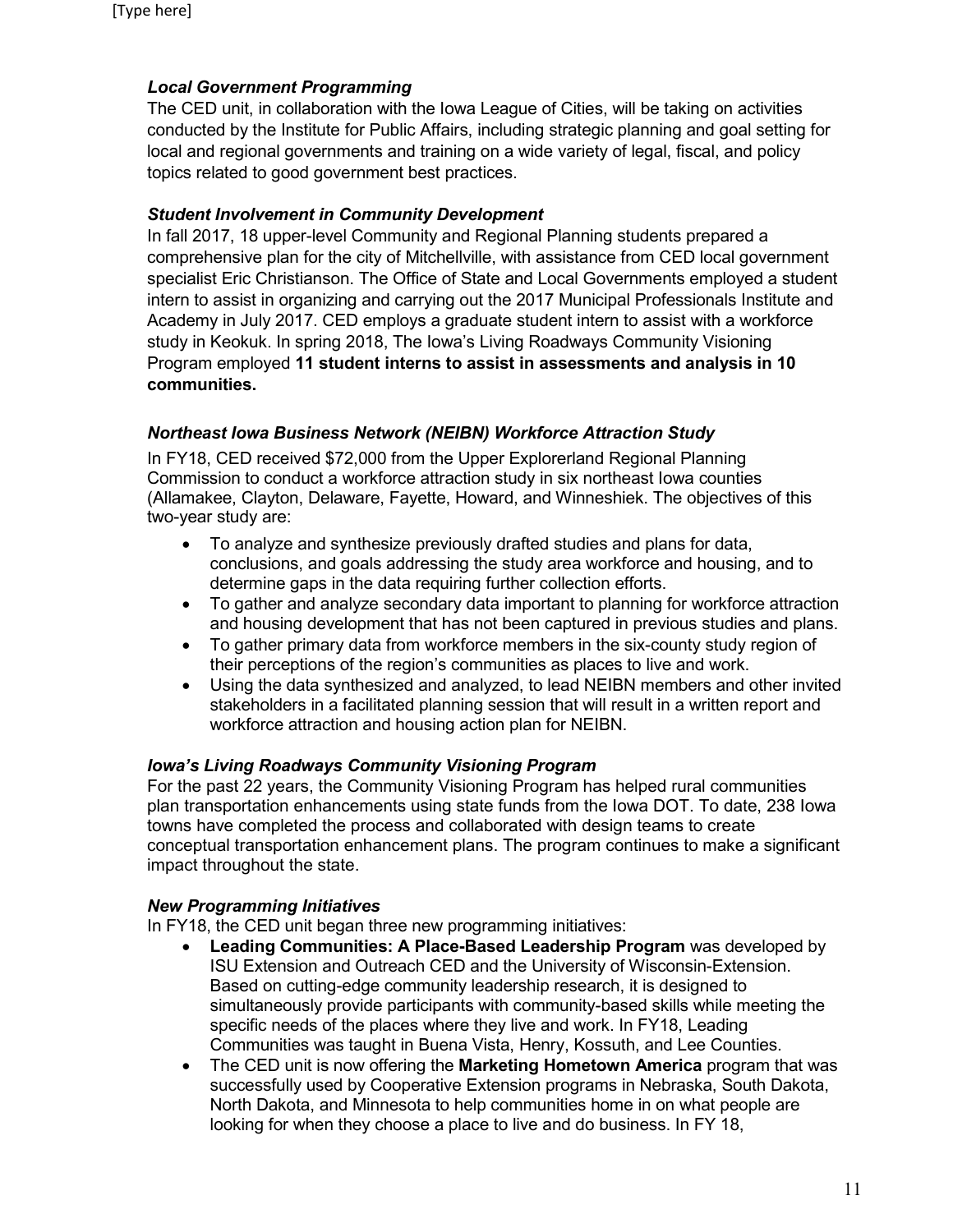communities in two counties participated in the program: Mapleton in Monona County, and Mondamin in Harrison County.

• The **Iowa Retail Initiative** (IRI) team, supported by the CED unit, has developed a three-part nested program to strengthen independent retail in Iowa's communities. The IRI Champions workshop provides training and resources for community decision makers and small business supporters. IRI Coaching works directly with retailers, preparing them for success with technical assistance and training. IRI Snapshots train local leaders to collect and analyze place-based information about their retail districts.

## *Community Food Systems (CFS)*

The Community Food Systems Program is a multi-phased, multi-year program housed within ISU Extension and Outreach's Agriculture and Natural Resources program, Local Foods Team, and Community and Economic Development program. The program strategically partners with the ISU Community Design Lab for design assistance throughout the community process.

- In FY18, CFS worked in Pleasant Hill, nine counties in north Iowa, Dubuque County, Cass County, and Des Moines.
- The program received a \$270,000 AgMRC grant to develop Community Food Systems and Local Food Leader certifications.
- The program received a \$19,000 USDA grant to conduct a feasibility study for a food hub for Lutheran Services of Iowa.
- In FY18, the CFS program started a disaster recovery in farming assessment in St. Croix, which was hit by hurricane Maria in fall 2017.
- In January 2018, the program celebrated its fourth year of collaboration with communities across the state by hosting more than 130 partners: planners, farmers, local food coordinators, culinary professions, public health, and many more organizations across the state gathered to share success stories of community food systems development and implementation.
- In February 2018, the CFS program conducted a workshop to train approximately 40 people for Local Food Leader certification.

## **Major Economic Development Collaborations**

Iowa State University takes great pride and pleasure in its collaborations with both private and public sector partners. These collaborations are essential to achieving the university's and the state's economic development goals. The first four sections below identify new collaborations begun or formalized this past year. The remaining sections describe ongoing significant state and regional collaborations.

## **SBDC, Google, and Secretary of State Work together for small businesses**

America's SBDC Iowa is partnering with the Iowa Secretary of State and Google to ensure Iowa businesses have claimed their listing on Google and that the information is verified for accuracy. Through this joint venture, the SBDC has a presence in the Secretary of State's booth at the Iowa State Fair. The SBDC, Secretary of State, and Google are also presenting short workshops for businesses in an effort to help get Iowa businesses online and growing. SBDC staff working in the booth help small businesses find their Google listing and assist them to customize their listing. Businesses with complete listings on search engines are two times more likely to be considered reputable. Google is supporting the booth by providing giveaways for attendees and also provided training for SBDC personnel. This will also allow SBDC to provide additional services to small businesses in Iowa. The support from the Secretary of State's office is helping to expand the reach of SBDC services to businesses in Iowa.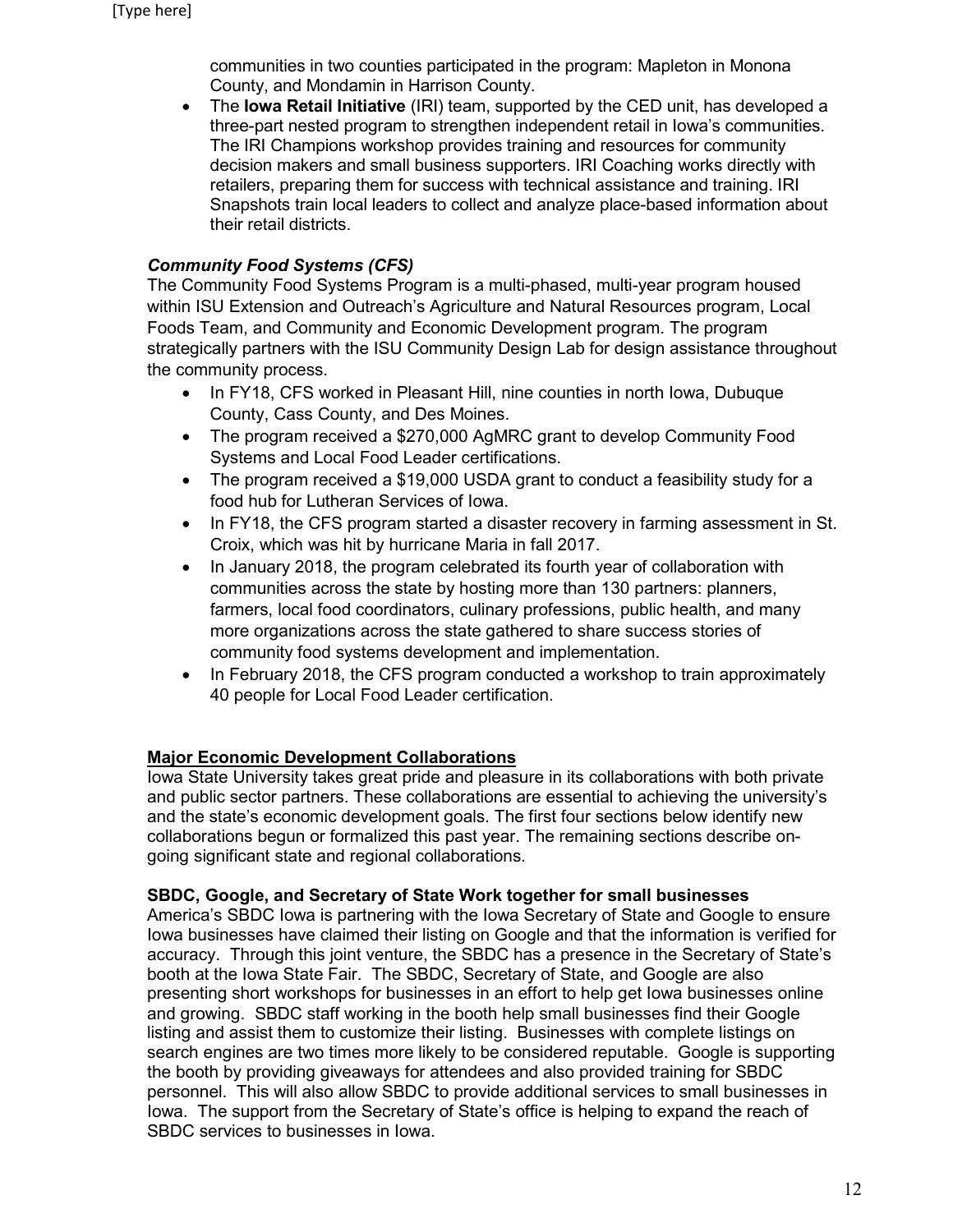## *CIRAS Teams up with Iowa Economic Development Authority (IEDA) and Association of Business and Industry (ABI) to create "Year of Manufacturing"*

This partnership is developing and deploying a strategy to increase manufacturing output 10 percent by 2022. During the past year, CIRAS had significant engagement in increasing manufacturing networking, improving strategic planning, deploying new technologies and increasing productivity.

## *CIRAS and Iowa Lean Consortium (ILC) Join Forces*

The ILC, a nonprofit founded eight years ago to promote business efficiency throughout the Iowa economy, announced a merger effective July 2, 2018. With over 130 member organizations from manufacturing, healthcare, finance, insurance and government, the ILC provides the philosophy, tools, and techniques to meet today's business challenges through members serving members. As part of CIRAS, the ILC will have the resources to expand their member-driven model and help more Iowa companies solve their workforce problem through developing their people and eliminating waste from processes.

## *CIRAS Assisting Effort to Improve Iowa's Targeted Small Business Program*

Iowa officials are working to streamline and improve Iowa's Targeted Small Business (TSB) program, which provides purchasing preferences for designated Iowa companies that are owned and managed by members of certain disadvantaged groups. Over the past year, CIRAS has hosted a bi-monthly webinar for companies that have recently received their TSB certification. The webinar provides information on next steps and considerations to take advantage of the procurement opportunities for TSB's with the state of Iowa.

## *CIRAS and University of Iowa technology collaborations*

CIRAS and UI's MERGE prototyping hub called Protostudios has established a collaboration to support Iowa companies with advanced 3D printing technology. This new collaboration has already led to five projects with over \$2.5 million in impacts. The focus of the collaboration is to leverage unique technology located within ISU and Protostudios.

## *Iowa State University Collaborates on Technology Transfer Services*

Iowa State University and the University of Northern Iowa UNI) continue to partner in technology transfer. The partnership allows UNI to access Iowa State resources for technology transfer. UNI has the option to manage the protection and commercialization of their innovations, or they can opt to have the ISU Research Foundation provide these services. Iowa State is not charging a fee for this service, but sharing in income generated from the UNI innovations. In addition, Iowa State is engaged with Drake University to set up a similar collaboration to provide technology transfer services.

## *ISU Partnership with Cultivation Corridor*

Iowa State University serves on the Board of Directors of the Cultivation Corridor, a regional economic development initiative to attract ag-bioscience firms to Iowa that was launched in April 2014. Other board members include Iowa Economic Development Authority, leading Iowa companies in the ag-bioscience industry, and Iowa commodity groups. ISU also serves on the Advisory Cabinet of the Executive Director of the Cultivation Corridor. ISU's Office of Economic Development and Industry Relations works closely with the Cultivation Corridor, providing university expertise and services to support the Corridor's efforts.

## *Statewide Committees, Councils, and Task Forces*

Many representatives from ISU serve on committees that promote economic development programs. Those committees include the following: the Iowa Business Council's Business-Education Alliance, the Iowa Innovation Corporation, the Biosciences Alliance of Iowa, Association of Business and Industry Advisory Council, the Iowa Lean Consortium,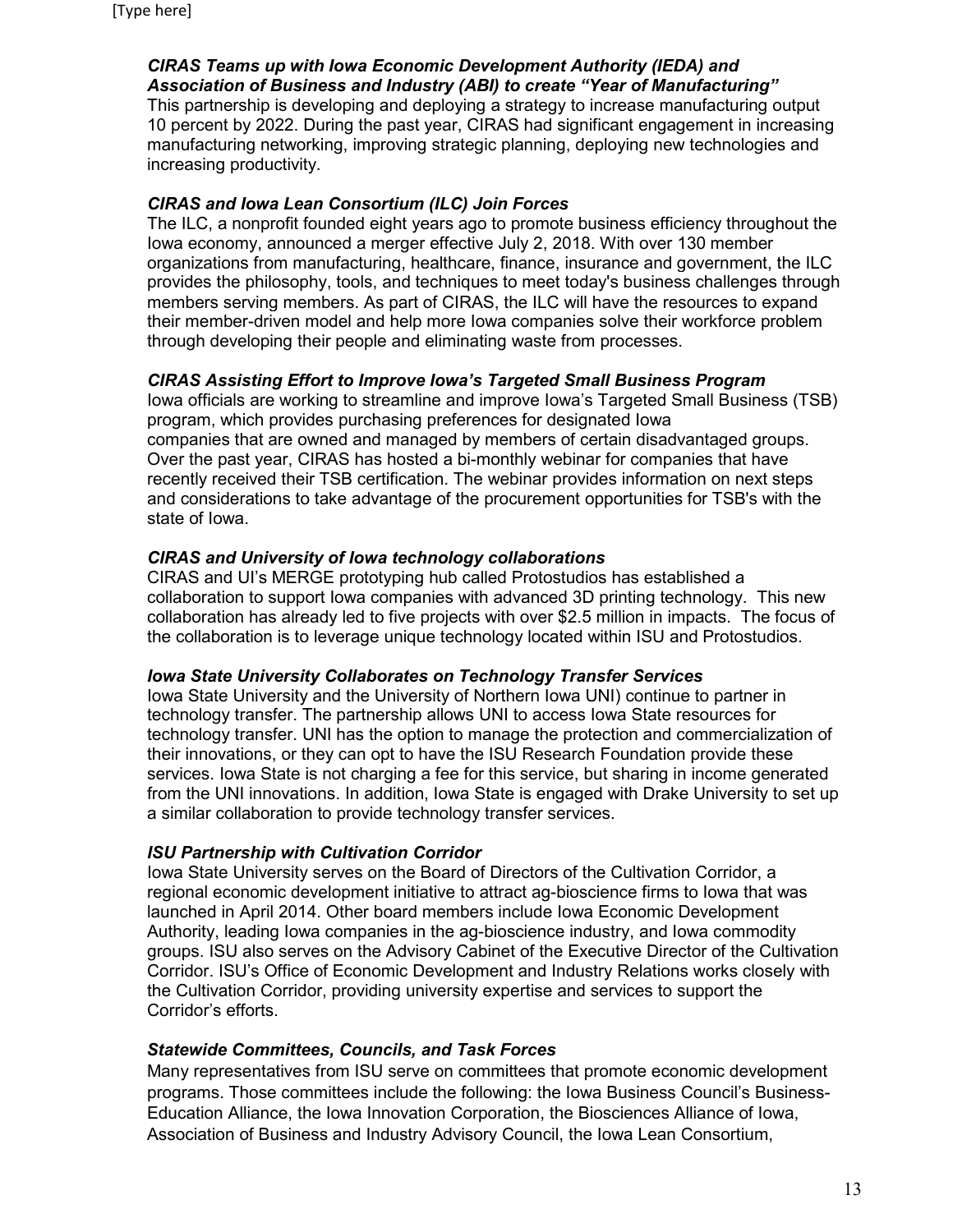Professional Developers of Iowa, the Iowa Business Council, Innovate Iowa, Technology Association of Iowa, the IEDA Advanced Manufacturing Working Group, Capital Crossroads, the Cultivation Corridor, and the Iowa Chamber of Commerce Executives.

## *Midwest Grape and Wine Industry Institute*

The Midwest Grape and Wine Industry Institute, supported by ISU Extension and Outreach, was formed in 2006 by the Iowa Board of Regents as a result of the state's evolving grape and wine industry. The goals of the Institute are to:

- conduct research to evaluate cold-hardy grape varieties that can thrive in the Midwest;
- conduct enology research and develop vinification techniques;
- develop a wine quality award program that will provide wine buyers with a qualityassurance stamp of approval;
- establish an outreach program to the industry by offering training opportunities to cellar workers and winemakers;
- partner with community colleges to develop job training programs specific to growing grapes and making wine.

As of July 2018, Iowa had. Total wine production was 389,546 gallons in 2017, representing a 3.9 percent decrease in wine production since 2016. This followed a 20.2 percent increase from the 2015 to 2016 production years. Wine sales totaled 294,474 gallons. Wine sold at wineries represented 44.6 percent of sales, while the remaining 55.4 percent was sold at wholesale. The grape and wine industry in Iowa is maturing, but continues to grow. According to a 2012 study by Frank, Rimerman + CO. LLP, the economic impact of the Iowa wine and grape industry on the state's economy is \$420 million.

## **Future Plans**

Iowa State University greatly appreciates the resources and support that it receives from the Board of Regents and the legislature to carry out its economic development initiatives and activities. The primary purpose of this report is to show the huge economic and quality of life impacts we have been able to achieve for the state with the resources entrusted to us. The following sections identify how we plan to use additional resources to enhance the impact of university technology transfer and service on the creation of jobs and wealth in Iowa.

## *Small Business Development Centers*.

By helping its clients improve and grow their businesses the SBDC generates new tax dollars for the Iowa treasury in the form of sales tax revenue from increased client sales and income tax revenue from new jobs created by clients. In federal fiscal year 2017, SBDC clients generated an increase of \$111 million in sales, \$108 million in capital invested in Iowa businesses, and created 1,845 jobs. All information reported by the SBDC is verified and attributed to the assistance of the SBDC by the client through the client milestone collection process. SBDC is a good investment for the State of Iowa!

The SBDC also has a technology center designation allowing us to provide more in-depth counseling to entrepreneurs who have ideas or innovations that have potential for commercialization. Another advantage the SBDC provides for businesses is the cyber assessment for businesses. A business owner may visit [www.iowacyber.com](http://www.iowacyber.com/) to learn about cybersecurity and their risk. Working together, we can create a stronger foundation of small businesses.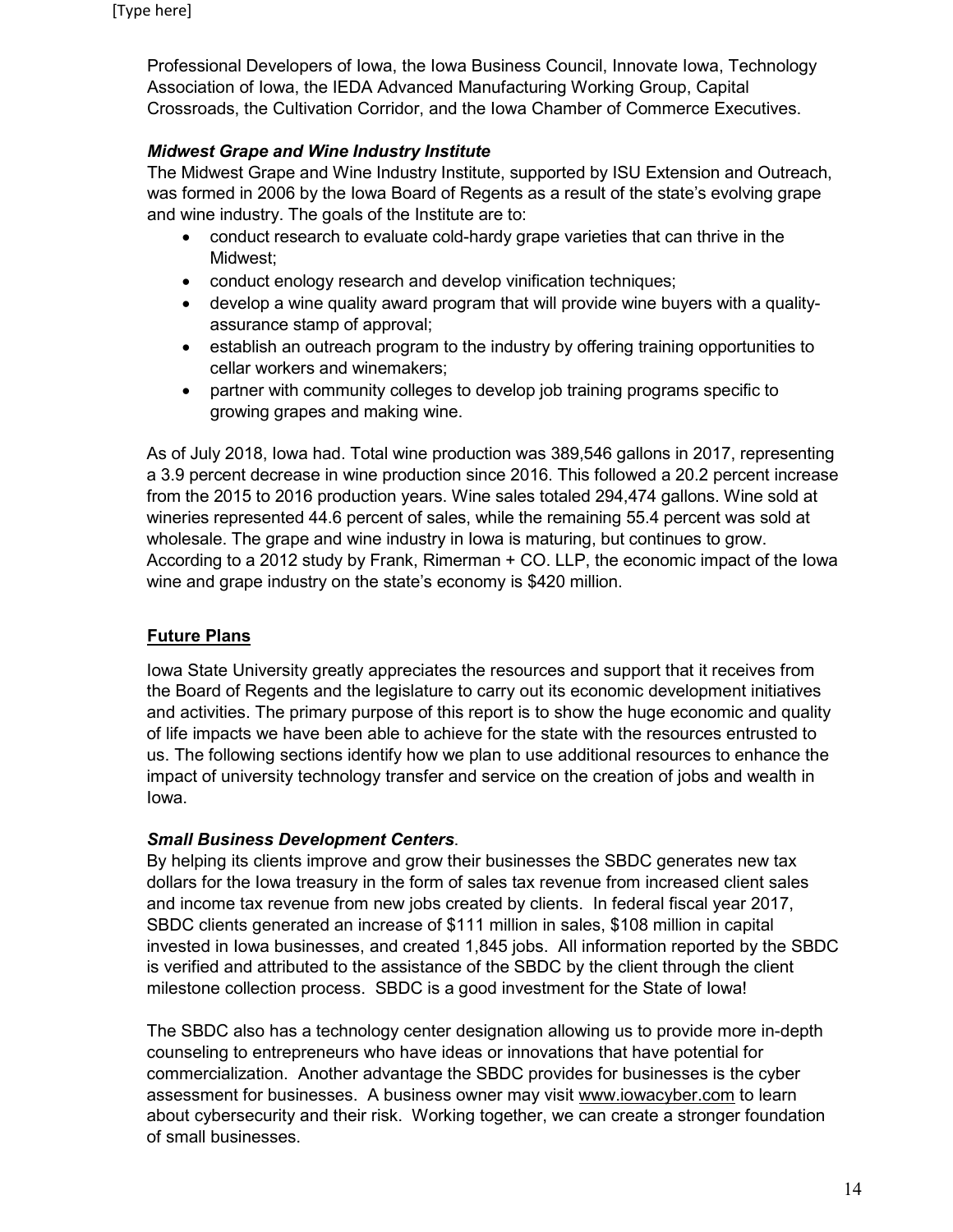It should be noted that SBDC is working diligently to collaborate and partner with other organizations throughout the state, both public and private, to ensure that we are not duplicating efforts and to leverage each other's resources and efforts.

## *ISU Pappajohn Center for Entrepreneurship*

The Center for Entrepreneurship is working diligently to expand opportunities for entrepreneurial learning and business support as part of President Wintersteen's campuswide initiative in entrepreneurship as well as the Student Innovation Center scheduled to open in 2020. Collaborations with all of the colleges to increase programs, competitions, courses, workshops, and mentoring at Iowa State will result in more students, faculty and staff, and community members participating in entrepreneurial activities, thereby increasing economic development opportunities in Iowa and providing employment opportunities for entrepreneurial students upon graduation.

CyBIZ Lab's partnership with EDIR utilizing students to help validate business opportunities with faculty exploring technology commercialization based off university research will help with the goal of increasing the number of startups at the ISU Research Park, again providing potential employment opportunities in Iowa for students from across campus.

Support is needed to educate and provide engaging experiences for a growing number of students from all disciplines across campus who are drawn to entrepreneurship and innovation as well as provide support for fledgling entrepreneurs so that they can move past the idea stage and into business launch. Resources that seed new business concepts and help match expertise and skill sets for startups and growing businesses will continue to be a need at Iowa State.

## *Iowa State University Research Park.*

ISURP is in the midst of a significant expansion, which has doubled the developable acreage and includes commercial amenities such as a restaurant, fitness center, child care facility, parks, walking and biking paths that are expected by young professionals today. This past year, McFarland Clinic and Lily Pad Learning Center opened their doors to the public, joining the already open Provisions Lot F (restaurant, coffee shop, bar, catering), Ames Fitness, NuCara Pharmacy, Lifestream Chiropractic and Studio7 Salon and Spa. Additional commercial projects are in the planning stages.

Also, this past year several more Iowa-based companies established operations in the Research Park to get better connected with the research expertise and infrastructure at the university as well as the workforce talent being developed on campus.

Any new funds to the ISU Research Park would be utilized to support costs associated with the expansion of ISURP as well as to increase efforts to attract and retain tenant companies.

## *The Center for Industrial Research and Service.*

CIRAS has been supporting the growth of Iowa industry since 1963. Recently, staff assisted in the development of the Iowa Advanced Manufacturing Plan. See https://www.iowamfg.com/reports. The plan highlights a critical Iowa need, helping companies remain globally competitive by enhancing their digital readiness. Hundreds of Iowa companies need to substantially improve their operations or will be out of business within the decade. Specific needs include education and technical assistance in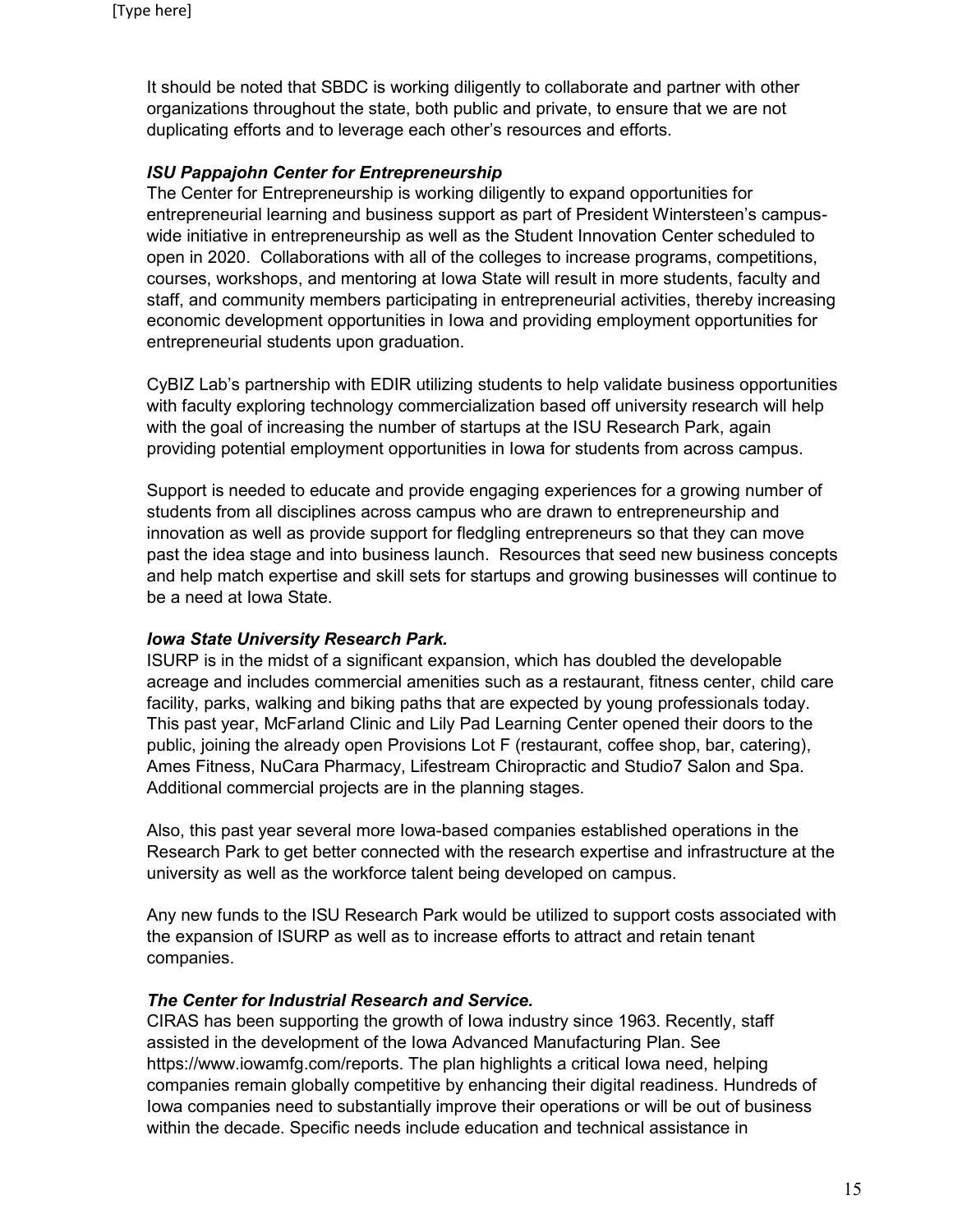cybersecurity, digital factory floor, design and engineering, supply chain data exchange, and enterprise support operations.

New funding of \$1 million per year for a digital readiness lab can be leveraged to bring in an additional \$1 million of federal grants and fees to provide digital readiness services to Iowa businesses. Historically, funding at this level has led to companies reporting \$100 million of new sales and investments and 1,000 jobs created or retained.

## *ISU Research Foundation (ISURF)*

ISURF has been self-supportive since 1992 and over the past 10 years has returned more than \$18million to ISU and Ames Lab, in support of growing the research enterprise. New funds generated by ISURF will continue to be distributed according to the royalty sharing policy and funds in excess of what is needed to support the operation will be utilized to support the research enterprise, as recommended and approved by the ISURF Board.

## *ISU Extension and Outreach.*

Extension and Outreach works across ISU colleges and with external partners to provide technical assistance, research-based education, and access to the resources of ISU to improve the quality of life in the state. Iowans want an economy that can form new businesses, grow existing industry, enhance communities, and recruit companies to the state. With Iowa STEM jobs expected to grow by 16 percent this decade, Iowans see the need to stop the "brain drain" and take steps to develop the state's future workforce, connecting youth with opportunities here in Iowa.

With additional funding, ISU Extension and Outreach will expand economic development projects to broaden Iowans' entrepreneurial aspirations with education and technical assistance. Extension and Outreach also will address the distinct needs of minority populations, as well as a burgeoning local foods industry and many struggling rural downtowns. These are only a few of the basic needs and urgent trends facing this state.

ISU Extension and Outreach expects to leverage every \$100,000 in new state funds with \$150,000 in new federal matching funds, grants, fees, and gifts to generate a projected \$2.5 million of impact and 25 new jobs throughout lowa. For every \$100,000 of new funds, an estimated 2.5 additional staff will be hired to address growing demands and increase the depth and reach of work with families, businesses, and communities in all 99 counties across the state.

| <b>Summary of ISU Economic Development and Innovation Data</b>       |                |  |  |  |
|----------------------------------------------------------------------|----------------|--|--|--|
| a. Number of disclosures of intellectual property                    | 145            |  |  |  |
| b. Number of non-provisional patent applications filed               | 89             |  |  |  |
| c. Number of patents awarded                                         | 42             |  |  |  |
| d. Number of license and option agreements executed on institutional |                |  |  |  |
| technologies:<br>in total                                            | 51             |  |  |  |
| in Iowa                                                              | 21             |  |  |  |
|                                                                      |                |  |  |  |
| e. Number of license and option agreements yielding income           | 185            |  |  |  |
| f. Revenue to lowa companies as a result of licensed technology      | \$36.9 million |  |  |  |
| (CY17)                                                               |                |  |  |  |
| g. Number of startup companies formed (through licensing activities) |                |  |  |  |
| in total                                                             | າ              |  |  |  |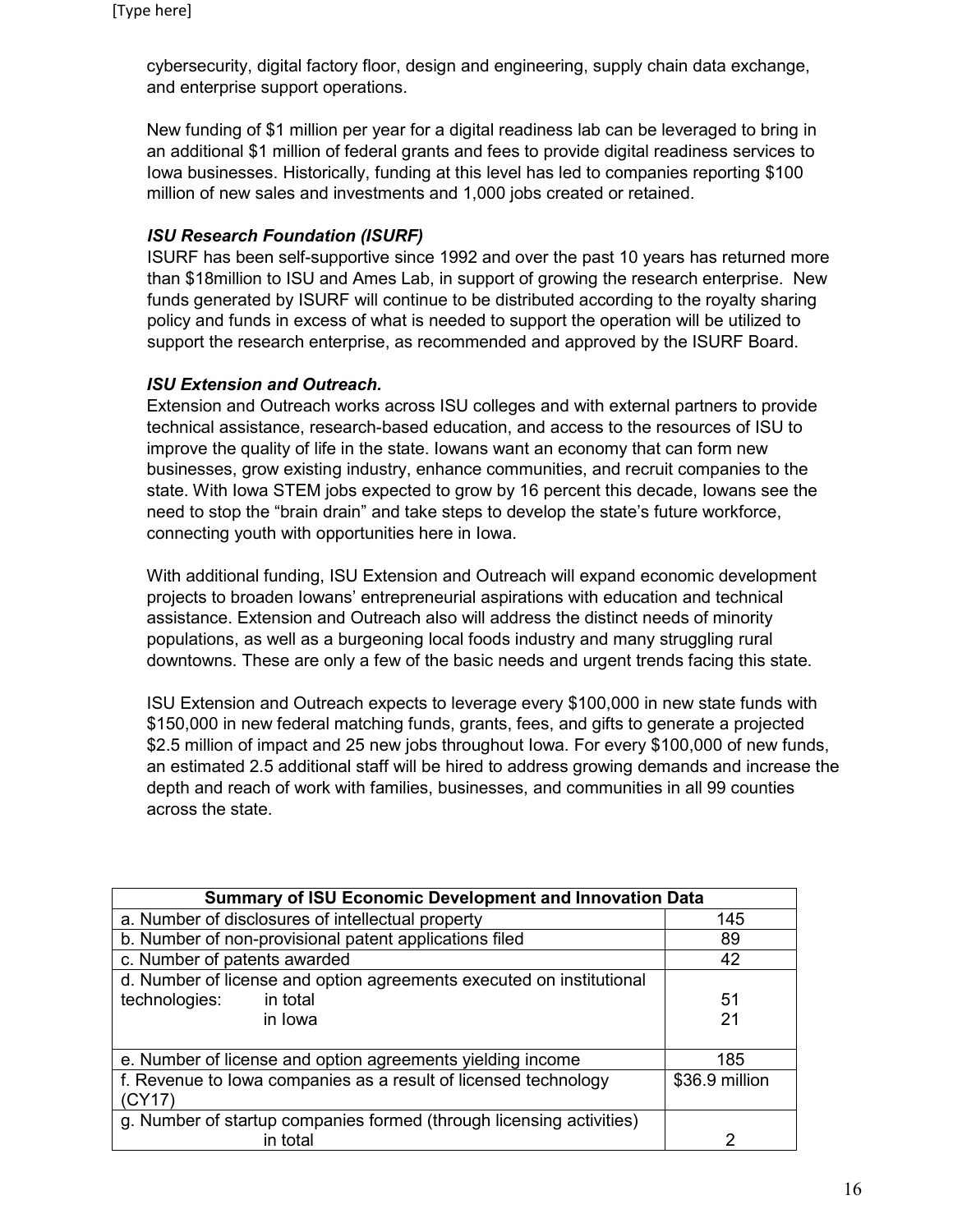| in Iowa                                                                    | $\overline{2}$  |
|----------------------------------------------------------------------------|-----------------|
|                                                                            |                 |
| h. Number of companies in research parks and incubators                    |                 |
| pre-incubator companies                                                    | 31              |
| private                                                                    | 70              |
| university related                                                         | 17              |
| i. Number of new companies in research parks and incubators                |                 |
| pre-incubator companies                                                    | 28              |
| private                                                                    | 12              |
| university related                                                         | 0               |
| j. Number of employees in companies in research parks and                  |                 |
| incubators                                                                 | 2,155           |
| Royalties and license fee income                                           | \$4.3 million   |
| k. Total sponsored funding received                                        | \$509.2 million |
| How much of this is for research                                           | \$245.8 million |
| I. Corporate sponsored funding received for research and economic          |                 |
| development,<br>in total                                                   | \$51.3 million  |
| in Iowa                                                                    | \$16.8 million  |
| m. Iowa special appropriations for economic development, in total          | \$2.525 million |
| <b>SBDC</b>                                                                | \$1.037M        |
| <b>CIRAS Technology Assistance Program</b>                                 | \$1.365M        |
| <b>ISU Research Park</b>                                                   | \$0.122M        |
| <b>Regents Innovation Fund</b>                                             | \$1.050 million |
| n. Research expenditures (federal, state and local; business; nonprofit;   |                 |
| institution funds; all other sources, FY17):                               | \$271.8 million |
| o. Licenses and options executed per \$10 million research                 |                 |
| expenditures (FY16 AUTM Survey))                                           | 3.8             |
| p. Sales of licensed products by lowa-based companies (CY17)               | \$36.9 million  |
| q. Number of employees for current Research Park tenants and               |                 |
| incubators, as well as former tenants that are still in existence in basic | 5,029           |
| form world-wide                                                            |                 |
| Note: Unless noted, the data provided above are FY17 data.                 |                 |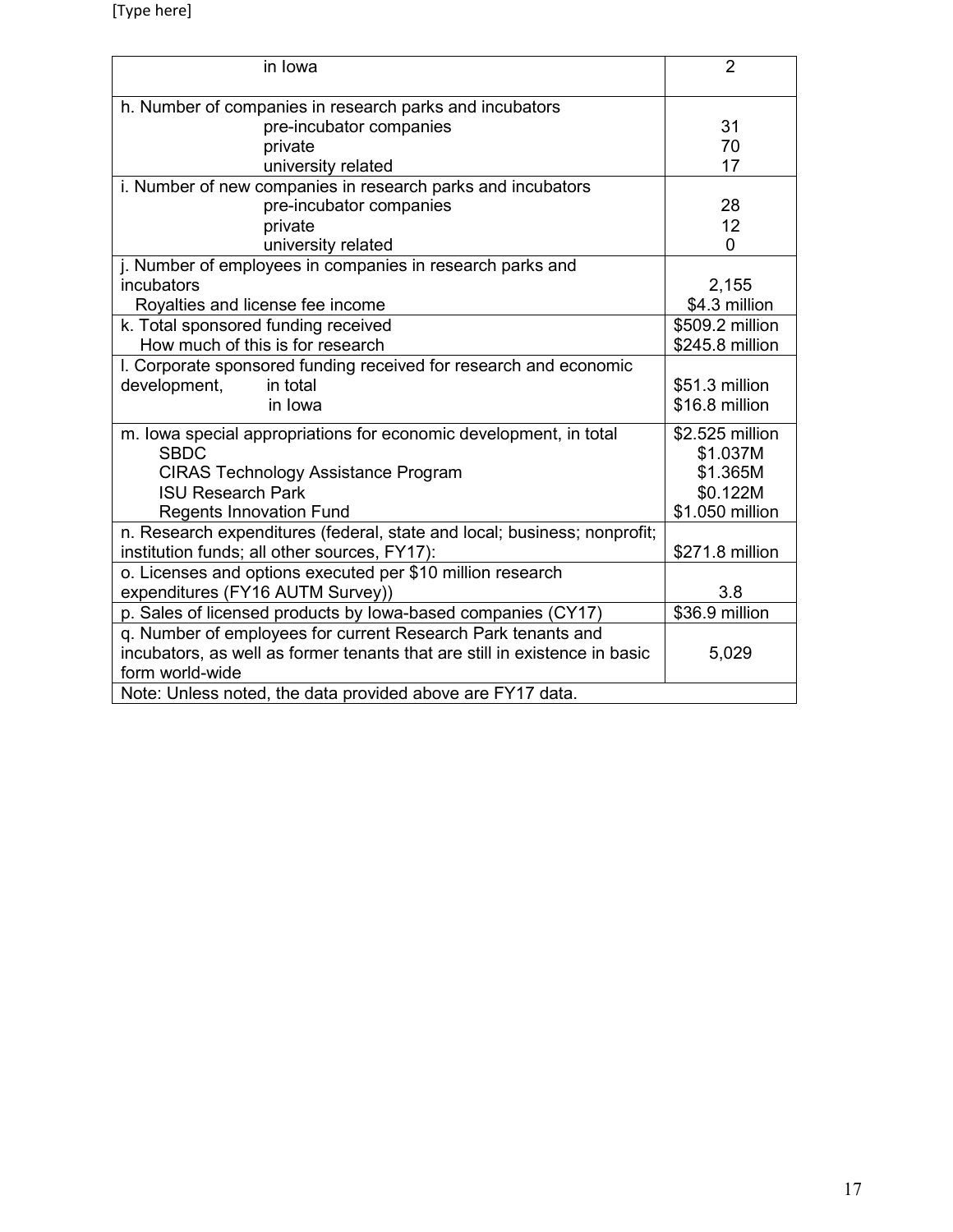## **Appendix 1: CIRAS, SBDC, SIURF and ISU Extension and Outreach company and community projects**

The **Engineering Services and Products Company (ESAPCO**) has grown from a catalog business for farmers to a 390-employee firm with an industry-leading reputation for making greenhouses and tension-fabric buildings. ESAPCO has been deeply involved with CIRAS since 1990, when Iowa became its Midwest Distribution Center. In 2017, CIRAS and ESAPCO launched a nationwide strategic planning process that, among other things, aimed to make the company's Dyersville manufacturing plant more efficient. Benefits from the process are not yet known, but previous projects with ESACPCO over the past three years have had an economic impact of \$36 million. "We've used CIRAS frequently on projects, and found their professionalism and their experience to be second to none," said president of operations Dave Buchheit. "It's been a valuable relationship in the past, and we're looking forward to continuing to work with them."

**Kreg Tool Company**, Huxley-based manufacturers of the popular Kreg jigs, expects to save at least \$20,000 annually now that one of its most popular products is produced using a mold insert made via a project with CIRAS' metal additive manufacturing machine. The 3D-printed mold allows Kreg to take advantage of a process known as conformal cooling. Cooling channels built into the mold let the company keep better control of temperatures during the production process and eliminate several heat-related steps. Kreg therefore is able to make products more quickly and reallocate workers who once were required to handle its K5 jigs while they were cooling. "An injection molder is basically a money-printing machine," said Brian Hill, senior industrial engineer at Kreg. "The faster we can make the part fall out the more money we can make. Anything that can improve our productivity is something that can improve our cash flow."

**American Coating and Welding**, of Onawa, was founded in 2014 by a former Monona County sheriff's deputy who approached CIRAS with his dream for owning his own business. CIRAS government contracting specialist Andy Alexander spent more than two years mentoring owner Randy Lee. Alexander and CIRAS economic development program manager Mark Reinig guided Lee through everything from forming his company to finding the location for his business. Lee since has landed contracts working on Monona County and Iowa DOT vehicles, and CIRAS connections have helped him land work with three private companies. "There's a lot of paperwork, a lot of hoops to jump through just to understand what they're even talking about," Lee said. "I can easily say that we would not be where we are with the government contracting without your guys' program."

**Pengo Corporation**, based in Laurens, is one of the world's largest manufacturer of drilling attachments and related wear parts. In late 2016, they went to test an auger in front of a major client, and it failed. The company turned to CIRAS project managers Paul Berge and Adam Boesenberg, who quickly diagnosed the problem as improper heat treatment. The surface of the steel had been made to lose carbon, making it much weaker. Eric Matthias, director of business development/engineering for Pengo, later valued CIRAS' work on the project at \$450,000 – partly because the corrections helped Pengo land new business and avoid expensive third-party testing. "They've been huge for us," Matthias said of CIRAS. "I actually just sent two more of my engineers down there to work with them again."

**The Dimensional Group**, a Mason City custom packaging and commercial printing firm, was in difficulty by the time it discovered CIRAS. The company had stretched beyond its capabilities, and the shop floor was chaos, where work languished uncompleted and a backlog continued to grow. CIRAS helped the company reevaluate its growth plans, revamp the way it handled inventory, reorder the way business was done on the shop floor, and refocus the way management decisions were made. CIRAS also led a strategic planning effort that helped President Adam Gold pull back from day-to-day problem solving and lead the company. "It was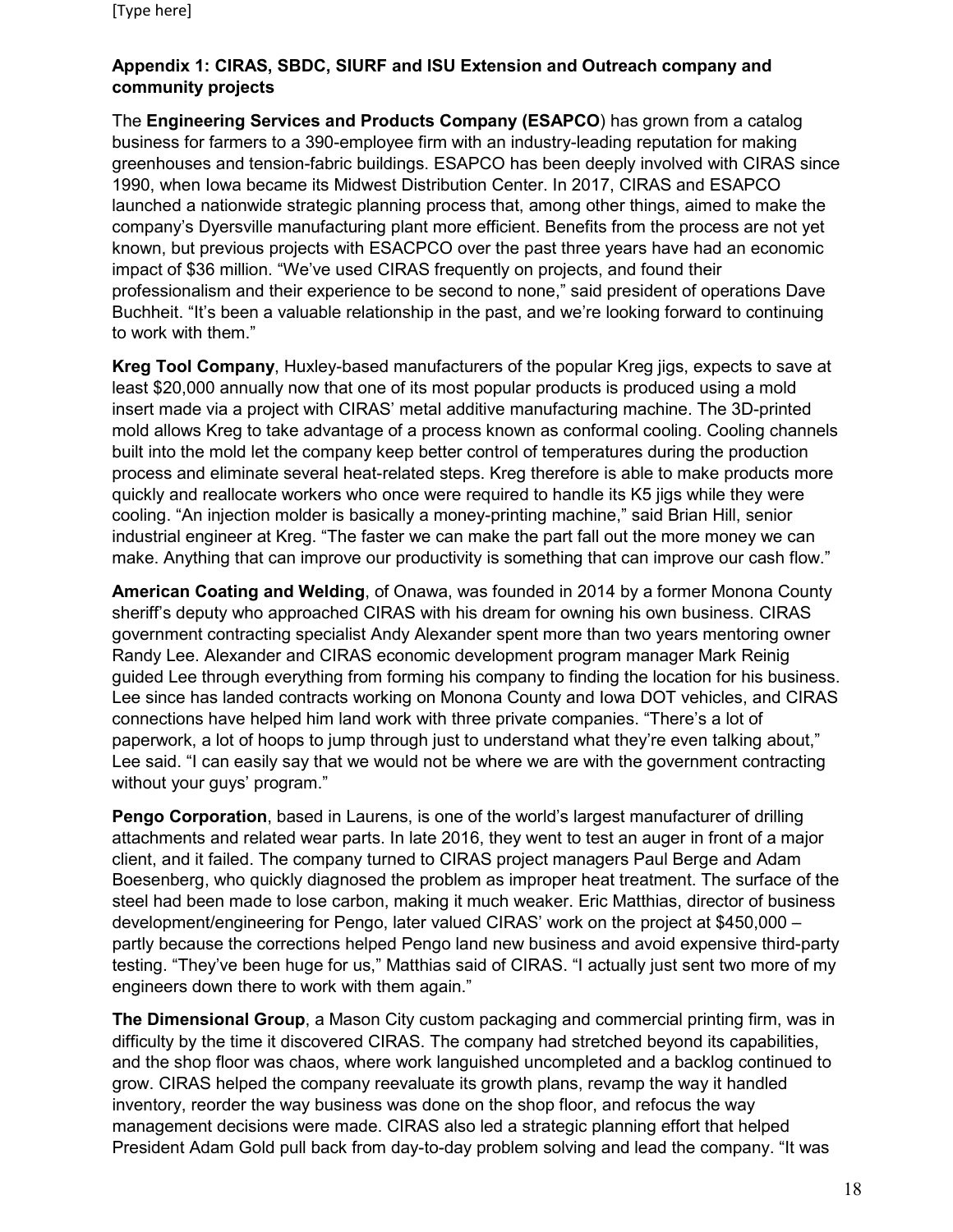one of those things where I needed some new thinking to figure out how I needed to do it next," Gold said. "That's the great part about CIRAS. You have a group of professionals that are experts in what they do, and you have access to them. Whatever we want help with today, tomorrow, or the next day, it's there."

**Advanced Media Production Firm** is a creative and production strategy company that does business as Cocoa Creative. The Des Moines-based company worked with CIRAS to get registered as a HUBZone disadvantaged business. If federal authorities approve, the designation will give the company special preference in the awarding of certain federal contracts and open the door to potentially lucrative partnerships with other government contractors. "What we want to do is create jobs," said company owner Terrence Thames. "We really want to create some economic impact and make a difference in that way."

**VT Industries**, a Holstein-based door maker, first approached CIRAS in 2013 for help finding a replacement material for the fireproof core in its commercial doors. When CIRAS suggested several potential materials, what followed was roughly two years of research and testing, ultimately culminating in the 2015 construction of a \$10 million factory. VT since has hired 12 people to make fireproof doors using the new recipe. "Without CIRAS' help, the process wouldn't have been near as convenient or as quick," said Ralph Scheidecker, plant manager at Creative Composites, a VT subsidiary that was involved with the project. "There are very few materials development projects that can go this fast to market."

**WindSmart Systems** is a Des Moines-based manufacturer of commercial roof replacement systems. Their first conversations with CIRAS involved potential government contracting assistance. Then, the company requested help redesigning some airflow vents that it uses as part of its roofing system. Iowa State engineering students ultimately prepared a preliminary design that CIRAS' Technology Assistance Program helped turn into a prototype part. "Without CIRAS, we would not have had this new innovative product," said WindSmart marketing and brand manager Steve Pyle. "And it would not have been produced within our home state of Iowa."

The **Iowa Lean Consortium** (ILC), a statewide, member-led organization of 133 businesses, merged with CIRAS on July 2 after many months of discussions about ways the two could jointly help each other further their missions. CIRAS Director Ron Cox has announced plans to actively recruit new members into the consortium so that more Iowa companies can learn how to boost their productivity and operate more efficiently. ILC executive director Teresa Hay McMahon expects the merger to broaden the ILC's reach and help the organization provide stronger support for its members. "Joining CIRAS will give us the resources to help our current and future members like never before," she said.

**Gross-Wen Technologies**, an Ames-based startup company, reached a number of milestones in FY18. One of the key factors in their development was exclusively licensing an issued U.S. utility patent from the Iowa State University Research Foundation. ISURF is working with Gross-Wen to bolster its intellectual property portfolio, adding three additional patent filings on ISU-developed technologies. Gross-Wen followed these achievements with Iowa DNR approval for installation of their water treatment system and a two-million dollar targeted investment from an Iowa manufacturing company.

**Easy Energy Systems**, a Minnesota company with facilities in Iowa, continues to advance Iowa State University technology for second generation biofuel production towards commercialization. Having already licensed patents from ISURF, Easy Energy Systems turned to ISURF for assistance in licensing ISU-developed technology from a Fortune 100 company. ISURF renegotiated its agreement with the Fortune 100 company to allow Easy Energy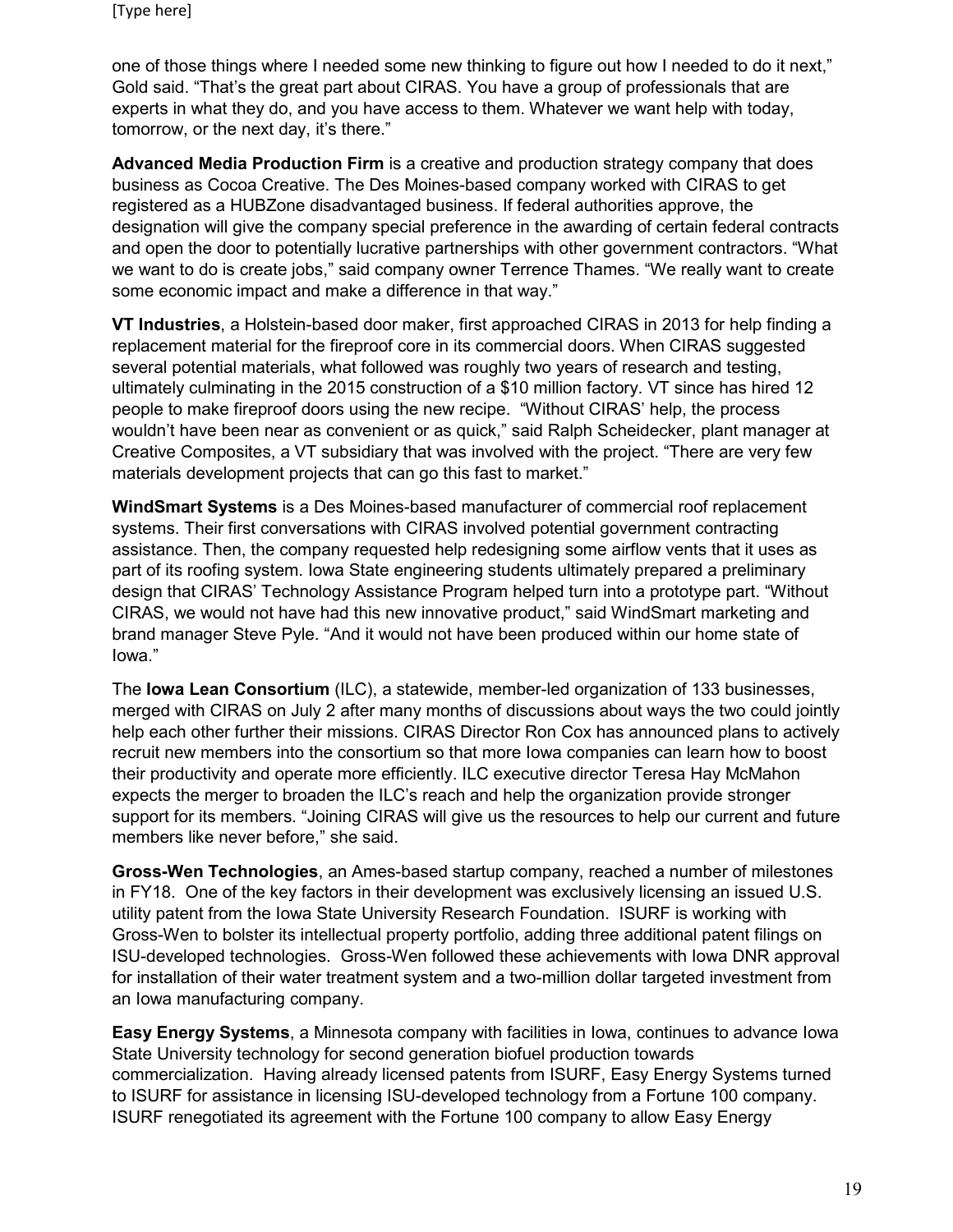Systems access to this technology. Design and construction of a pilot production facility continues apace, with delivery of the first system expected in FY19.

**Jefferson-based American Athletic Inc.**, a leading manufacturer of sports equipment, turned to CIRAS for assistance with product and production development for a new product. The new training device for cheerleaders, called the Elite™ Cheer Stand, had a tight timeline to reach markets in time for Christmas. CIRAS staff utilized their plastics experience to support the product design along with their metal additive manufacturing system, commonly called a 3D printer, to create the required tooling in time. Senad Salkic, senior design engineer at American Athletic, praised CIRAS' help in designing the Elite<sup>™</sup> Cheer Stand. "Additive manufacturing means CIRAS helped us keep our initial costs low, which results in a more affordable product for our customers."

**Preston-based Plastics Unlimited**, a 50-employee plastics thermoforming company is poised for significant growth after transforming the company (with CIRAS' assistance on both technical and business issues) from a contract manufacturer to an engineering-driven diversified company. "We're at the point where we could double in size in a month, or we could not grow at all," said sales manager Dakota Kieffer of the uncertainty associated with growth. Dakota and his brother Travis, recent graduates of ISU, have taken a leading role in diversifying the business from agriculture to include parts for rail cars, forklifts, and toothbrush makers.

**Rock Valley non-profit Double HH**, a subsidiary of Hope Haven Inc., is a vocational rehabilitation firm that uses physically or intellectually disabled workers to manufacture products for a range of industries. "We've worked with CIRAS a number of times over my 30+ years here, and it's been quite successful," said Loy Van't Hul, director of manufacturing operations. "CIRAS has always been good about approaching it the right way—just treating it like a business and adapting things slightly." Over the past five years, CIRAS has provided services in process improvement, worker training, and testing. It's produced an economic impact of more than \$1.2 million.

**Calhoun Communications in Sioux City** increased sales by more than \$400,000 through assistance from CIRAS in improving the company's ability to reach the federal government market. "[CIRAS] demystified the whole process," said Lance Martin, operations director. "We, for quite some time, had wanted to break into the federal market. This has opened the door to a much broader reach for us." He praised a CIRAS workshop on capability statements as especially useful in helping Calhoun approach new customers. "It's been amazing how powerful the capability statement has been for marketing our business," he said.

**Elgin-based Donlon Brothers** turned to CIRAS for help in transitioning from commercial excavation projects to city, county, and state projects. After attending a CIRAS networking event and receiving counseling in the Iowa Department of Transportation contracting process, the company successfully secured more than \$100,000 in bridge project subcontracts.

**Puck Custom Enterprises in Manning** has manufactured manure application equipment since 2005. Between 2011 and 2016, the company doubled its export sales. Company leadership reached out to CIRAS in 2014 to ensure that their approach to exporting was appropriate. Puck participated in ExporTech, a three-part educational program developed by the U.S. Department of Commerce. It's deployed locally by CIRAS, Iowa's U.S. Commercial Services office, the Iowa Economic Development Authority, and other CIRAS partners. Jeremy Puck said the ExporTech sessions essentially reassured his firm that Puck employees were going in the correct direction. Periodic difficulty with foreign paperwork and having products get trapped in overseas ports were common headaches, Puck employees learned, but they also made connections to solve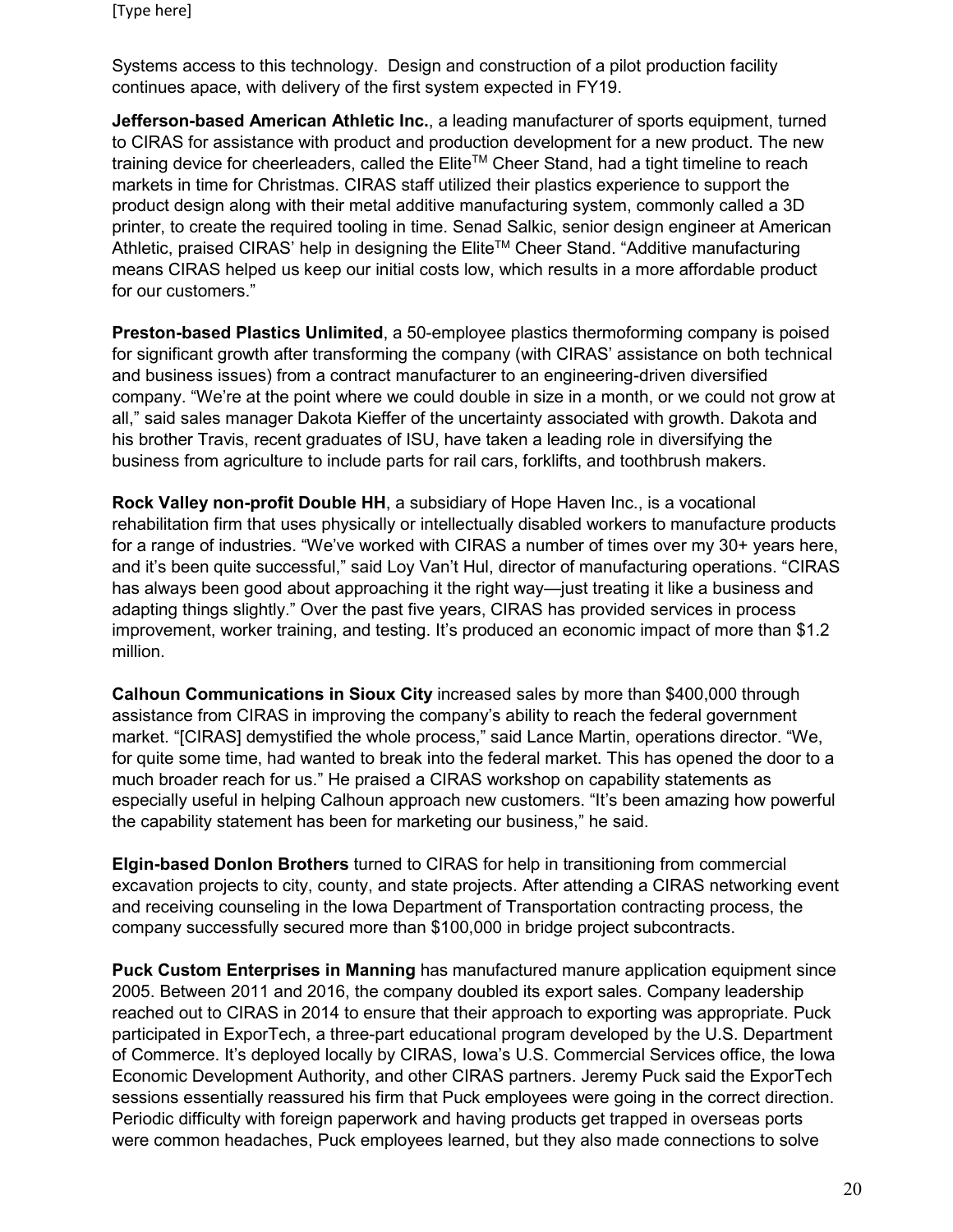these problems as they occur. The 12 companies that have attended ExporTech in Iowa have reported more than \$35 million in new or retained sales and 99 new or retained jobs as a result of participating.

**Des Moines manufacturer Seneca Tank** brought a team of engineering students in to assist them in simplifying production tooling approaches. Rather than stationary tool boxes with more than 100 tools, students and company employees collaborated on a mobile cart that housed 20- 30 of the most-used tools. S.J. Risewick, director of unit sales and production, said the college students were "much more approachable than a consultant. Our employees were much more engaged in educating them on our products and processes." Risewick said the final design has made employees' workdays much easier. "It's reduced the walking time tremendously."

**Donatech Corporation's** decade-long relationship with CIRAS has helped the company's Cedar Rapids arm broaden its reach into the world of government contracting. Donatech has attended a wide variety of CIRAS-provided training over the past five years and used a bidmatch program provided by CIRAS that allows a businesses to view local, state, and federal opportunities specific to their industries. "The results have been really good in making a lot of favorable introductions to local companies that we might be able to partner with from a business standpoint," said Pat Adam, vice president of strategic accounts. Additionally, Adam said the company received solid guidance from CIRAS about working with prime government contractors.

**Spencer Economic Developers** are partnering with CIRAS and the Iowa Area Development Group (IADG) to pilot a new approach to attracting manufacturers to rural communities. Over the past 30 years, IADG has partnered with rural communities to build 75 speculative industrial structures – most of which are filled. Now, CIRAS will engage with prospective companies to help identify and break down barriers to selecting these rural sites. "Historically, we've referred business to CIRAS many times over the years, but always they were existing employers in the region," said Kiley Miller, president and CEO of the Iowa Lakes Corridor Development Corporation. "This is a new opportunity for us to use CIRAS as a business-attraction partner."

Over the past several years, CIRAS has published four reports as part of the EDA program to develop and implement the Iowa Advanced Manufacturing Network (AMIN) program in the state. Studies and reports published to date include the following subsectors: Plastics and Rubber Manufacturing, Machinery Manufacturing, Metals Fabrication Industry, and Food & Beverage, Feed & Graining Manufacturing.

**Doreen Roy won the Deb Dalziel Woman Entrepreneurial Award in 2018.** Doreen's entrepreneurial spirit started with her home-based business making skin care products in 1999. Today she owns and operates three businesses in Burlington, The Wholesome Basket, Gypsi, and Red Screen Door. Doreen is known for being passionate about giving back to the community and bettering downtown Burlington for fellow business owners and community members. She is very involved in Burlington's Main Street Program, leading the marketing committee, and attending statewide meetings. Doreen is also passionate about helping other business owners and she serves as mentor to new business owners. She has worked closed with the Southeastern SBDC in Burlington and Regional Director Janine Clover.

**The 2018 Neal Smith Entrepreneurs of the Year were Brad and Angie Barber of Cabin Coffee.** Brad and Angie Barber noticed something missing from the small town of Clear Lake. The bustling tourist destination seemed to have everything except a cozy gathering place on Main Street. The Barbers founded Cabin Coffee in 2002 to fill this need. Once the idea was formed, the Barbers sought help from the North Iowa Area SBDC and Pappajohn Center to help with franchising and growing their business model. Cabin Coffee has continued to steadily grow over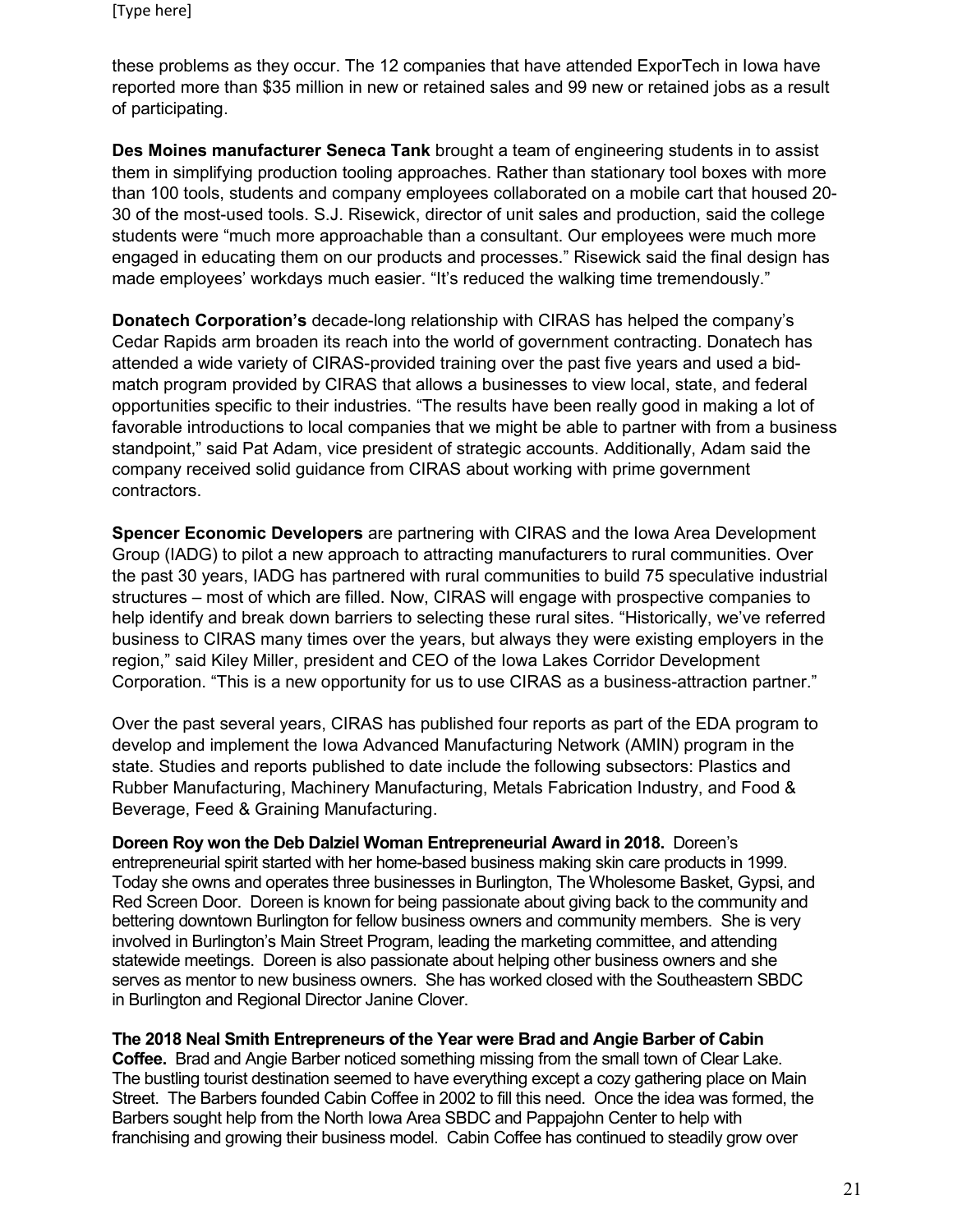the last 16 years and now has 15 locations with 13 of those being franchises across Iowa, Minnesota, Illinois, Wisconsin, Indiana, Colorado, and Georgia. Brad and Angie launched Cabin Coffee with the intention of rooting their family in the North Iowa region and are passionate about staying true to their origins and growing their business in North Iowa. With a deep commitment to the community, Cabin Coffee makes a point to work with other local Iowa businesses.

ISU Extension and Outreach's Community and Economic Development program (CED), Iowa Department of Public Health, and University of Iowa College of Public Health continue their collaboration on the **Shop Healthy Iowa** program. Store owners receive technical training in produce handling, assistance in redesigning store space to promote healthy eating choices to customers, and promotional materials. Sales of fresh produce have high gross profit margins for stores, magnified when the volume of sales increases. However, the risk in offering more fresh produce for sale lies in the greater energy and time investments required to realize those profits and the potential for increased inventory to perish before sales increase. Participation in the Shop Healthy Iowa program is designed to provide store owners with the needed assistance to increase sales of fresh produce. In FY18, the program was conducted in Sioux City (two stores), Davenport (one store), Storm Lake (two stores), Denison (one stores), and Des Moines (one store).

Through **ISU's Road Scholar Program**, local business owners received training on how to capitalize on tourism in Iowa. In 2017–18, 112 citizens, 56 community leaders, and 268 business leaders/entrepreneurs received assistance through these programs. As a result, 90 businesses were expanded or improved. The estimated dollar value of the jobs that were created or retained was \$87,000.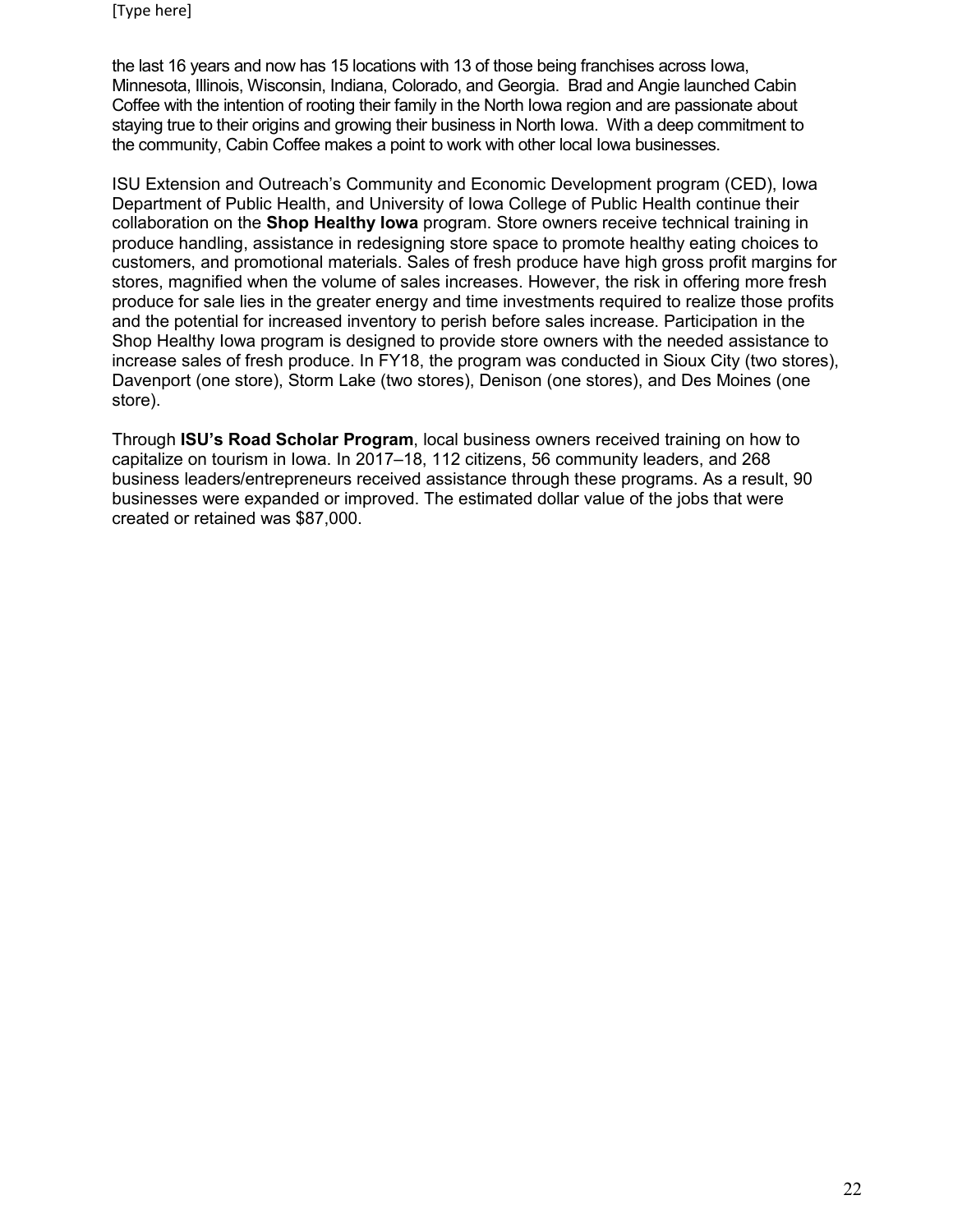## **Appendix 2: Training and Related Educational Activities**

## **Center for Industrial Research and Service (CIRAS)**

CIRAS held its fourth annual **Iowa Vendor Conference** in Des Moines with a goal of helping Iowa business leaders gain a better understanding of how to do business in the government sector. More than 60 companies were able to expand their government contracting potential by attending diverse workshops, experiencing national-level keynote speakers, and networking with a variety of resource partners and buyers, such as the Des Moines Area Regional Transit Authority, Iowa National Guard, Iowa Air National Guard, and the Department of Transportation.

CIRAS hosted and participated in a total of 26 networking and matchmaking events across the state focused on government contracting. The events provided targeted one-on-one interactions focused on creating business relationships, networking to help companies learn best practices and develop relationships, and regional activities to expand networks and build relationships. Over the last year, nearly 400 attendees have participated in these events.

CIRAS continued its **Future of Manufacturing Series** to build Iowa's awareness and ability to deal with the next manufacturing revolution. Events covered included agile strategy, digital manufacturing, automation, leadership, cybersecurity, and artificial intelligence. More than 480 attendees have participated in the 18 months since launching the series.

The Iowa Economic Development Authority, CIRAS, the Iowa Farm Bureau and the U.S. Commercial Service continued to partner to deliver **export training** to Iowa companies. 200 attendees participated in a variety of in-person and web-based training sessions on critical topics including international banking, compliance, and NAFTA.

CIRAS expanded its successful ISU Lab Tour Program to include taking the event off campus. This recent effort to take ISU Lab Technology "on the road" is targeted at companies in the four corners of the state unable to attend the existing campus tours. Similar to campus tours, companies gain first-hand knowledge of technology that can support industry's innovation and quality objectives. The first two events reached 43 attendees. Plans for two additional events in the remaining two areas of the state are scheduled for this year.

CIRAS partnered with the Center for Crops Utilization and Research, the department of Food Science and Human Nutrition, and Meat Science Extension to expand **training tailored to food manufacturers**. Trainings included Preventative Controls Qualified Individuals (PCQI) Training, production and maintenance training, and advanced technology. Through these partnerships, we offered 38 trainings totaling over 1,100 attendees.

CIRAS hosted an **Innovation Summit** in December with 56 attendees from 23 companies focused on industrial automation. Several technologies were discussed or showcased at the summit including: cobot robotics, smart automation, automation integration, and custom automation systems. Attendees learned the barriers to successful automation and how to address them through several case studies. The summit has already generated impacts in excess of \$1 million.

Thousands of Iowans celebrated national *Manufacturing Day* throughout the month of October 2017. CIRAS led a team with the Association of Business and Industry (ABI), Elevate Iowa, community colleges, ISU Extension and Outreach, the Iowa Area Development Group and others to expose Iowans to the great careers available in modern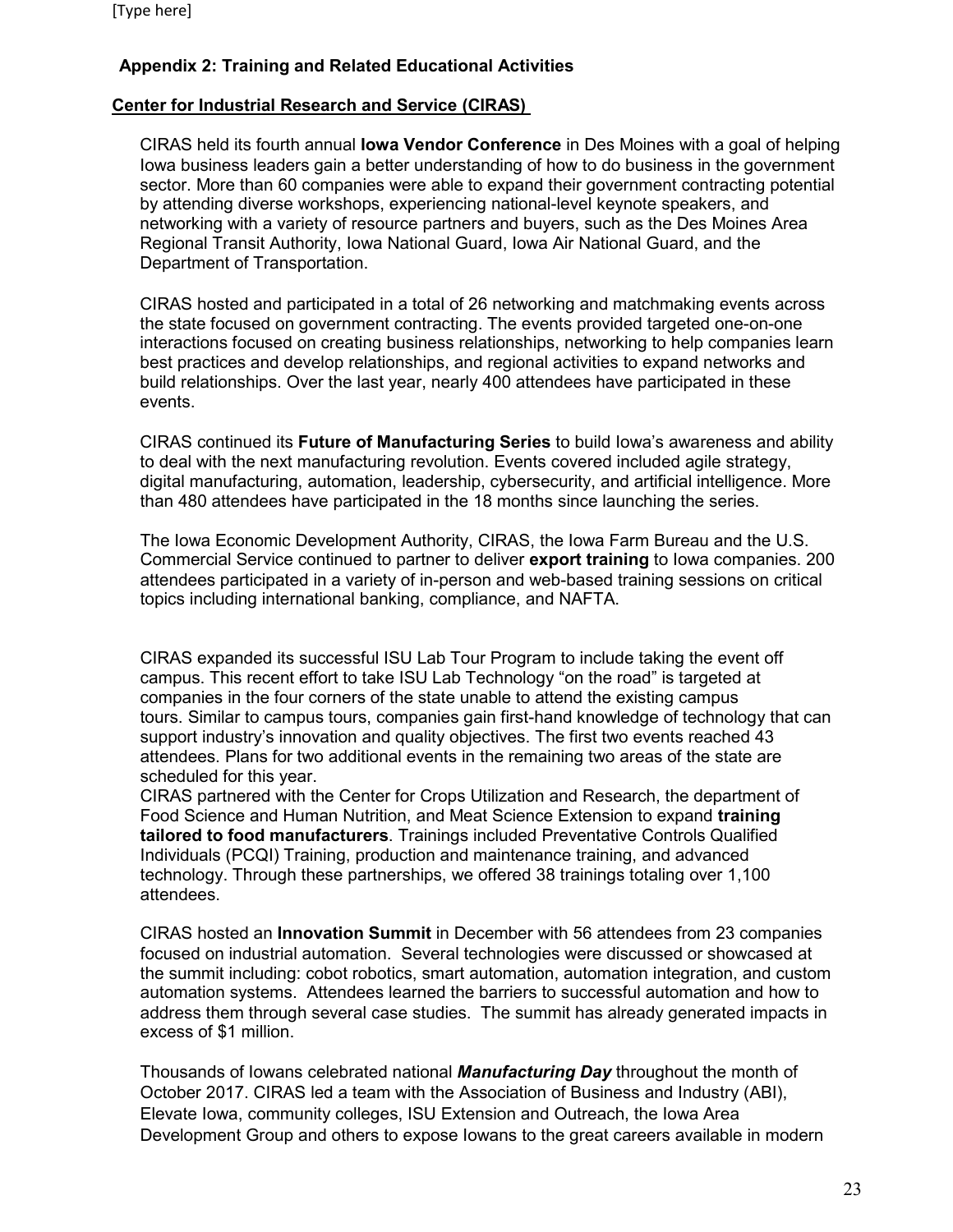manufacturing. A total of 169 events were held across the state, ranking lowa  $5<sup>th</sup>$  nationally in number of events despite our relatively small size.

**Community and Economic Development (CED) in ISU Extension and Outreach** empowers communities to shape their own futures through research, education, community engagement, economic development, and community planning and design. CED has multiple community development specialists in place with expertise and/or experience working with minority-owned businesses and community business leaders. CED serves as an essential conduit between Iowa's communities and the resources of Iowa State University, creating partnerships with private and public sectors for the betterment of Iowans.

The **Data Indicators Portal**, a Vice President for Extension and Outreach initiative, provides web-based information products such as local retail trade analysis and demographic and economic indicators. Professor and extension landscape architect Christopher Seeger and GIS support specialist Bailey Hanson continue to update the Data for Decision Makers downloadable report. Users are able to access 2017 population estimates by county and city, as well as data on the median age by sex, the ratio of males for every 100 females, and total population by sex. County Health and 4-H Data for Decision Makers Reports are also available. CED staff conducted workshops throughout the state on using the website. In FY2018, the Indicators Portal had 13,367 page-views and 4,380 sessions by 2,532 users.

As part of the **Iowa Government Finance Initiative** (IGFI), CED released city level annual fiscal conditions reports for all 945 cities in Iowa. In addition to including the up-to-date fiscal data for all the cities in Iowa for the year 2017, the reports also include the recently released U.S. Census data on select socioeconomic characteristics at the city level. The reports are the only source in the state of Iowa for cities wishing to access the most updated socioeconomic and fiscal information in a format customized with a narrative for every city in the state. In FY 2018, 412 county IGFI reports and 1,092 city IGFI reports were downloaded. In addition to the annual reports, IGFI provided local governments an alternate perspective about their financial health and performance and provided training targeted at elected officials and public employees. Using local government finance data, IGFI analyzes trends and financial performance of selected indicators. CED specialist Cindy Kendall trained local government leaders on the initiative.

The **Geospatial Technology Training Program** conducted three **ArcGIS** two-day short courses for a total of 32 planners and local officials from throughout the state. Six CED specialists participated in a Train the Trainer (T3) retreat to learn **Navigating Difference© cultural competency training**. In FY2018, these specialists delivered the training to the United of Central Iowa, the City of West Des Moines, the United Way of Story County, and the West Des Moines School District.

**Agriculture and Natural Resources Extension and Outreach (ANR)** provides esearchbased information and resources to educate Iowa's farmers, producers, and agribusinesses. Much of Iowa's economy thrives on the state's rich agricultural heritage. ANR programs impact all Iowans, whether they live in rural or urban areas, and have been developed to improve quality of life. ANR specialists are engaged with farmers, researchers, organizations, agencies, agribusiness, and communities at state, regional, and national levels.

**Commercial horticulture programs increase fruit and vegetable production in Iowa.**  According to the 2012 National Agricultural Statistics Service, total horticulture sales in Iowa equal \$123 million. ISU Extension and Outreach horticulture specialists work with fruit, nut, vegetable, nursery, sod, and greenhouse growers to enhance yield, quality, efficiency and safety, while food scientists and program leaders focus on providing safe and secure food supplies. For example: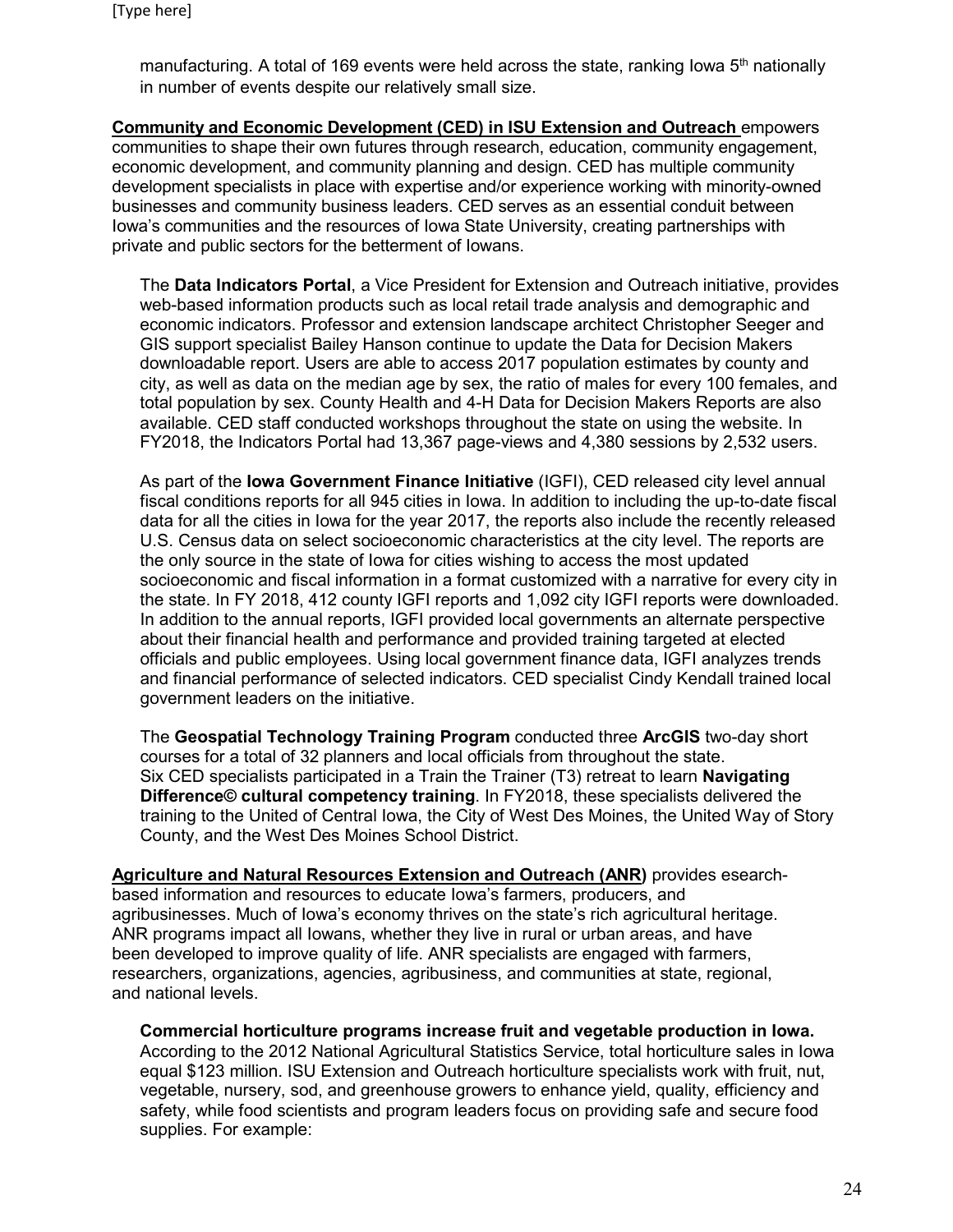- Extension programs reach segments of agricultural communities that are underserved or underrepresented and operate small farms, usually with limited resources. The vegetable production team has developed meaningful relationships with the Amish and Mennonite communities in Kalona, Iowa, and Elma, Iowa, and consistently helped to address their crop production, nutrient management, and pest management challenges. Working with their community leaders, several field days and workshops have been organized. Over the years these activities have increased production efficiency and productivity of several crops: broccoli, cucumber, onions, pepper, squash, tomato, and watermelon, in Kalona, Iowa.
- Programming is focused on the hops industry and supporting producers in Iowa. Since 2014, there has been a 900 percent increase in hop production (5 acres to 50 acres). With the Iowa craft beer industry bringing in over \$100.2 million in sales in 2014 the potential for these brewers to purchase locally grown hops is huge. As the craft beverage industry continues to flourish, the need for Iowa hops will continue to increase.
- "Growing Together" promotes healthy food access for families with low income through a partnership of ISU's SNAP-Ed, Master Gardener volunteers, ISU Research and Demonstration Farms, and Iowa food pantries. In 2017, Master Gardener volunteers worked to provide fresh produce to food pantries throughout the growing season. Nearly 75,000 pounds of produce, which equates to nearly 225,000 servings of produce for food pantries, was grown and donated by the Master Gardeners. The average Master Gardener averaged nearly 60 hours of work during 2017, significantly more than the 20 volunteer hours each Master Gardener is required to provide. Those volunteer hours are valued at \$2.7 million spent improving Iowa.
- The **On-Farm Food Safety Team** (from College of Agriculture and Life Sciences, Human Science Extension and Outreach, and the Department of Food Science and Human Nutrition) have been leading two, million-dollar Food and Drug Administration grants focused on food safety for fruit and vegetable growers in Iowa and the North Central Region. Partnerships with 12 land-grant institutions in Illinois, Indiana, Kansas, Michigan, Minnesota, Missouri, Nebraska, North Dakota, South Dakota, Ohio, and Wisconsin have been formed. Food safety educational information has been delivered to more than 2,000 growers in this region. Food safety needs assessments have captured the concerns of 1,200 growers. Four Produce Safety Alliance training sessions to educate leaders in food safety were held, and 39 Produce Safety Alliance grower trainings, reaching 800 growers, were also conducted. Through these efforts, 164 regional extension and grower educators can provide food safety training and technical assistance to fruit and vegetable growers. To further educate, two websites have been launched along with online tools that provide on-demand education to fruit and vegetable growers on food safety.
- More than 300 food hubs are operating in the United States, with at least 16 local food aggregators or distributors in Iowa alone. ISU Extension and Outreach Local Foods Program facilitates a statewide food hub managers working group and has developed a series of publications for that audience that address food safety, production planning, cash flow management and more. In 2014, a project to explore food hub activity and make recommendations that would support development of food hubs in Iowa was launched. The study found substantial interest in furthering food hub development in Iowa, and the first statewide study of food hubs was conducted. The study found that in 2013, **thirteen food hubs in Iowa purchased \$4.5 million in food from 459 Iowa farmers.** Overall, Iowa farmers sold more than \$13 million in local food to wholesale and intermediate markets in 2013. Food hubs also reported employing 58 people, though most were part-time. The study suggests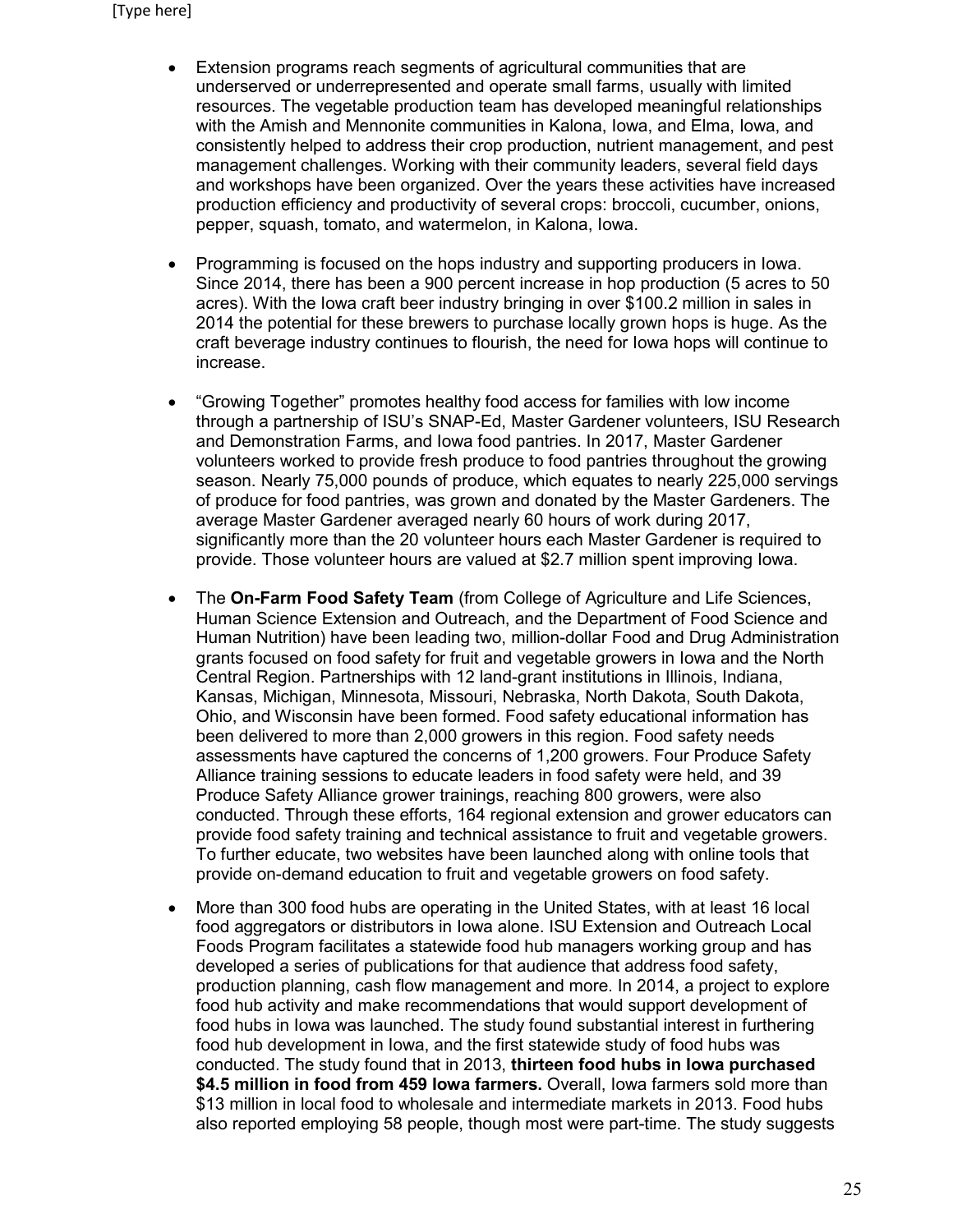that even though food hubs are still an emerging sector, they are already having a substantial economic impact.

**Ag Decision Maker website**. Farmers, financial lenders, farm managers, and agriculture educators need current, unbiased agricultural economics and business information to make sound farm management decisions. The **Ag Decision Maker website**, [www.extension.iastate.edu/agdm,](http://www.extension.iastate.edu/agdm) offers access to up-to-date information, including new and emerging issues critical to their success. This web-based resource supports many ISU Extension and Outreach farm management programs. From July 1, 2017, to June 30, 2018, the website averaged 7,451 visitors per day. Overall, downloads of information sheets and decision tools reached 1.26 million for the 2018 fiscal year while more than 240 information files, decision tools, voiced media, and teaching activity files were added or updated on the site. More than 15,000 users receive monthly updates highlighting the materials on the Ag Decision Maker site. The AgDM Twitter feed promotes materials and events throughout the month to 1,618 followers (an increase of 287 in the past year) and had 68,480 impressions during the past 12-month period.

**Iowa Pork Industry Center**. With specialists in the field and on campus, the **Iowa Pork Industry Center** works to promote efficient pork production technologies in Iowa, maintain Iowa's pork industry leadership, and strengthen rural development efforts. For example:

- Iowa producers had concerns about complying with the requirements of the antibiotic regulations as established in the FDA Guidance 209 and 213 policies. So six ISU Extension and Outreach swine specialists and the Iowa State Swine Extension Veterinarian collaborated with Iowa Farm Bureau, Iowa Pork Producers Association (IPPA) and the Iowa Beef Center (IBC) to develop and deliver workshops. The objective of the workshops was to help producers understand and prepare for the new requirement for treating animals with antibiotics and to help producers implement management strategies that reduce the need for antibiotics. Twenty-nine workshops and talks were presented to a variety of producers, agriculture professionals, and veterinarians, reaching 1,452 participants. As Iowa produces about one-third of the pork in the nation, health and safety is important to this industry. Over the past several years, our swine extension specialists have trained **more than 5,000 producers on how to implement bio-security protocols.** While the exact savings of the bio-security training is not known, even a small adoption of implemented changes in biosecurity result in a potentially large payback.
- Ongoing educational efforts have continued to **help swine producers improve judicious use of antibiotics**. Certification programs teach biosecurity, herd health, proper delivery techniques, following the label and methods and technology to minimize antibiotic usage. The IPIC team has certified 1,635 PQA plus and 812 TQA certifications with 300 PQA Advisor certifications via workshops and online over the past few years. Regional swine meetings focused on judicious use of antibiotics through three workshops for 114 participants. Additionally, specialized workshops have been developed and piloted for increasing herd health, thus reducing the amount of antibiotics used. Four specialized antibiotic reduction strategy workshops have been held to date for over 50 producers. A sample of 120 producers were surveyed (~6 month post workshops) to assess the impact of judicious use educational programming; 12 answered the survey. From the sample surveys, 20% indicated a change in antibiotic management, and another 80% changed management practices, such as hygiene and floor space to improve health, resulting in reduced need for medication. One operation out of 12 reporting changed weaning age to reduce antibiotic usage. Also 42% reported antibiotic usage reduction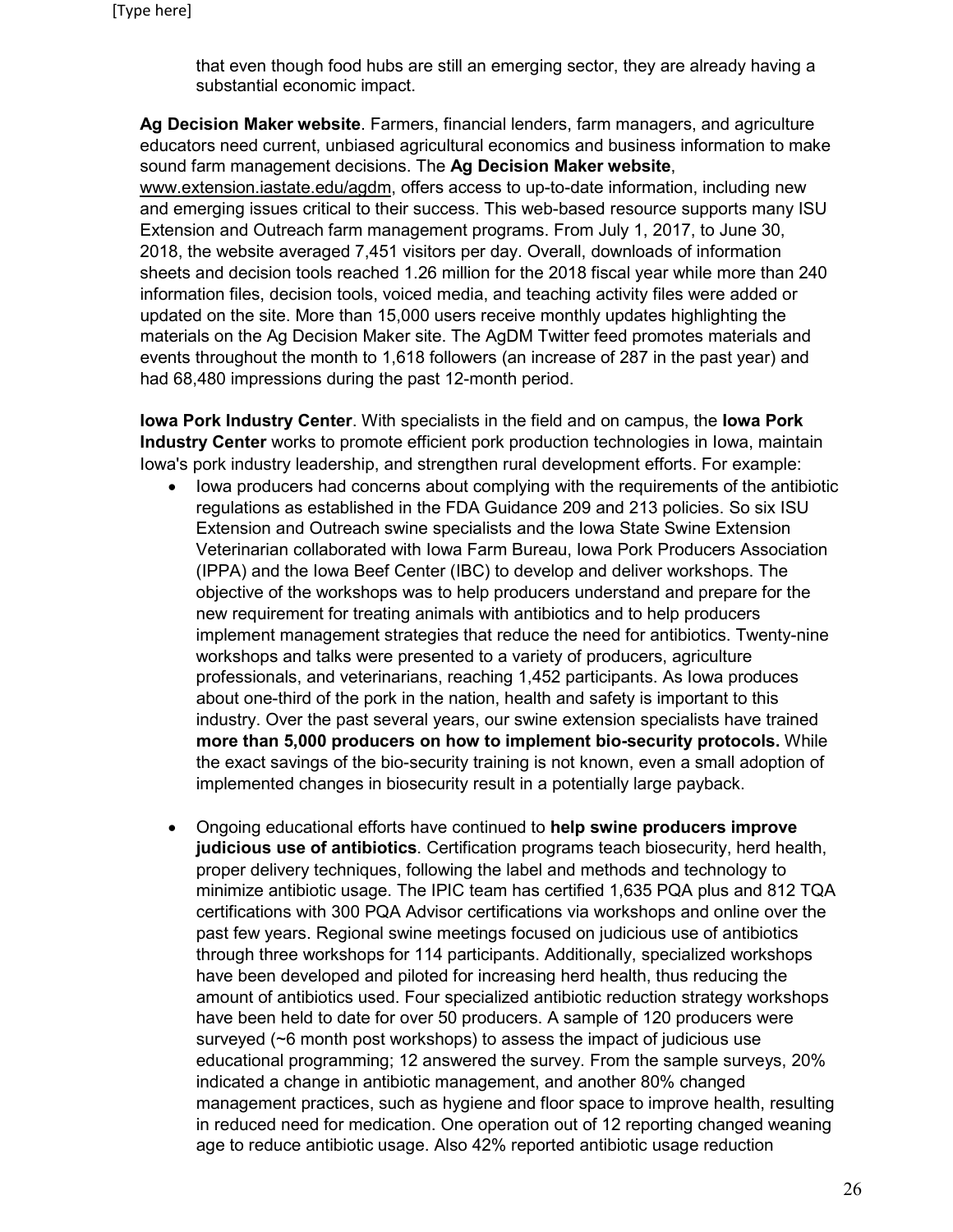because of management decisions regarding medication timing. Another 33% shifted from mass treatment to more individual treatment, thus reducing antibiotic use. About half the respondents reported less antibiotic usage through improved herd health practices learned at the workshops. Average dollar value reported per participant was \$1,875.

• A day-long conference was held in June 2017 for the Iowa swine industry. This **Sixth Annual Iowa Swine Day** had approximately 500 attendees. A total of 16 speakers with national and international reputations provided seminars that addressed topics such as misconceptions about the use of science in agriculture and issues associated with agricultural markets and consumer trends. Additional topics included updates on swine disease, new technology implementation, progress in the implementation of using veterinary feed directives, facility management, and updates from current swine related research from Iowa State University. Participants also reported using the information learned, leading to change of practice in their operations. Thirty-three percent used information regarding industry structure and managing heat stress, 41 percent used information to improve consumer relations and a quarter of participants applied gut health insights to their operations. Seventeen percent applied knowledge learned to engage the public and increase bio-security. The average estimated value reported per participant completing the survey was \$2,733.

**Iowa Beef Center**. Iowa ranks fourth nationally in number of cattle on feed and produces over 2,000,000 head of feedlot cattle on 6,000 individual operations annually. Resources provided by the **Iowa Beef Center** give producers the information necessary to increase their herds and update their operations.

• From 2012 to 2017, the Iowa Beef Center hosted more than 100 grazing programs attended by nearly 1,200 producers. Programs included pasture walks, statewide conferences, and multi-session series on grazing management. More than 50 pasture walks were held on farms featuring unique aspects of pasture management. Grazing series included: 5-session, beginner-level greenhorn grazing program held at 11 locations; 3-session, intermediate-level grassroots grazing program, cosponsored with NRCS, offered at 10 locations; and 4-session advanced-level certified grazers program held at 9 locations. Participants in all forage programs were surveyed in the fall of 2017 to determine practices they have adopted or plan to adopt as a result of their participation. When surveyed, 960 of 1,200 respondents indicated that pasture productivity was increased by improvements made based on objectives learned at an extension forage program. Of the responses, 504 increased pasture productivity 10-20% and 396 said productivity increased more than 30%. In addition, more than 600 noted economic return of at least \$500 because of their participation. Not only were almost 1,200 producers impacted by an extension pasture or grazing program, but at least one component of the program was shared by attendees to an additional 1,300 people. Of those who responded to the postevent survey, 396 improved their ability to identify and manage tall fescue, 372 modified weed control and 372 developed watering systems. In addition, 288 implemented a grazing plan or re-established or renovated existing pasture, with more than 240 planning to do so in the future. Survey responses also indicated that 384 have incorporated cover crops into their grazing plan and 408 implemented pasture condition scoring.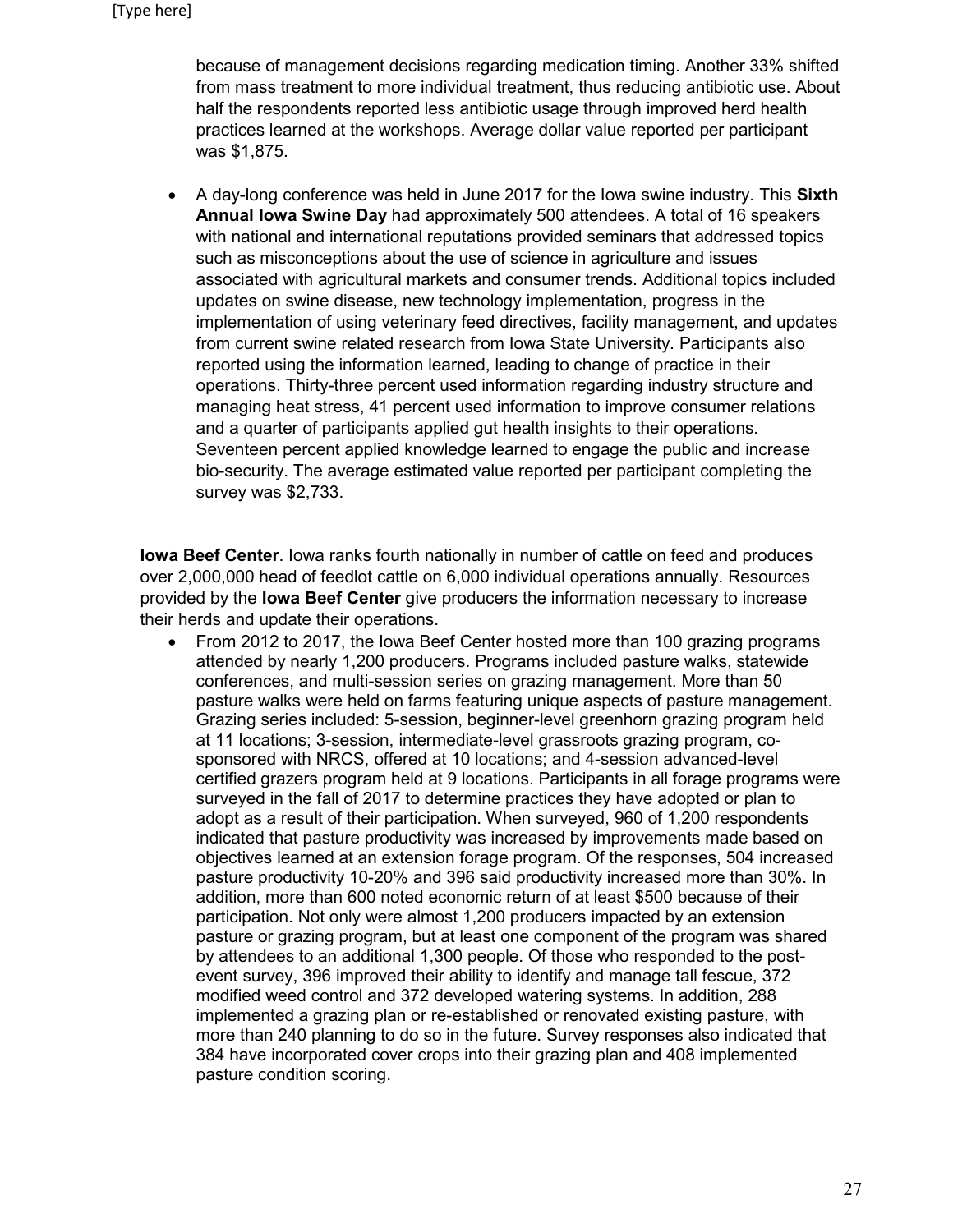- Now, perhaps more than ever, longevity is the key to profitability in Iowa's beef cow herds when it comes to replacements that entered the herd over the past two years. In 2016, the Iowa Beef Center conducted the third part of a heifer development series focused on selection and management practices that enhance longevity of the beef female in the herd. This program was built on two previous heifer development programs, which also have been distributed on YouTube for on-demand use. As a result of this program, more than 90 percent of the 235 meeting participants increased their knowledge of heifer retention economics and new selection indexes. More than 37 percent of participants plan to implement udder scoring and foot scoring, and 30 percent plan to calculate the net present value of their own females. Since this program, the Net Present Value of Replacement Females decision tool has been downloaded more than 1,700 times, the Buy or Raise Replacement Heifer decision tool has been downloaded more than 5,400 times, and the heifer development videos have been viewed more than 13,500 times. Change in producer knowledge as a result of this program will lead to an increase beef cow retention and increased profitability for cow calf producers, resulting in a strengthened Iowa agriculture and enhanced local economy.
- In response to growing concern about antibiotic resistance in human medicine, the Food and Drug Administration (FDA) developed rule changes to force more veterinary oversight and more judicious use of antibiotics in animal agriculture. The Veterinary Feed Directive (VFD) changes the way medically important antibiotics are purchased and used. More than 1,100 livestock producers, veterinarians and feed distributors in Iowa participated in workshops, webinars or podcasts to increase their knowledge of the new animal antibiotic use regulations, improve their management related to judicious use of antibiotics in animal production, and improve record keeping related to medication use. More than 80 percent of participants plan to change how they use antibiotics in animal production or improve their record keeping. They manage or impact more than four million animals.

**Transition Cow Health Programs.** ISU Extension and Outreach conducted **transition cow health programs** to increase awareness and operation profitability. While transition cow management encompasses only 20-30 percent of the herd at a time, it can ultimately influence the milk production and health of all cows in the herd. To assist Iowa's dairy producers in implementing better transition cow practices, an extensive 18-month program focused on transition cow practices and principles was delivered across the state: seven onfarm transition cow hands-on workshops were conducted; nine dairy day events were held; and three video modules were developed. In addition, 60 individual herd visits were conducted with 48 individual producers now working with transition cow projects. Survey results, which represent 20 percent of Iowa's dairy cows, indicated that more than half of the producers had made changes to their transition cow programs; producers gained increased production and lower veterinarian costs; and have benefitted from healthier calves and a decreased calf mortality rate. Overall, the program has resulted in \$400 more income per cow, or the potential of \$16 million gain for Iowa's dairy farmers.

## **Manaure Management.**

• ISU Extension and Outreach annually trains representatives from about 600 businesses and 2,400 employees who come from more than 90 counties in Iowa and the four surrounding states in the **commercial manure applicator program**. These businesses annually handle and apply about 1.5 million tons of solid manure and 3 billion gallons of liquid/slurry manure that has a fertilizer value of about \$250 million, while doing about \$70 million of business. The curriculum has focused on equipment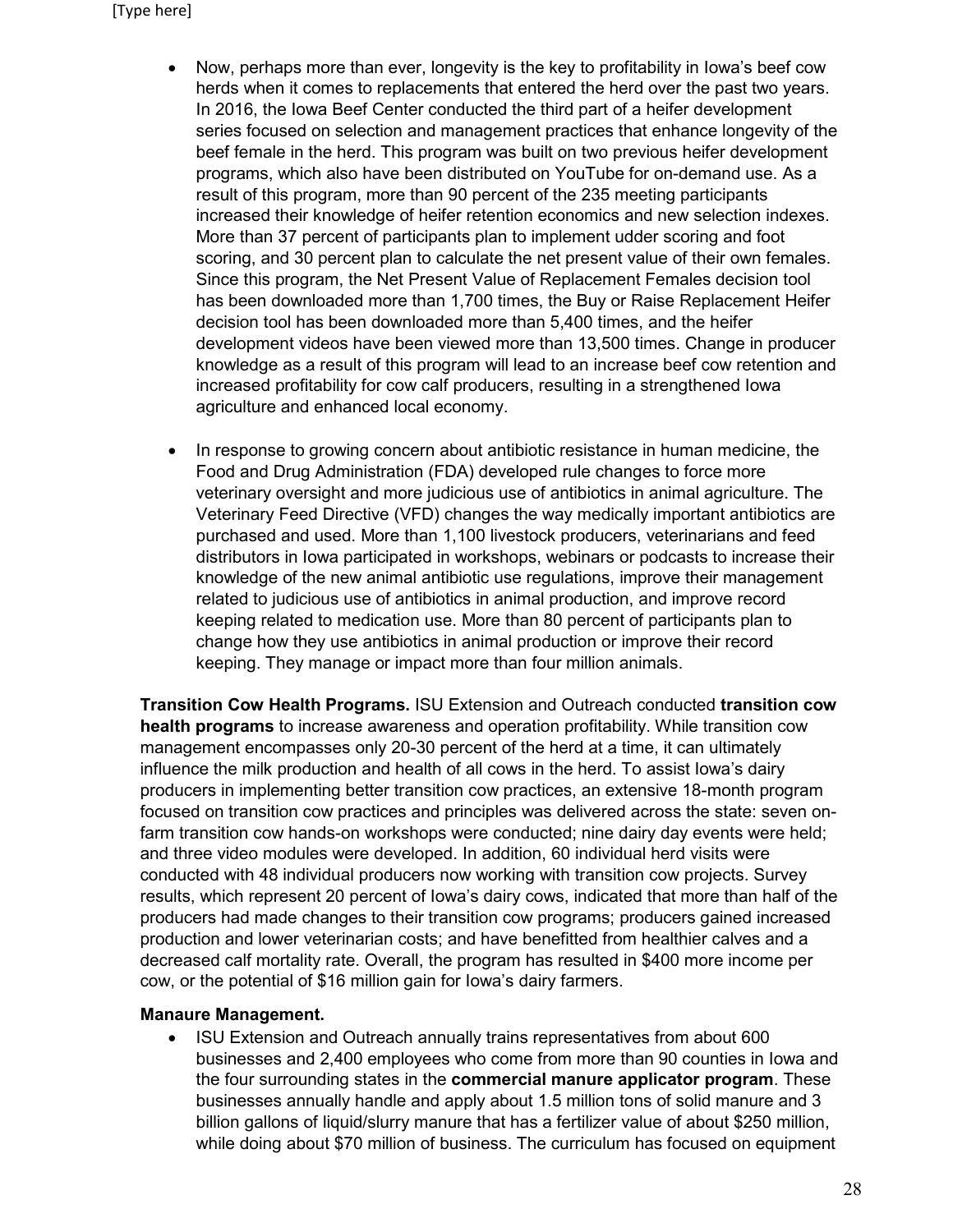maintenance and selection to improve manure application uniformity. More than 70 percent of commercial applicators reported this information was useful to their business, with 30 percent reporting they would improve hose and distributor layout on their equipment and 8 percent reporting this would prompt them to select new equipment. These changes are estimated to increase corn yield by approximately 3 bushels per acre, or increase manure value by approximately \$2 million in the state of Iowa.

• In northeast Iowa during 2017, 28 **manure management** meetings were held to instruct farmers on how to maximize returns to crop fertilizer expenses. Over 260 clients attended the meetings. Post event surveys showed that on average, meeting attendees were able to make changes that reduced input costs by \$17 per acre. The results also showed that farmers are prioritizing fertilizer applications on fields that are most in need and reducing applications on fields with adequate fertility levels. Ninety percent of livestock operators now sample manure on an annual basis, and 61 percent reduced commercial fertilizer purchases by an average of \$24 per acre.

**Land Rental.** Roughly 13 million acres of Iowa's land is cash rented each year for crop production, pasture, and other purposes. ISU Extension and Outreach offers a variety of **tools to assist landlords and tenants in determining fair land rental rates.** In 2017, ISU Extension and Outreach farm management specialists conducted 89 leasing meetings across the state, with more than 1,600 landowners, operators, and ag business professionals attending. A post-meeting survey found that 18 percent of respondents indicated that they would decrease land rental rates for the following year based on the information provided at the leasing meetings. Twenty percent indicated they would improve communications with their renter. Iowa State's annual cash rent survey for 2018 found that typical cash rental rates increased by \$3 per acre. The **[ISU Extension and Outreach](https://www.extension.iastate.edu/agdm/wholefarm/pdf/c2-10.pdf)  [Cash Rent Survey](https://www.extension.iastate.edu/agdm/wholefarm/pdf/c2-10.pdf)** was downloaded 207,289 times in 2016. Sample cash lease forms were downloaded 199,536 times. Videos on topics related to leasing were available after the 2016 meeting series, and were viewed 3,176 in the first four months they were available.

**The Pesticide Safety Education Program (PSEP)** provides information through a variety of venues on the safe and effective use of pesticides. Emphasis is placed on protecting human health and the environment while also including information on successful and responsible pest management. The PSEP provides recertification programs throughout Iowa and in FY17 trained 10,934 Commercial/Noncommercial/Public Pesticide Applicators and 14,468 Private Pesticide Applicators through Continuing Instruction Course (CIC) programs. In FY17, the PSEP directly contributed \$858,587,600 in economic impact in Iowa through these training programs, based on 2016 wage information from Iowa Workforce Development. In addition to recertification programs, the PSEP writes training manuals necessary for initial certification of both private and commercial pesticide applicators and other educational publications. In FY17 nearly 26,000 educational publications were distributed to the public, including pesticide applicator manuals, record keeping guides, pest issues, and other pesticide-related publications. The PSEP is also involved in other areas related to safety. One area includes revisions to the EPA Worker Protection Standard (WPS) regulation. Through the PSEP efforts, nearly 2000 individuals completed WPS training courses through ISU Extension and Outreach designed to protect those working around agricultural pesticides from potential exposure and to mitigate exposures that do occur.

**ISU Extension and Outreach Meat Science program** provides companies from the United States and around the world with cutting-edge education on meat processing and food safety technologies. In addition to offering workshops for small processors, training programs for some of the nation's largest processors also are developed and delivered.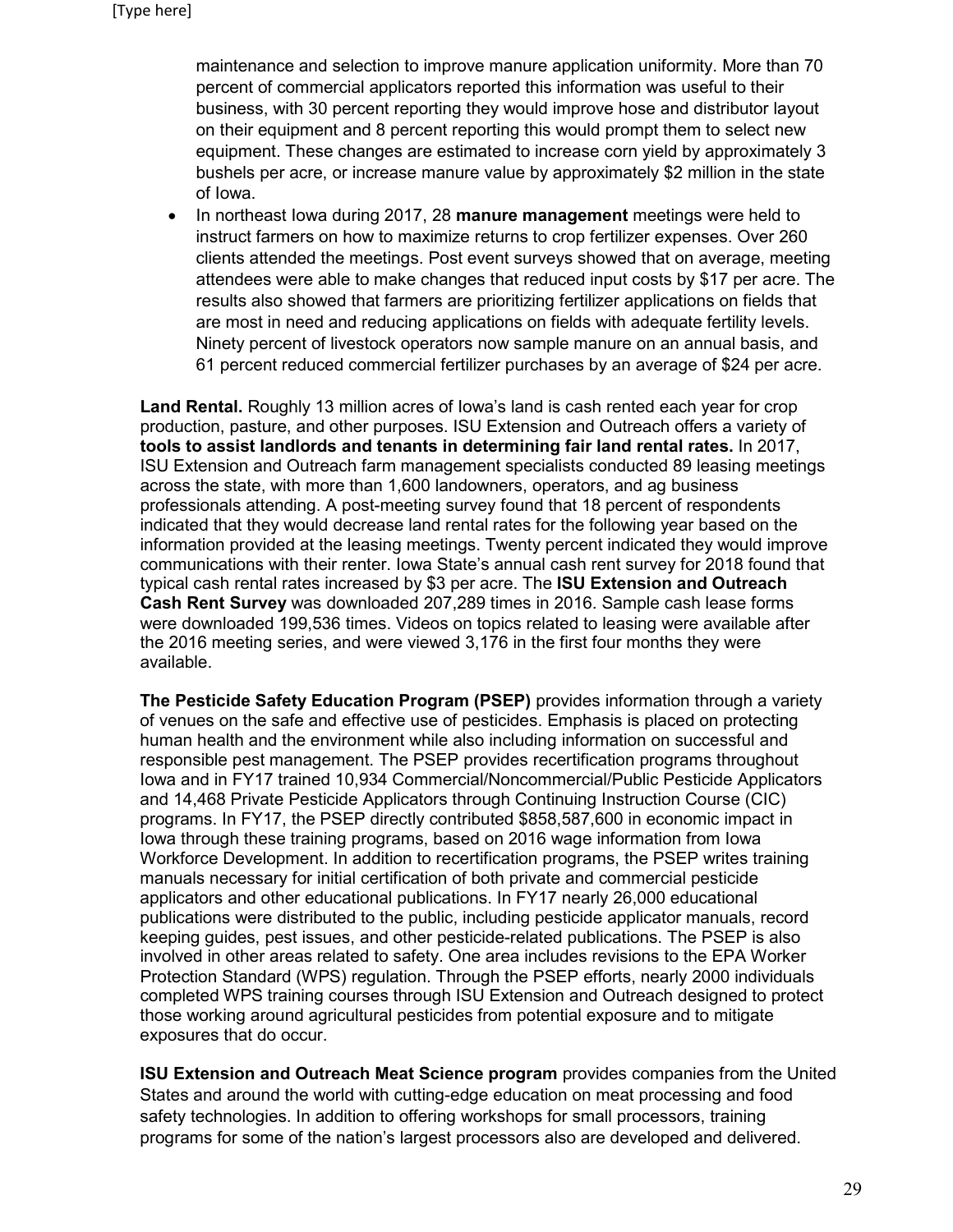During 2017, 22 workshops or short courses were held with a total attendance of 1,501 individuals, including 110 international attendees. Topics covered included regulation updates, Hazard Analysis Critical Control Point (HACCP) food safety workshops, and multilevel training sessions. These educational programs resulted in an economic impact in Iowa of approximately \$19 million in retained or increased sales, \$1.5 million in cost savings, \$4.5 million in increased investment, and 35 jobs created or retained.

**Crop Advantage Conferences.** ISU Extension and Outreach hosted 14 **Crop Advantage Conferences** across Iowa in January 2017; 1,960 farmers and agribusiness professionals attended. Participants could be categorized as 67 percent farmers, 27 percent agribusiness, and 6 percent other. The majority (55 percent) of the attendees farmed between 250 to 1,000 acres and 37 percent farmed more than 1,000 acres. One focus of the 2017 program was to increase farmer awareness of the impact of Palmer amaranth on crop production. Prior to 2012, Palmer amaranth had not been identified in Iowa. In 2016, the infestation of Palmer manifested due to contaminated seed used to plant Conservation Reserve Program pollinator habitat. As of June 2017, nearly half of Iowa counties had been positively identified for having Palmer amaranth. The major concern with this weed is its extremely aggressive growth that can limit soybean yields by up to 80 percent. Results from the 2017 Crop Advantage program showed 44 percent of Crop Advantage attendees participating in the Palmer amaranth sessions went from little or no understanding of how to identify this new pest prior to the meeting, to a moderate or better level for identifying Palmer amaranth. Results also showed that farmers increased their ability to develop an effective management program for Palmer amaranth. Participants show a definite recognition that they must scout and be vigilant in managing this weed before it spreads

**Integrated Crop Management Conference.** The Iowa State University Extension and Outreach **Integrated Crop Management conference** attracts roughly 900 participants annually from Iowa and across the Midwest. At the 2017 conference, 39 presentations were available to Iowa certified crop advisers, who were awarded 6,026 hours of continuing education credit. Of the 881 attendees in 2017, 111 responded to a survey. These respondents farmed or advised clients on 1.8 million acres of corn and soybeans in Iowa and estimated their profit increase was between \$5 and \$10 dollars per acre for a collective benefit of \$14 million to these operations.

**Nitrogen and Water Week.** In the summer of 2017, five events were held as part of **Nitrogen and Water Week**, hosted by ISU Extension and Outreach. The workshops, attended by 118, offered information about water quality research being conducted by Iowa State University, how water quality data is collected and how agronomic practices effect drainage water quality. By learning about and adopting in-field and edge-of-field management practices and methods for determining nitrogen application rates, farmers can maximize profitability and reduce nitrate loss to Iowa's water bodies.

**Iowa Drainage School.** Iowa State University Extension and Outreach initiated the **Iowa Drainage School** to educate stakeholders on sub-surface drainage concepts customized to the upper Midwestern states. Since 2007, 335 participants, consisting of contractors, engineers, drainage planners, landowners, farmers, agency staff, and drainage district supervisors, have attended the school. The school has been a collaborative effort of University of Missouri, University of Minnesota, and South Dakota State University, as well as USDA-NRCS, and various industry partners. Continued education on field drainage systems will help educate farmers and service providers about the impact water-logged areas have on crop yield. When a drainage system is properly designed and installed, farmers can benefit from improved corn yields from 120 to 150 bushels per acre. During the history of the Iowa Drainage School, 51,722 acres have benefitted from the farmers'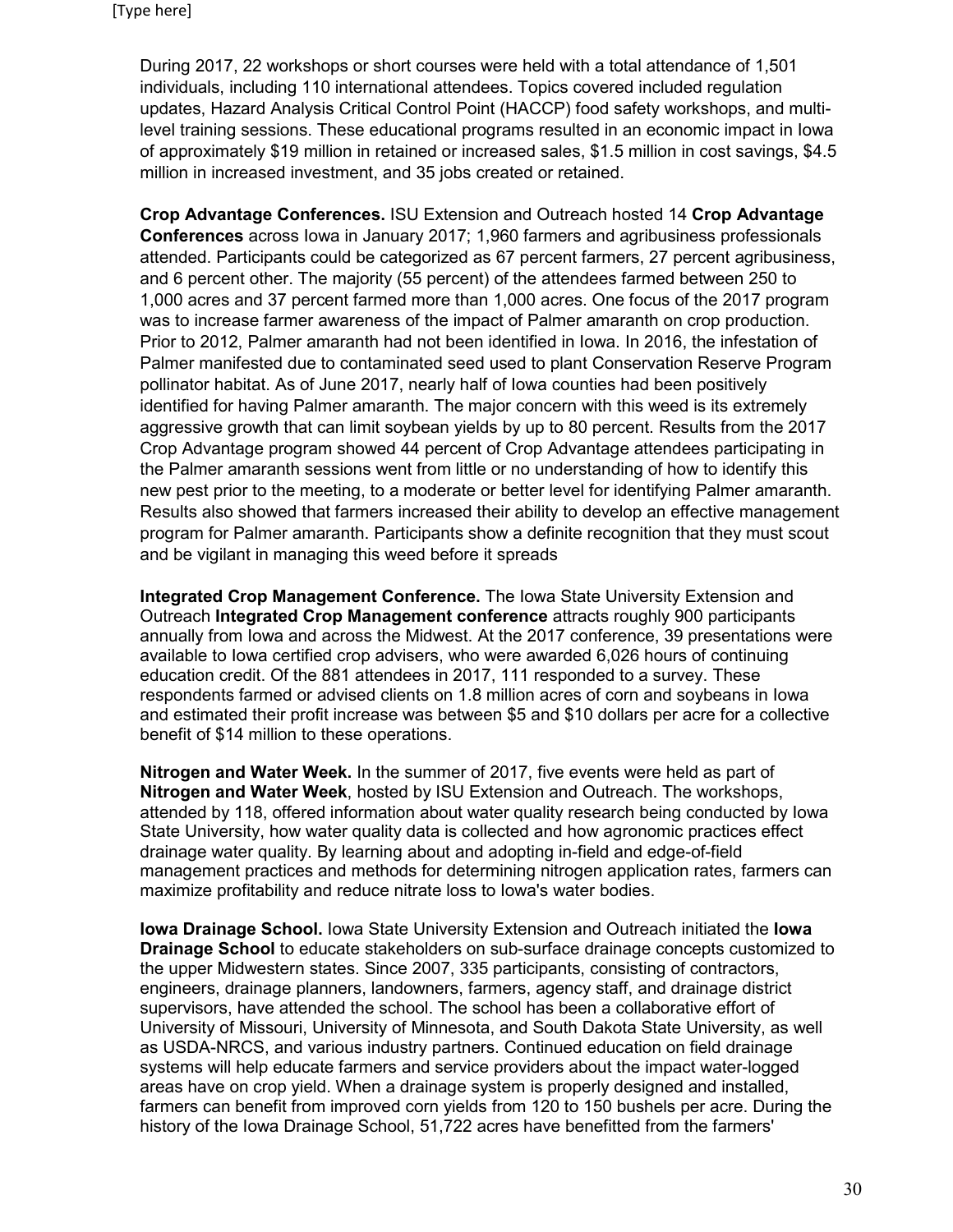knowledge gained in the workshop. At a market price of \$3.00 per bushel for corn, \$1,551,660 of increased income has been realized.

**Iowa 4-H Youth Development** programs are headquartered at Iowa State University and available through ISU Extension and Outreach offices in all Iowa counties. (4-H is the youth program of America's Cooperative Extension Service and is the nation's largest youth development organization.) 4-H connects with almost 1 in 5 Iowa K-12 students to retain them as future young professionals in rural Iowa, improve their college and career readiness, provide them with service opportunities in their communities, and engage students affected by the achievement gap.

**4-H Youth Development addresses the STEM literacy gap**; Last year, 34,006 youth participated in STEM-related programing. The Iowa Governor's STEM Advisory Council has identified STEM-abled workers (skilled in science, technology, engineering, and math) as a critical component of the growth of Iowa's economy. In the "*Iowa's Re-Envisioned Economic Development Roadmap,*" prepared by Battelle Technology Partnership Practice and released in December 2014, the creation of a K‐20 industry‐driven career development partnership with the education community was cited as critical. "To provide Iowa with a robust and predictable workforce pipeline in demand by Iowa businesses requires a systematic and pro‐active industry‐driven career development partnership with K‐20 education. The partnership must focus on and improve upon the transitions of students into middle‐ and high‐skill career opportunities through workplace learning from technical education and apprenticeships (for middle‐skills jobs) to increased capacity of colleges and universities to provide career awareness, experiential learning and connections to Iowa employers (for high‐skill jobs), as well as retraining opportunities for recent graduates who were not well-served in the past to gain the skills to compete for career opportunities."

**4-H has partnered with Iowa State University's Colleges of Business and Design** to emphasize STEM with a business development component. In partnership with the ISU College of Business, 4-H has developed a program called Cy's Pizza Pies, a business simulation program that introduces youth to business opportunities and entrepreneurship. The program has variations for grades 2 through 12 and sessions ranging from 45 minutes to ½ day. The program reached 40 youth in its second year.

Further advancing Iowa State's land-grant ideals and vision around science, technology and human creativity, more than 10,000 youth in the past year were exposed to the mobile **Forward Learning Experience bridging 21st Century Skills, STEM and creative problem solving.** Iowa 4-H youth and students saw and experienced first-hand emerging design technologies such as virtual reality, 3D digital and physical prototyping, and circuit bending. This provided 4-H youth and students in all corners of the state a vision of their future as 21st century citizens, positively impacting their communities and world around them using STEM skills and creative thinking. When asked, "Do you like *STEM MORE* than before," in initial program evaluations, the most common responses were "Quite a bit" and "A great deal." The Forward Learning Experience visited school classrooms, 4-H camps, STEM festivals, science nights, county fairs and maker fair events across Iowa, visiting 61 of Iowa's 99 counties.

**Human Sciences Extension and Outreach** provides research-based information and education to help families make decisions that improve and transform their lives. Specialists work with Iowa State's College of Human Sciences and in partnership with other organizations and agencies to meet the needs of Iowa families.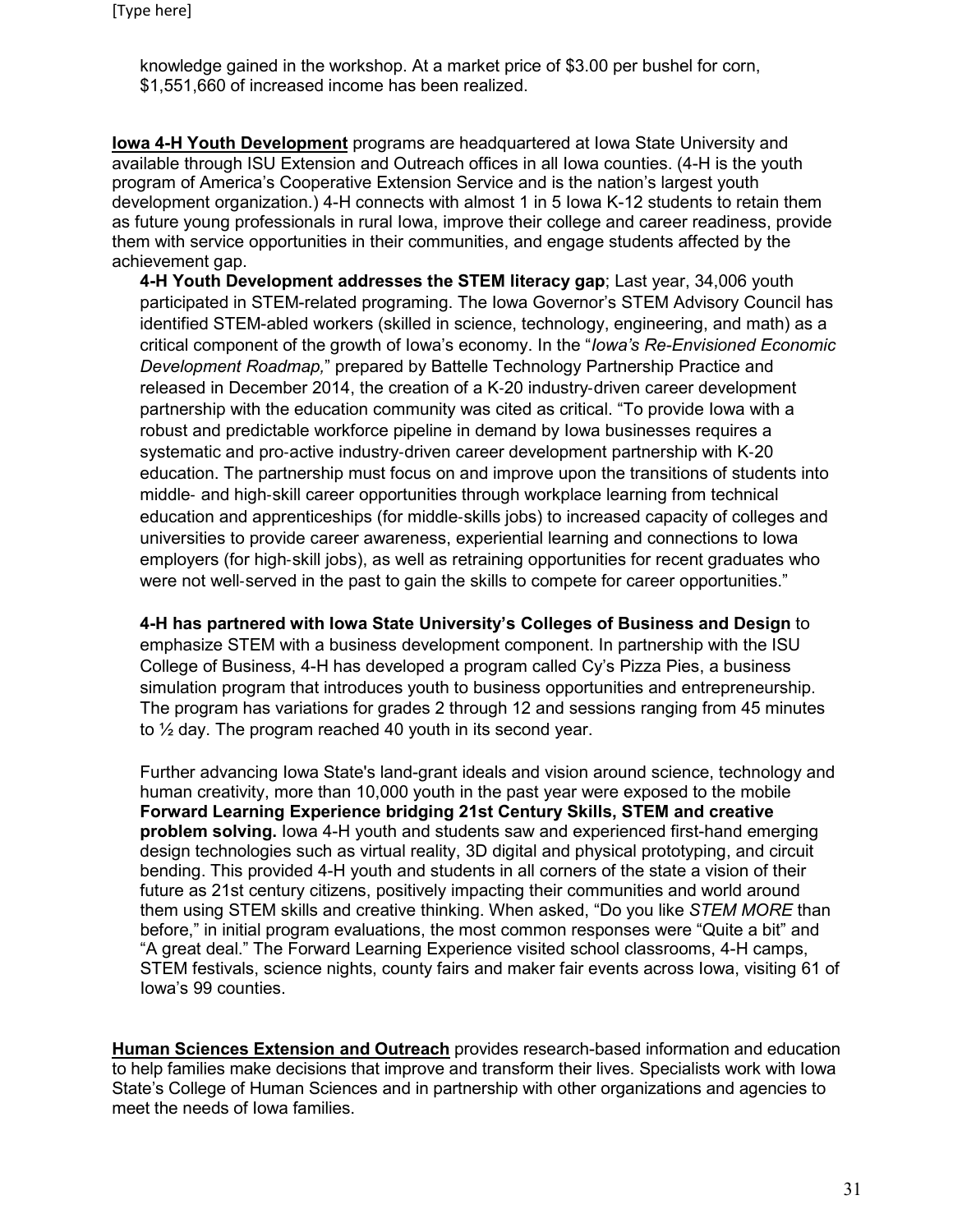**Volunteer Income Tax Assistance** (VITA). The VITA program trains volunteers to provide free tax preparation to families with low or moderate incomes in their local community. Creating awareness of eligibility for the Earned Income Tax Credit (EITC) is an important part of the VITA program. The EITC enhances the lives of workers by augmenting wages. In turn, this flow of income may have a substantial economic impact in local communities, such as assisting small businesses, spurring local economic development, and strengthening neighborhoods. Special efforts were made to increase awareness of the VITA and EITC programs in rural Iowa. During the 2018 tax season, ISU Extension and Outreach worked with community partners to recruit and train 55 volunteers to provide free tax preparation services to local families through the VITA program. In 2018, VITA volunteers helped 1,369 Iowans complete their 2017 income tax returns. As a result, 396 filers in the 12 counties that participated in the ISU Extension and Outreach community partnerships qualified for the EITC and received a total of \$667,044.

**Human Sciences Extension and Outreach offers educational opportunities to strengthen Iowa's early childhood education workforce.** In Iowa, an estimated 171,552 children under the age of six are in childcare and preschool programs (Bureau of Labor Statistics, 2017). Currently in Iowa, there are an estimated 3,886 licensed childcare center programs and 4,533 registered childcare home programs, with revenue of \$447.6 million. However, about one-fourth of Iowans live in an area undersupplied with licensed or registered child care options. Within the last five years, there has been a 38% decline in available child care statewide (Iowa Child Care Resource & Referral, 2018).

**Reliable Childcare.** Iowa's families need reliable childcare to be able to work and contribute to Iowa's economy. However, childcare is labor intensive and expensive. The average cost of center-based infant child care in the United States, adjusted for inflation, exceeds 27 percent of median income for millennial families (Child Care Aware, 2017). Iowa families can expect to pay \$6,684 to \$13,085 annually per child. Despite high fees, Iowa childcare teacher and provider wages remain low. The annual mean full time wage is \$20,520, which falls within the lowest ranking of state median wages for childcare workers, significantly below 40 other states (Bureau of Labor Statistics, Occupational Employment Statistics, 2017). The challenges of low wages are compounded by a critical lack of health and retirement benefits. High turnover and reduced stability are the result. This instability also affects the quality of care and early childhood education for Iowa's young children and creates a continuously high demand for entry-level training.

During FY 2018,

- Human Sciences Extension and Outreach training programs included on-site and online learning experiences for entry-level and experienced early childhood professionals. The educational goals were to: (1) increase understanding and practice of research-based best practices to improve quality care and education for young children and (2) provide individuals with the skills and training they need to be successful and remain in the early childhood education field.
- **160,721** hours of educational programming were provided to **32,195** early care and education professionals.
- In post-training evaluations, **31,063** individuals (96% percent) reported or demonstrated new knowledge, skills, or program improvements. Evaluations show that teachers and caregivers significantly increased their understanding of child development, early learning, managing children's behavior, nutrition, and health and safety practices.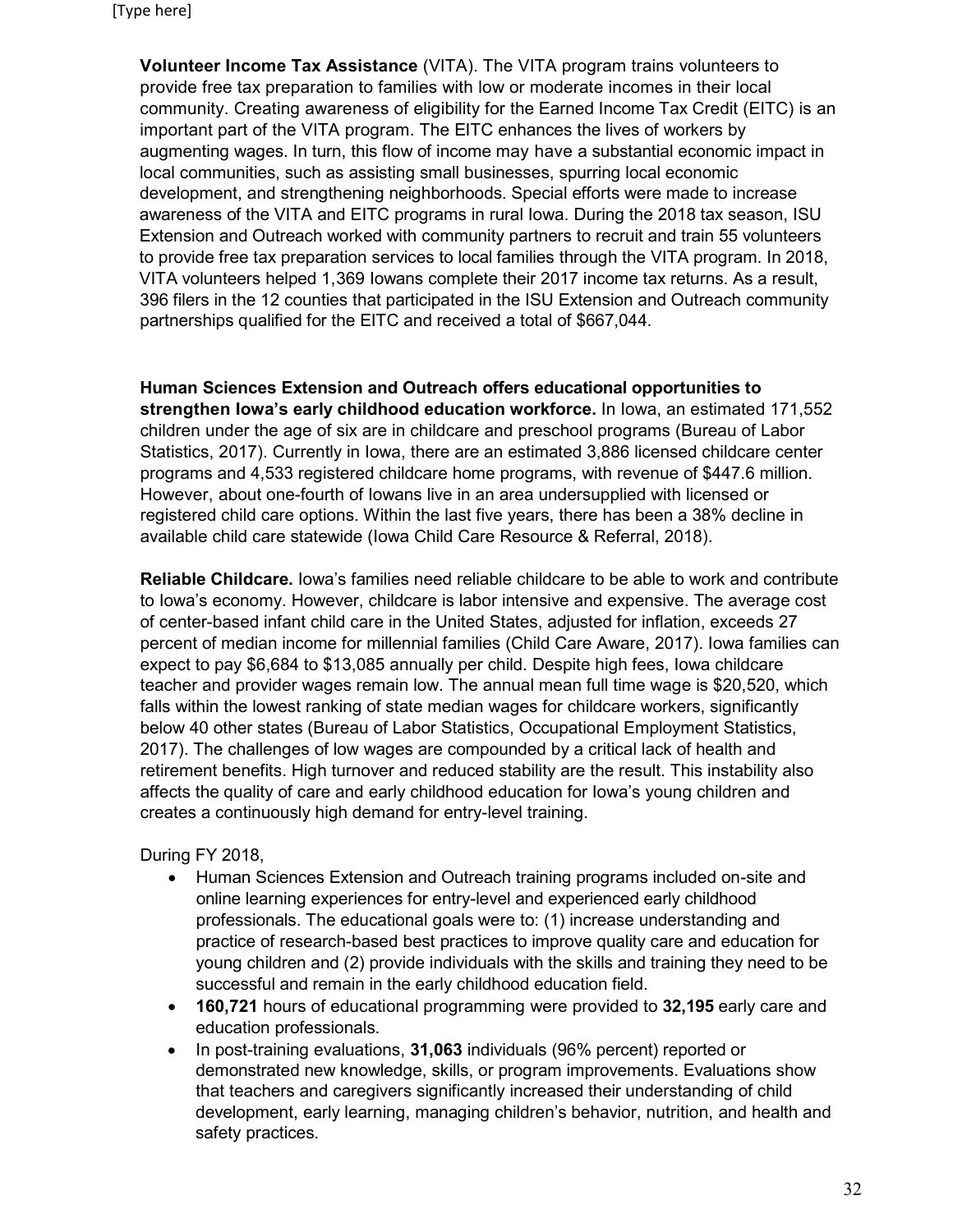**Juntos Para Una Mejor Educación (Together for a Better Education)**. ISU Extension and Outreach partnered with schools and community organizations, connecting 65 community volunteers, 233 Latino youth, and 237 Latino parents across 11 communities. The goal was to assist youth in graduating from high school and pursuing higher education.

- The pre/post evaluation data indicated that after participating in *Juntos Para Una Mejor Educación*, parents significantly increased their awareness of their youth's aspirations for their future and goals after high school, learned how to navigate the United States school system, and helped their youth access higher education. Youth significantly increased their awareness of what they needed to do in order to prepare for and increase their opportunities to go to college. Parents and youth significantly increased communication with school staff and with each other, and grew closer together as a family.
- The longitudinal data collected from 104 youth and 89 parents who participated in additional programmatic components revealed that among youth, self-efficacy increased, critical thinking increased, conduct problems decreased, and hope among parents increased. Through this effort, 57 youth visited college campuses and 13 youth enrolled in college.
- Further impacts may be found at: 1) JUNTOS: The Valenzuela Family Shares Their Story: <https://www.youtube.com/watch?v=uhLLXI9wc58> and 2) Join Juntos for a Better Education:<https://www.youtube.com/watch?v=gSNDlKHyzXg&t=24s>

**ServSafe® .** Human Sciences Extension and Outreach specialists have taught the **ServSafe® food safety certification** program for 25 years as registered instructors for the National Restaurant Association Educational Foundation's internationally recognized food safety certification program. ServSafe® is one of the programs approved to meet the Certified Food Protection Manager credential. Iowa's Food Code requires at least one supervisory employee in licensed foodservices be certified in food safety through an approved program. Human Sciences Extension and Outreach partners with the Iowa Restaurant Association to offer this training throughout the state. Participants have included those from commercial retail foodservices, such as restaurants, and institutional operations such as hospital and schools. A partnership with the Iowa Department of Human Services has supported attendance of childcare providers at these trainings, with close to 500 scholarships awarded over the last five years. In the last year, more than 2,000 Iowans participated in ServSafe® classes taught by Human Sciences Extension and Outreach, with 86 percent successfully earning the Certified Food Protection Manager credential. Ten classes in Spanish were offered at various locations around the state. Human Sciences Extension and Outreach serves Iowans by offering the ServSafe® program regularly throughout the state. Upcoming events and more information are available on the Food Safety web site [\(www.iowafoodsafety.org\)](http://www.iowafoodsafety.org/) and [https://register.extension.iastate.edu/servsafe.](https://register.extension.iastate.edu/servsafe)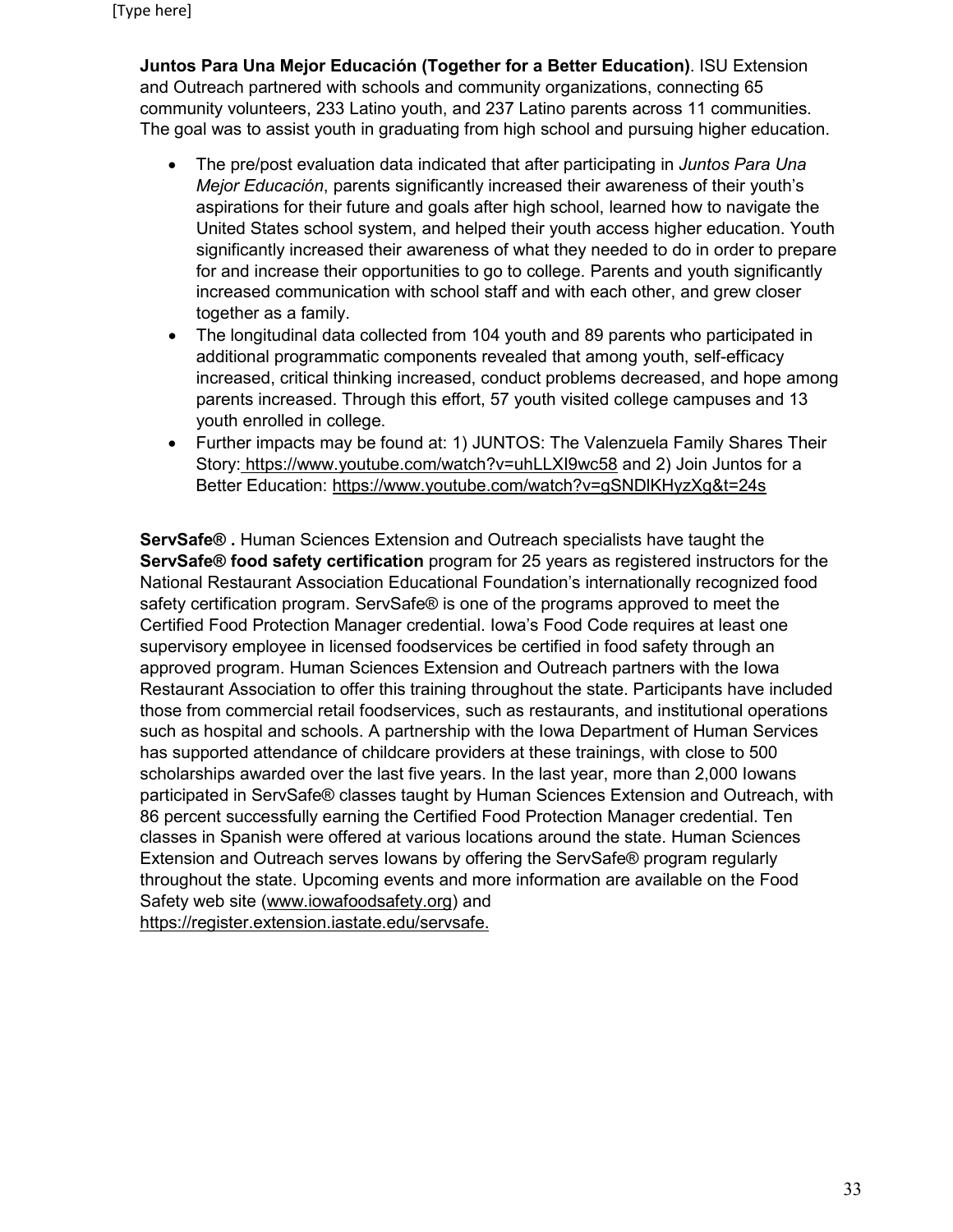## **END OF YEAR REPORT: JULY 2018 IOWA STATE UNIVERSITY RIF PROGRAM**

## **EXECUTIVE SUMMARY**

## **GIVF/RIF Commercialization Program**

The projects pair ISU faculty with Iowa companies to create or improve products or processes. One year after the completion of the project, the Iowa companies are surveyed for impact by the Center for Industrial Research and Service (CIRAS). These funds are a **critical source of gap funding**. They represent a unique resource that can be applied toward the success of Iowa companies. A summary of the projects funded to date is below, followed by the list of active projects. Since its inception, 151 projects have been funded through the Commercialization Program. One hundred forty three of these projects are complete and many show excellent progress in improving the competitiveness and profitability of the Iowa companies involved; for example, one industry partner reported \$20,000,000 in increased sales as a result of their involvement in an RIF project. Fifty three startup companies have been assisted, including **32 new companies that were started in the first eleven years as a direct result of the GIVF/RIF funding. Over the past 12 months, several of these startups have attracted significant private, state and federal funding, raising over \$3,000,000 in early stage investment to facilitate commercialization**. In total, **more than 100 Iowa companies have participated** in the program.

Surveys are conducted by CIRAS one year after project completion (Note: full impact takes a minimum of 5-10 years).

| <b>Project Dates</b> | <b>Survey</b><br>Year | <b>Companies</b><br><b>Surveyed</b> | Jobs<br><b>Created</b><br>or<br><b>Retained</b> | <b>Total Sales</b><br>Increase or<br><b>Sales</b><br><b>Retained</b> | Total<br><b>Investment</b><br>& Cost<br><b>Savings</b> | Average<br>Impact<br>per<br>Company |
|----------------------|-----------------------|-------------------------------------|-------------------------------------------------|----------------------------------------------------------------------|--------------------------------------------------------|-------------------------------------|
| FY07-08              | <b>FY09</b>           | 9                                   | 18                                              | \$3,700,000                                                          | \$2,760,000                                            | \$720,000                           |
| FY08-09              | <b>FY10</b>           | $8**$                               | 6                                               | \$600,000                                                            | \$732,000                                              | \$166,500                           |
| FY09-FY10+           | <b>FY11</b>           | $7**$                               | 13                                              | \$675,000                                                            | \$967,000                                              | \$234,571                           |
| FY10-FY11            | <b>FY12</b>           | $6***$                              | 6                                               | \$1,750,000                                                          | \$1,730,000                                            | \$580,000                           |
| FY11-FY12            | <b>FY13</b>           | $12**$                              | 13                                              | \$2,470,000                                                          | \$2,571,000                                            | \$420,083                           |
| FY12-FY13            | <b>FY14</b>           | $6***$                              | 21                                              | \$750,000                                                            | \$1,315,000                                            | \$344,167                           |
| FY13-FY14            | <b>FY15</b>           | 2                                   | 3                                               | N/A                                                                  | \$1,167,000                                            | \$583,500                           |
| FY14-FY15            | <b>FY16</b>           | $5***$                              | 3                                               | N/A                                                                  | \$454,500                                              | \$90,000                            |
| FY15-FY16            | <b>FY17</b>           | $4^*$                               | 4                                               | N/A                                                                  | \$1,120,000                                            | \$280,000                           |
| FY16-FY17            | <b>FY18</b>           | $9**$                               | 9                                               | $$32,600,000+$                                                       | \$2,440,750                                            | \$3,893,417                         |

**Survey Results for FY07-08 through FY16-17 Projects**

\*\*Surveys were not completed for all projects (not everyone chooses to participate in the survey.). \*All surveyed companies were start-up companies. +The sales increase was primarily from 1 successful project, but the jobs impact was spread. Many companies indicated it was too early to tell the sales impact (this is a frequent comment through the years).

| Year<br><b>Project</b><br><b>Complete</b> | <b>Number</b><br>οf<br><b>Project</b><br>s | Number of<br><b>Publications</b><br><b>Presentation</b><br>s | <b>Number of</b><br><b>Invention</b><br><b>Disclosure</b><br>s | <b>Number of</b><br><b>External</b><br><b>Funding</b><br><b>Application</b><br>s | <b>Number of</b><br><b>Application</b><br>s Awarded | <b>External</b><br><b>Funding</b><br>Received* |
|-------------------------------------------|--------------------------------------------|--------------------------------------------------------------|----------------------------------------------------------------|----------------------------------------------------------------------------------|-----------------------------------------------------|------------------------------------------------|
| <b>FY18</b>                               | 16                                         | 12                                                           | $\overline{2}$                                                 | 16                                                                               | 7                                                   | \$1,375,000                                    |
| <b>FY17</b>                               | 9                                          | 12                                                           | 8                                                              | 9                                                                                | 4                                                   | \$450,000                                      |
| <b>FY16</b>                               | 15                                         | 10                                                           | 3                                                              | 18                                                                               | 5                                                   | \$1,070,000                                    |
| <b>FY15</b>                               | 14                                         | 12                                                           | $\overline{2}$                                                 | 3                                                                                | 2                                                   | \$384,999                                      |
| <b>FY14</b>                               | 7                                          | 19                                                           |                                                                | 16                                                                               | 4                                                   | \$370,000                                      |
| <b>FY13</b>                               | 4                                          | 6                                                            | 2                                                              | 12                                                                               | 5                                                   | \$795,000                                      |
| <b>FY12</b>                               | 11                                         | 50                                                           | 4                                                              | 12                                                                               | 6                                                   | \$6,364,000                                    |
| <b>FY11</b>                               | 11                                         | 46                                                           | 3                                                              | 20                                                                               | 6                                                   | \$940,000                                      |
| <b>FY10</b>                               | 14                                         | 99                                                           | 6                                                              | 47                                                                               | 13                                                  | \$2,720,000                                    |
| <b>FY09</b>                               | 15                                         | 53                                                           | 4                                                              | 48                                                                               | 20                                                  | \$3,500,000                                    |

## **Project Outcomes for FY09 through FY17\***

\*A number of external funding applications were still pending at the time of reporting and not all award amounts were reported.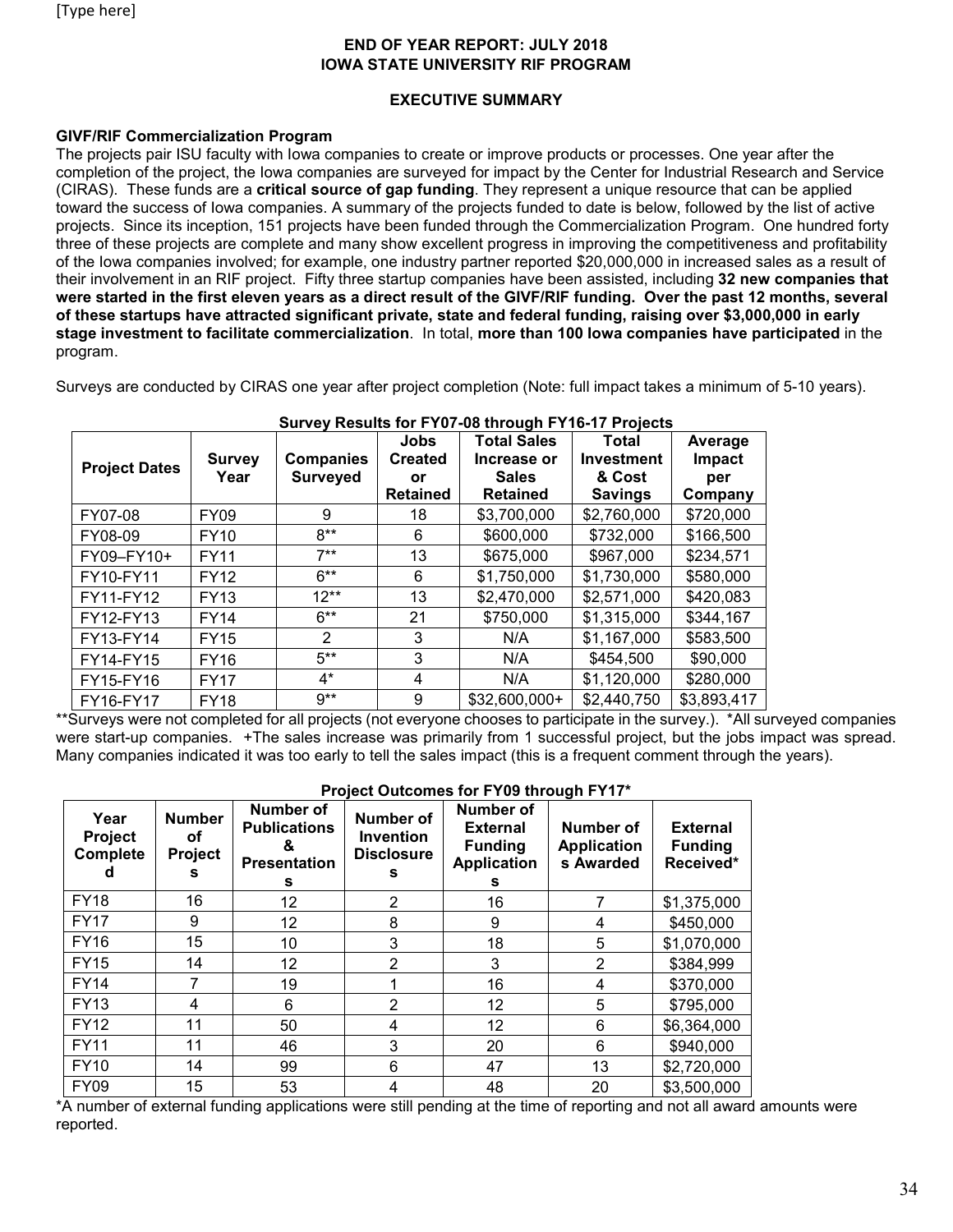## **Proof of Concept Initiative**

The GIVF/RIF funds have been incorporated into a Proof of Concept Initiative (POCI)

[http://www.industry.iastate.edu/POCI.html.](http://www.industry.iastate.edu/POCI.html) The POCI is intended to build on the foundation started by the GIVF program, include additional funding sources such as i6, Plant Sciences, etc., and position Iowa State to more rapidly propel technologies toward market opportunities. We accomplish this by emphasizing both the business opportunity and the technology in projects that are funded through the POCI. By doing this we will position young companies to be able to attract the next stage of funding from either the state, angel or VC sources and/or position technologies to be more attractive commercialization opportunities for existing companies.

There were an additional 16 projects funded under the POCI, using non-GIVF/RIF funding sources. A grand-total of 167 projects have been funded through the POCI model from FY07 – FY18; note that i6 funding terminated on March 31, 2014, so future POCI projects will not include this funding source. Final reports for projects funded with i6 and Plant Sciences Institute funds were provided in the full year report for FY14. Summary statistics for all POCI projects (GIVF/RIF and all other funding sources) are as follows:

| Year<br>Project<br><b>Complete</b> | <b>Number</b><br>οf<br>Project<br>s | Number of<br><b>Publications</b><br>&<br><b>Presentation</b><br>s | <b>Number of</b><br><b>Invention</b><br><b>Disclosure</b><br>s | <b>Number of</b><br><b>External</b><br><b>Funding</b><br><b>Application</b><br>s | Number of<br><b>Application</b><br>s Awarded <sup>+</sup> | <b>External</b><br><b>Funding</b><br>Received** |
|------------------------------------|-------------------------------------|-------------------------------------------------------------------|----------------------------------------------------------------|----------------------------------------------------------------------------------|-----------------------------------------------------------|-------------------------------------------------|
| <b>FY18</b>                        | 16                                  | 12                                                                | $\overline{2}$                                                 | 16                                                                               |                                                           | \$1,375,000                                     |
| <b>FY17</b>                        | 9                                   | 12                                                                | 8                                                              | 9                                                                                | 4                                                         | \$450,000                                       |
| <b>FY16</b>                        | 15                                  | 10                                                                | 3                                                              | 18                                                                               | 5                                                         | \$1,070,000                                     |
| <b>FY15</b>                        | 14                                  | 12                                                                | $\overline{2}$                                                 | 3                                                                                | $\overline{2}$                                            | \$384,999                                       |
| <b>FY14</b>                        | 11                                  | 22                                                                |                                                                | 25                                                                               | 8                                                         | \$1,330,000                                     |
| <b>FY13</b>                        | 5                                   | 10                                                                | 6                                                              | 16                                                                               | 6                                                         | \$1,020,000                                     |
| <b>FY12</b>                        | 11                                  | 50                                                                | 4                                                              | 12                                                                               | 6                                                         | \$6,364,000                                     |
| <b>FY11</b>                        | 11                                  | 46                                                                | 3                                                              | 20                                                                               | 6                                                         | \$940,000                                       |
| <b>FY10</b>                        | 14                                  | 99                                                                | 6                                                              | 47                                                                               | 13                                                        | \$2,720,000                                     |
| <b>FY09</b>                        | 15                                  | 53                                                                |                                                                | 48                                                                               | 20                                                        | \$3,500,000                                     |

#### **Project Outcomes for FY09 through FY18**†

†Includes all projects funded through the POCI. \*\*A number of external funding applications were still pending at the time reports were submitted and some information on award amounts was not included.

| <b>Principal Investigator</b> | FY17 RIF Projects (To finish May 31, 2018)                                                                                                             | Award<br><b>Amount</b> |
|-------------------------------|--------------------------------------------------------------------------------------------------------------------------------------------------------|------------------------|
| <b>Ratnesh Kumar</b>          | In-Situ Wireless Soil Moisture and Salinity Sensor<br>and Extension for Nitrate and Other Nutrients/Ion<br>Sensing-Phase II                            | \$50,000               |
| <b>Keith Vorst</b>            | Technology for Real-Time Detection of<br>Contamination in Food Processing Systems and<br>Packaging for Value-added, Waste-Stream<br>Diversion-Phase II | \$50,000               |
| <b>Wenyu Huang</b>            | Co-Production of High-Value Chemicals with "Drop-<br>in" Biofuels from Lignocellulosic Biomass Using a<br>Novel Liquid-phase Refinery Process-Phase II | \$50,000               |
| <b>Eric Cochran</b>           | Safe and Convenient Chemical Purification System                                                                                                       | \$50,000               |
| <b>Martin Thuo</b>            | Metal Separation for Recovering Rare-earth and<br><b>Specialty Metals from Electronics Waste</b>                                                       | \$50,000               |
| <b>Sri Sritharan</b>          | Design Certification of Hexcrete Wind Turbine Tower<br>Cells                                                                                           | \$25,000               |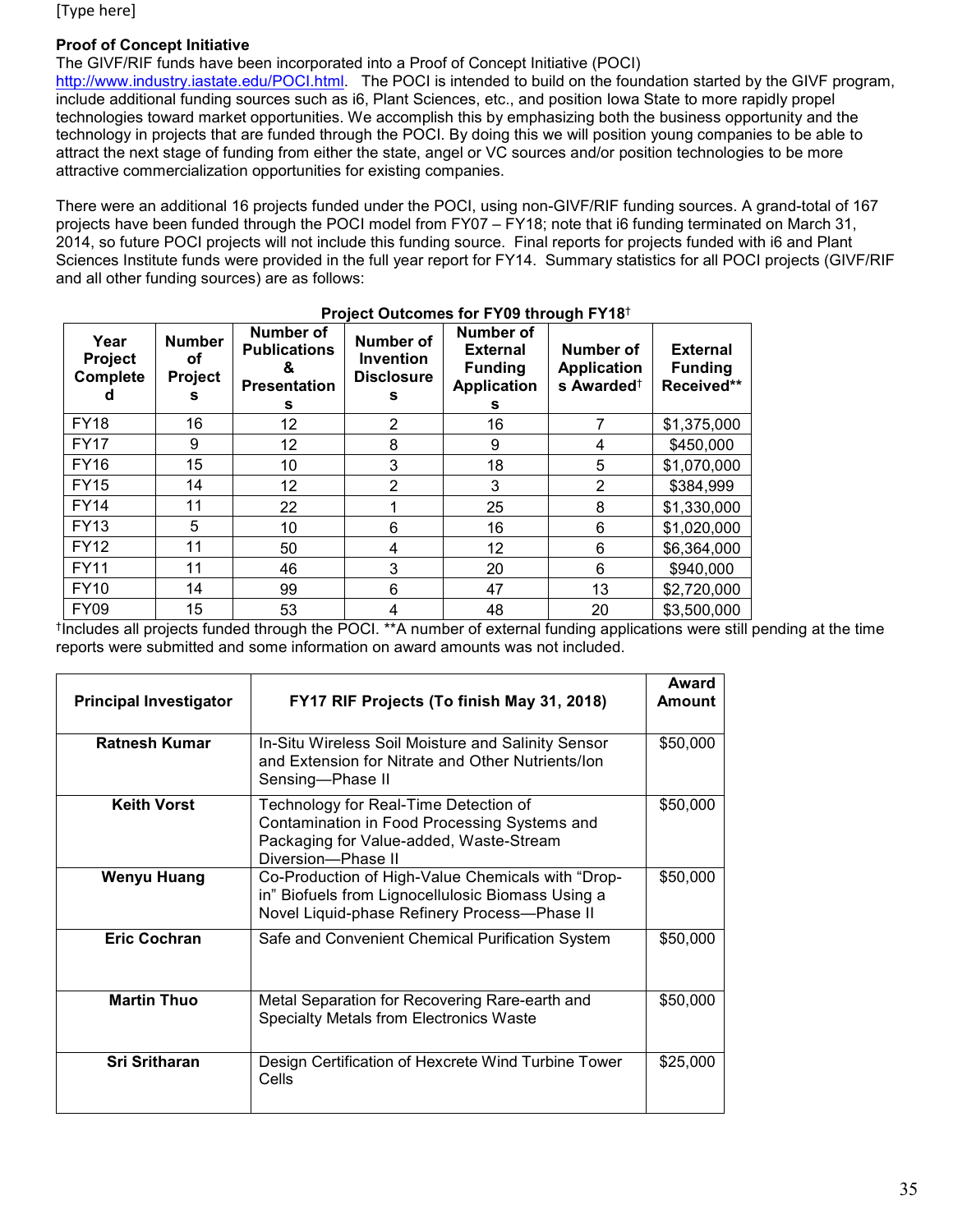| <b>Manjit Misra</b>                   | A Non-Vertical Dynamic Flow Sensing Technology for<br><b>Bulk Materials</b>                                         | \$23,550               |
|---------------------------------------|---------------------------------------------------------------------------------------------------------------------|------------------------|
| <b>Chris Tuggle</b>                   | Development of a Commercial System to Produce and<br>Deliver the SCID Pig, a Biomedically Important Animal<br>Model | \$21,466               |
| <b>Principal Investigator</b>         | FY18 RIF Projects (To finish May 31, 2018)                                                                          | Award<br><b>Amount</b> |
| Chao Hu                               | Predictive Modeling with Automated Analytics for<br><b>Intelligent Bearing Prognostics</b>                          | \$50,000               |
| Jean-Philippe<br><b>Tessonnier</b>    | Polyamides with Bio-Enabled Properties                                                                              | \$50,000               |
| Zengyi Shao                           | Building a Novel Microbial Manufacturing Platform for<br>de novo Synthesis of High-value Nutraceuticals             | \$50,000               |
| <b>Ludovico Cademartiri</b>           | Preparation of ultra-flat metal surfaces by mechanical<br>polishing and/or surface reconstruction                   | \$50,000               |
| <b>Baskar</b><br>Ganapathysubramanian | Exploring 3D Imaging Technologies for Field<br>Phenotyping                                                          | \$50,000               |
| <b>Steve Carlson</b>                  | Identification of a Non-antibiotic Drug that Prevents<br><b>BRD</b> at the Feedlot                                  | \$50,000               |
| <b>Jonathan Claussen</b>              | Rapid Salmonella Detection in Food Processing<br><b>Facilities</b>                                                  | \$50,000               |
| <b>David Laird</b>                    | Development of Field Mobile Soil Nitrate Sensor<br>Technology to Facilitate Precision Fertilizer<br>Management      | \$49,700               |
| Ursula Frei                           | Evaluation of Spontaneous Genome Doubling Ability in<br>Haploids of Diverse Genetic Background                      | \$28,689               |
| <b>Principal Investigator</b>         | FY18 RIF Projects (To finish December 31, 2018)                                                                     | Award<br><b>Amount</b> |
| <b>Chris Tuggle</b>                   | Development of a Commercial System to Produce and<br>Deliver the SCID Pig, a Biomedically Important Animal<br>Model | \$9,997                |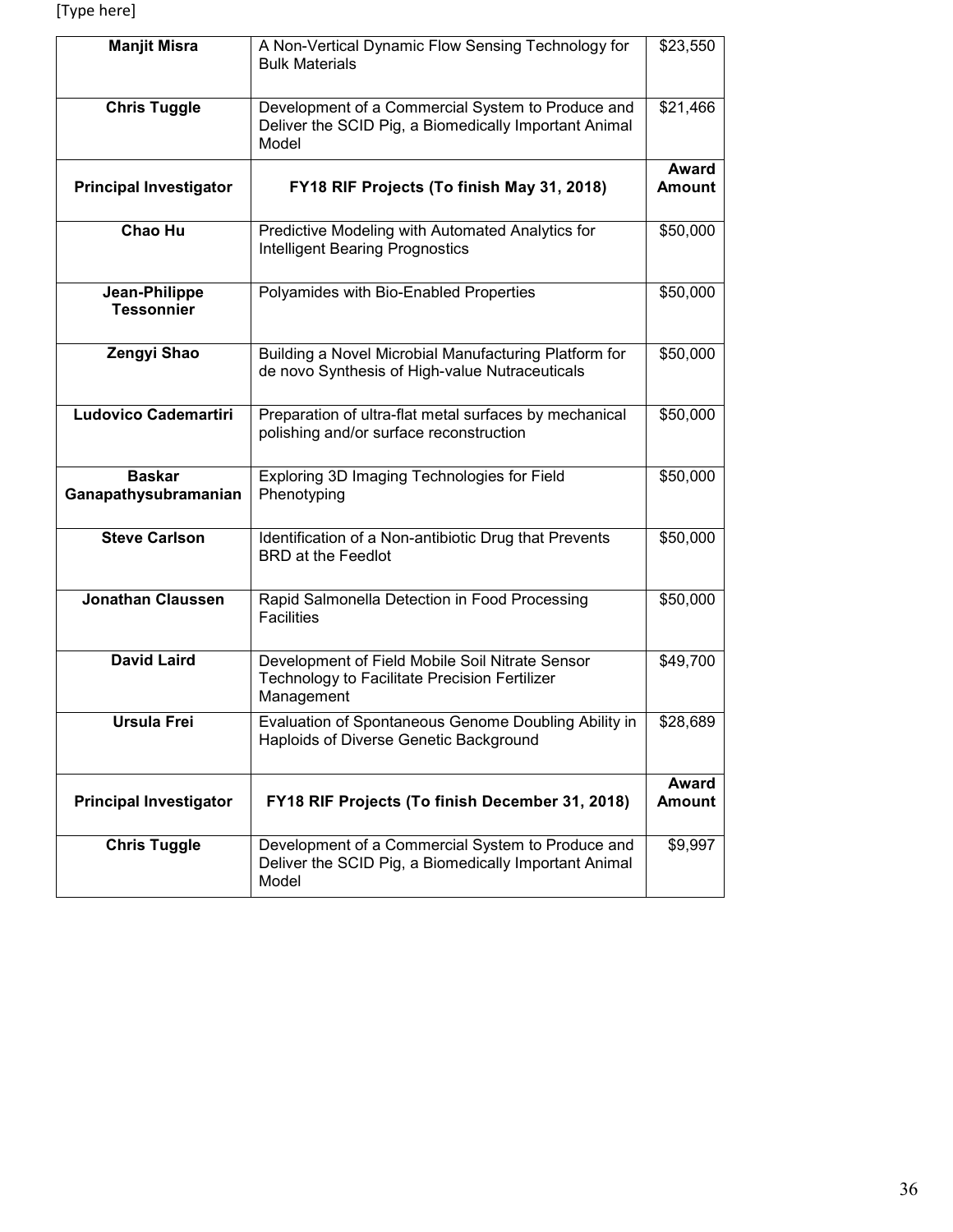**Report Type:** Final

- **Title:** In-Situ Wireless Soil Moisture and Salinity Sensor and Extension for Nitrate and other Nutrients/Ion Sensing (Phase I and Phase II)
- **PIs:** Ratnesh Kumar and Liang Dong

**Company Partners (if applicable, company names only):** Microwaves by the Weber, Inc.

**Project Goal:** Research and Technology Transfer Efforts towards In-Situ Wireless Soil Moisture and Salinity Sensor, and extension for Nitrate Sensing

**Publications/presentations based on project:** Several industry presentations have been made to Solum/Climate Corporation/Monsanto, John Deere, Pionner, Raven Industries, TechAccel, IntelliFarm; the work was also presented at the conferences and journal articles:

- 1. Energy Harvesting and Storage, 2015, Santa Clara, "In-Situ, Sensor-Aided Sustainable Agriculture and Broadband Vibrational Energy Harvesting"
- 2. S. Tabassum, Q. Wang, W. Wang, S. Oren, M. A. Ali, R. Kumar, and L. Dong, "Plasmonic Crystal Gas Sensor Incorporating Graphene Oxide for Detection of Volatile Organic Compounds", IEEE International Conference on Micro Electro Mechanical Systems (MEMS), Shanghai, China, Jan. 2016.
- 3. M. A. Ali, H. Jiang, N. K. Mahal, R. J. Weber, R. Kumar, M. Castellano, "Microfluidic Impedimetric Sensor for Soil Nitrate Detection Using Graphene Oxide and Conductive Nanofibers Enabled Sensing Interface", Sensors & Actuators: B. Chemical, Volume 239, February 2017, Pages 1289–1299.
- 4. S. Tabassum, Y. Wang, J. Qu, Q. Wang, S. Oren, R. J. Weber, M. Lu, R. Kumar, and L. Dong, "Patterning of nanophotonic structures at optical fiber tip for refractive index sensing", 2016 IEEE Sensors Conference, Orlando, FL, Oct. 2016.
- 5. Z. Xu, X. Wang, R. J. Weber, R. Kumar, and L. Dong, "Microfluidic Eletrophoretic Ion Nutrient Sensor", 2016 IEEE Sensors Conference, Orlando, FL, Oct. 2016.
- 6. M. A. Ali, S. Tabassum, Q. Wang, Y. Wang, R. Kumar and L. Dong, "Plasmonic-Electrochemical Dual Modality Microfluidic Sensor for Cancer Biomarker Detection", 2017 IEEE MEMS Conference, Las Vegas, Jan. 2017.
- 7. Z. Xu, X. Wang, R. J. Weber, R. Kumar, and L. Dong, "In-Situ Soil Nutrient Detection Using Chip Scale Electrophoresis", IEEE Sensors Journal, pages 4330-4339, 14(17), 2017.
- 8. S. Tabassum, R. Kumar, and L. Dong, "Nanopatterned Optical Fiber Tip for Guided Mode Resonance and Application to Gas Sensing", IEEE Sensors Journal, pages 7262 7272, 17(22), 2017.
- 9. S. Tabassum, R. Kumar, and L. Dong, "Plasmonic Crystal based Gas Sensor towards an Optical Nose Design", IEEE Sensors Journal, pages 6210-6223, 17(19), 2017.
- 10. K. Singh, M. Juetten, R. Weber, and R. Kumar, "A Bistable Vibration Energy Harvester with Synchronized Extraction and Improved Broadband Operation through Self-Propelled Feedback" TechConnect, May 2017, Washington DC.

**Invention disclosures:** Four invention disclosure and patents have been filed on

- 1. ISURF 04183: Soil moisture and salinity sensor with its wireless interface---Patent filed, May 2015.
- 2. ISURF 04354: Vibrational Energy Harvesting using Bistable Piezoelectric Cantelever---Patent filed, July 2016.
- 3. ISURF 04453: Nano-patterning on Fiber Tip for gaseous/aqueous species detection---Patent filed, Oct. 2017.
- 4. ISURF 04454: Soil Nutrient Sensing---Patent filed, Oct. 2017.

The invention 4183 and 4454 have been **licensed by Raven Industries**. The invention 4453 has been licensed by **Ingenious Ag.**

## **External funding applied for (indicate received/denied/pending):**

- 1. **One NSF funding received, April 2016-Oct. 2017,** "PFI: AIR TT: In-Situ Wireless Soil Sensor for Moisture, Salinity and Ions", \$200K.
- 2. **NSF proposal submitted, March 2016, (not funded),** "NSF, INFEWS/T3: Reducing Energy Demand and Water Discharge Pollutants in Agriculture Food Production: Sensors, Models and Socio-Economics", Aug. 16, 2016-Aug. 15, 2020, in amount of \$3M.
- 3. **NSF proposal submitted, March 2017 (not funded),** "NSF, INFEWS/T3: Reducing Energy Demand and Water Discharge Pollutants in Agriculture Food Production: Sensors and Models", Aug. 16, 2017-Aug. 15, 2021, in amount of \$2.35M.
- 4. **Gift from Texas Instruments, August 2017,** For research on impedance spectroscopy for soil ion separation, \$50K.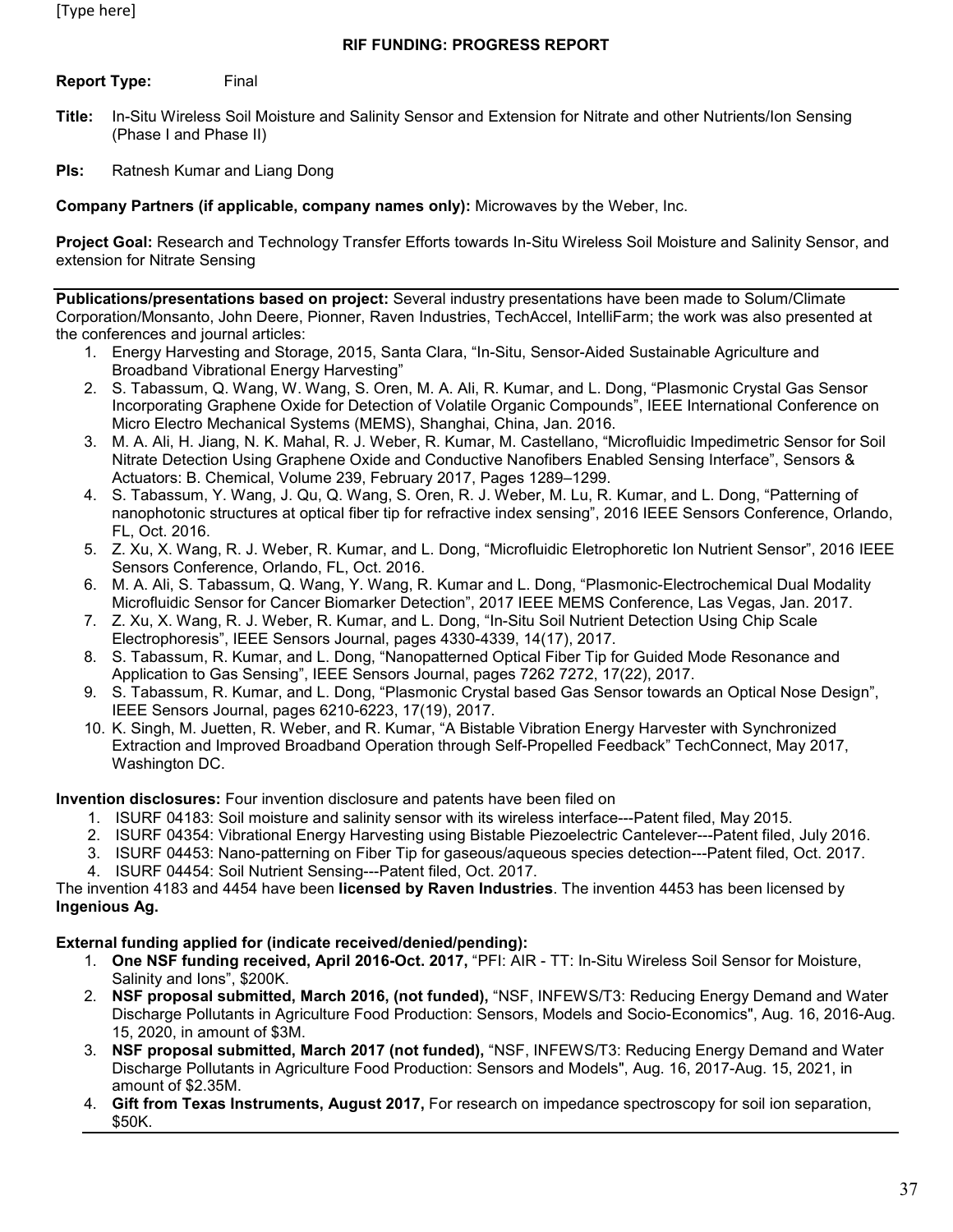**Progress report (300 word maximum, please focus on results in non-technical terms and commercialization progress):** The research work on In-Situ Soil Moisture and Salinity Sensing and its Wireless Interface was completed prior to RIF funding. Subsequent to RIF funding, we have been engaged in its prototyping and technology transfer efforts. A new version of the sensor was prototyped that corrected the hardware and software bugs. A demo to Raven Industries was presented on ISU campus in Sept. 2015. Raven invited us back for another demo at their site in Sioux Falls, SD in Nov. 2015. In Spring 2016, Raven licensed our soil moisture sensor technology.

Following the licensing, Raven visited us in Fall 2016 when we gave them an updated demo, and also presented the work on soil nutrient sensing and plant gas sensing. We then provided the hardware and software designs of the soil moisture sensor to Raven, who has assembled a prototype at their end, and now getting ready to test the design. We shipped them an updated software in Sept. 2017---This allows data collection in one go (the earlier version required doing this in 4 iterations), and also corrected some errors in mapping the short-open-matched-load measurements to the corresponding pin-assignments. Our Phd student, Bhuwan Kashyap, supported by RIF, is interfacing with Raven to help complete the know-how and technology transfer.

Our impedance spectroscopy approach to soil moisture and salinity sensing was discovered by **Texas Instruments** in their on-line search. They invited us for a discussion, as they want to see it applied in a non-agricultural domain, namely, for measuring fluid level in automobiles. To investigate this, TI offered a summer internship in Summer 2017 to Bhuwan Kashyap at their Kilby Lab in Dallas. Also to continue the research in Fall 2017, TI has provided us an unrestricted gift of \$50K. This is especially encouraging since TI can be valued partner for our sensors related work, where we are using TI's processor-cum-transceiver.

The development work on soil Nitrate sensor is also progressing, and is led by the Phd student Zhen Xu. A paper based on this work was presented at the IEEE Sensors Conference in Oct 2016, and later a journal version was published in IEEE Sensors Journal in May 2017. We have completed the design and testing of the sensing unit which can analyze a soil solution sample to measure the concentrations of various ions, including nitrate. The results have been encouraging-- we were successful in separating multiple different ions in a given soil sample. To see the working of the nutrient sensor and optical gas sensor (see below), Raven visited us on Jan 9 2017, where we demonstrated the nutrient and the gas sensor. We presented another update to Raven on May 4, 2014. Subsequent to this, Raven made a decision to move forward with licensing our nutrient sensor, and an option licensing agreement went into place in Sept. 2017. Continuing on our work, we also designed and tested the microfluidic system which can autonomously extract the soil solution from soil. Since then, the work to integrate the sensing and solution extraction units is ongoing. Some progress on integration work has been made, and more needs to be done. Raven visited us again in Nov. 2017 where we gave them a demo of the integrated sensor, packaged in a portable case. Later in the same month, we also provided Raven a full technology description, listing all components, their layouts, hardware details, software code, assembly and operating instructions. It is also planned that a prototype sensor will be assembled and sent to Raven.

We are also working on developing a sensor for the detection of gaseous molecules excreted by plants under biotic and abiotic stresses. This work is being done by a 3<sup>rd</sup> Phd student, Shawana Tabassum. We have developed a method to be able to etch a nano-pattern on the tip of an optical fiber that can interact with the gas species of interest, and provide a response in form of a change in its transmitted and/or reflected spectrum. The work is currently in its design and development phase, and upon which prototyping will follow. The work was disclosed under ISURF 04453, and a full patent on it was filed on Oct. 2017. In Oct. 2017, this technology got licensed by a start-up, Ingeneious Ag.

During this period, we also signed NDAs with Pioneer, TechAccel and IntelliFarm, and made presentations in Oct 2015, March 2016 and April 2016, respectively. We also attended TechConnect 2017 in May 2017 in Washington DC, where we published our work on energy harvesting (4354). Had an opportunity to a few industries, including 3M from St. Paul-Minneapolis location. Subsequent to this, I attended NSF-IIP Grantees workshop, in June 5-7 in Atalanta, GA, where I presented a poster on our nutrient sensor. There I made a number of contacts with industries, importantly, Cargill and a few others (Atacama, Rassini, Propel[x]), and also the NSF-SBIR program managers.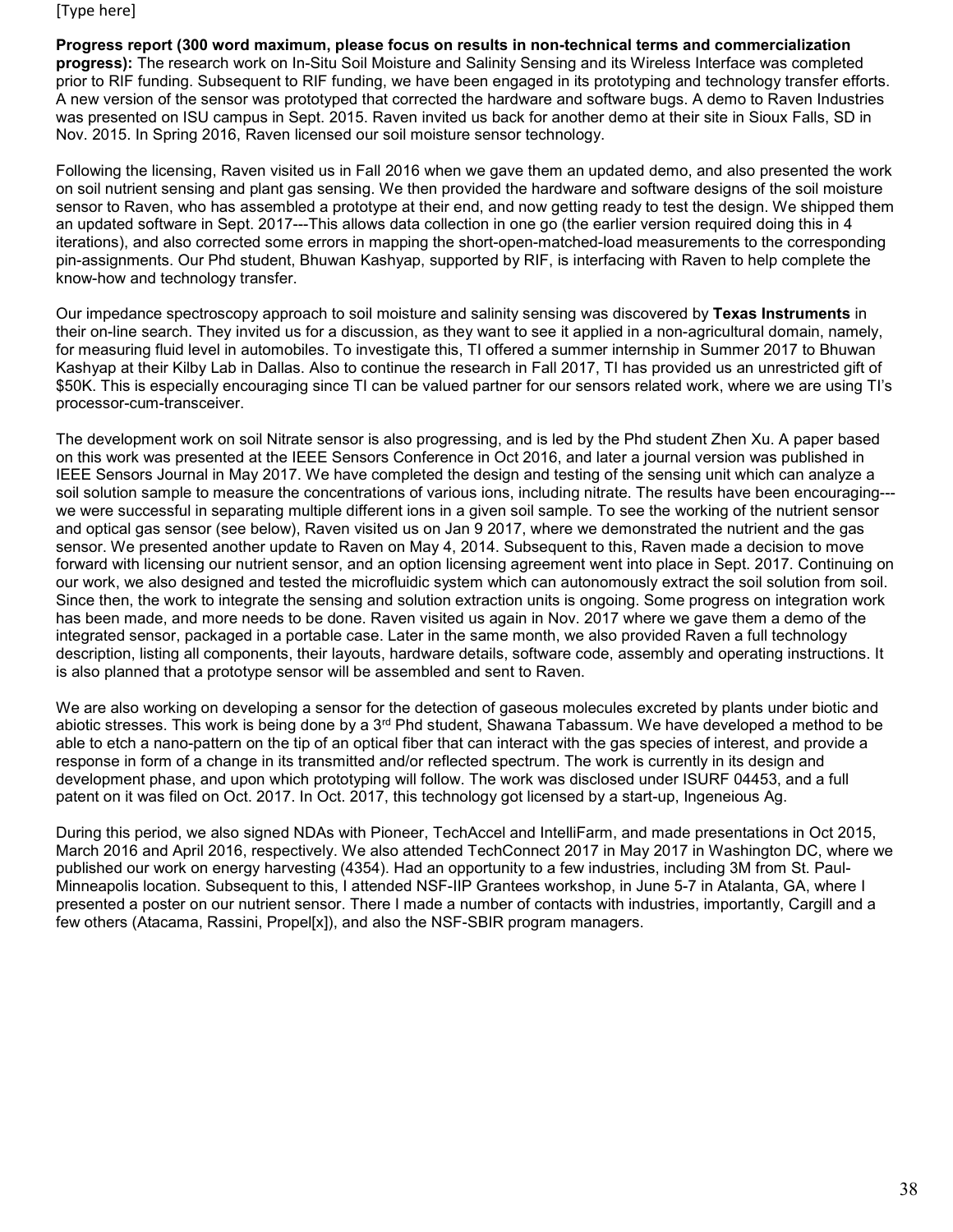### **Report Type:** Final Report

- **Title:** Technology for Value-Add Recycled Plastics and Real-Time Detection of Contamination in Food Packaging and Waste-Stream Diversion
- **PIs:** Keith Vorst and Greg Curtzwiler

### **Company Partners (if applicable, company names only):**

**Amcor Rigids** Dart Peninsula Packaging Niagara Bottling IdeoPak American Packaging Company Johnsonville Sausage Co.

**Project Goal:** To define methods and systems for optimizing recycled plastics packaging substrates to provide value-add features and increase shelf-life of perishable products through real-time data capture during manufacturing and packaging operations.

### **Publications/presentations based on project:**

#### **Speaker/Presenter**

K. Vorst. 2016. Innovations in Recycled Plastics Packaging Technology. REFOCUS Recycling Summit for Society of Plastics Industries (SPI). Orlando, FL. April 26-27.

#### **Speaker/Presenter**

K. Vorst. 2016. Real-Time Detection of Organic and Inorganic Contamination in Packaging. 6th International Symposium on Food Packaging-Supporting Safety and Innovation, International Life Science Institute (ILSI). Barcelona, Spain Nov 16-18.

#### **Publications:**

- Curtzwiler, Greg W., Williams, Eric B., Maples, Austin L., Davis, Nathan W., Bahns, Ted L., De Leon, J. Eliseo., Vorst, Keith L. Ultraviolet protection of recycled polyethylene terephthalate. J. Appl. Polym. Sci. 134 (2017) 45181.
- Monge-Brenes, Ana-Lorena, Curtzwiler, Greg W., Vorst, Keith. Vitamin K1 and beta-carotene retention in fresh cut Arugula when packaged in post-consumer recycled polymer packaging. In Preparation.
- Curtzwiler, Greg W., Williams, Eric B, Hurban, Emily., Green, Joeseph., Vorst Keith. Influence of post-consumer recycled content on extruded polyethylene film properties. In Preparation.

#### **External Funding:**

- 2017 Proof of concept for test markets. Determination of shelf-life and destructive degradation wavelengths in sausage packaging. Funded by the Johnsonville Sausage Co.
- 2016 INFEWS/T3: Enabling Innovative Systems Solutions with High Voltage Atmospheric Cold Plasma at the Intersection of Food, Energy, and Water, (National Science Foundation (NSF) Proposal number 1639054 \$2,168,720.00 (not reviewed). Note: Includes a large component on monitoring packaging contamination, removal or organic and

inorganic compounds to add value to plastics.

2015-2016 Online Contamination Analysis of RPET During Forming Processes and Shelf-life Extension of Fresh-Cut Produce. Funded –Iowa State University Polymer and Food Protection Consortium (funded).

#### **Invention disclosures:**

Application Number 62/324,790; ISURF# 04335: Atty. Docket. No 29609.0740 Method for Optimizing Plastics Compositions Used in Packaging to Increase Shelf-Life of Perishable Products and System Thereof

**1.) Publication Number US 20140332994 A1 Detection in Thermoplastics (Danes and Vorst)** International Application Number PCT/CL2014/000020

#### **Progress report (300 word maximum, please focus on results in non-technical terms and commercialization progress):**

This work has shown commercial viability of real-time analysis during plastic conversion is correlated to PCR content, compound identification and thus, shelf-life extension. The results from thermo-mechanical processing of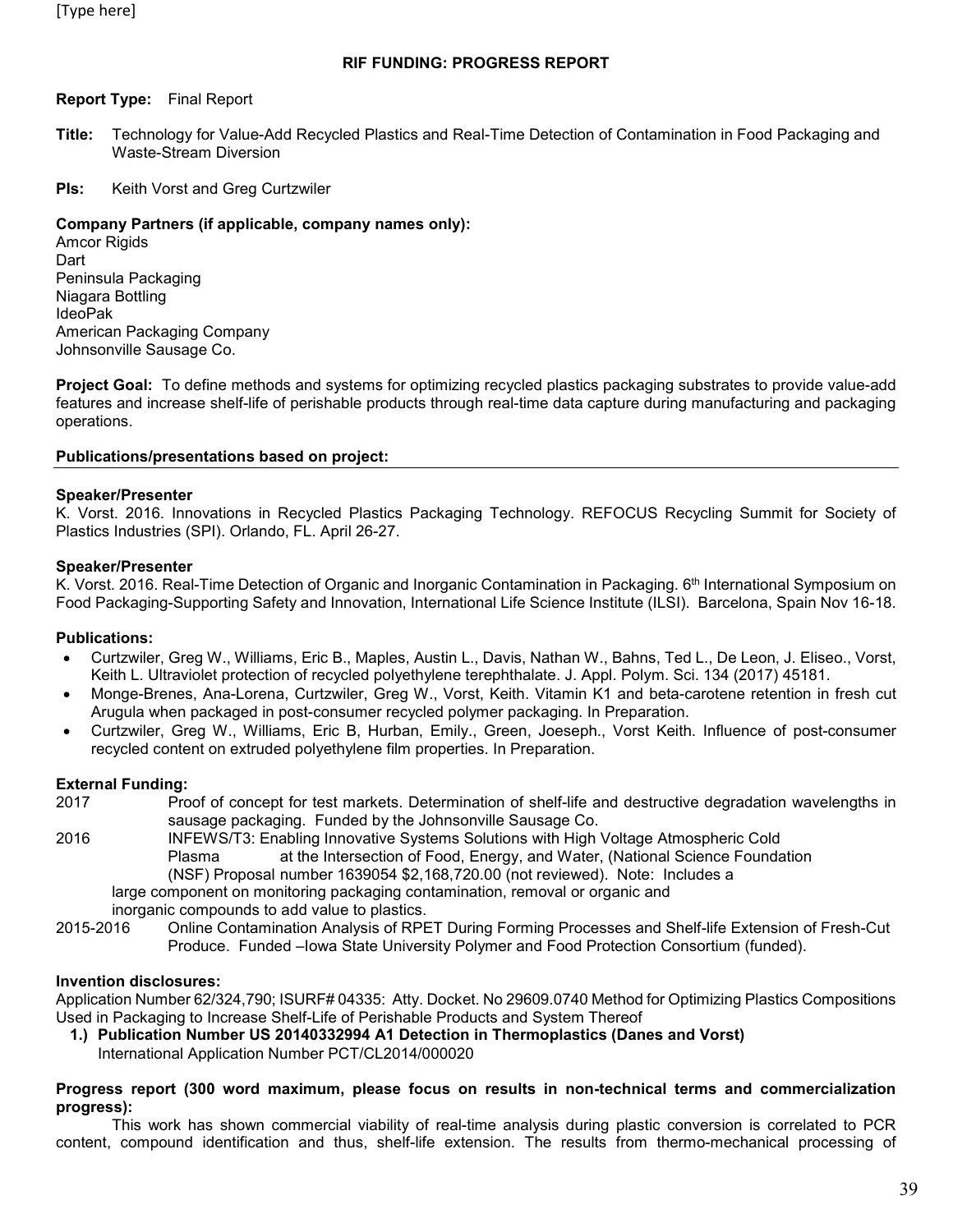polyethylene terephthalate and high density polyethylene, which is known to cause a variety of degradation reactions in the polymer, produced a multitude of degradation byproducts/molecular structure rearrangement that reflect or absorb UV light and can be controlled though blending, additives and monitoring during conversion. Work completed at ISU mounted with in-line sensors (UV-Vis, IR, X-ray, fluorescence), with room for three more optical sensors (i.e.- Raman, NIR, etc.) demonstrated optimized blends and compounds for increased material performance. The current system has successfully collected full UV-Vis scans from 200-800 nanometers at a speed that can match industry standard extrusion rates. This data will be processed using an algorithm that combines data from the aforementioned sensors to predict PCR content and extend shelf-life by utilizing additives and compounds not visible to the human eye but capable of blocking specific electromagnetic wavelengths that cause degradation to food products.

Blends of polyethylene terephthalate and high density polyethylene containing known amounts of post-consumer recycled material (PCR) were run through several sensor array configurations such as inline UV-Visible light spectrometer (UV-Vis) and energy dispersive x-ray fluorescence (ED-XRF) and infrared (IR). Each sensor collected unique data signals which identifies various classes of chemical compounds and heavy metals present in the polymer matrix. Proof of concept work was performed in the Iowa State University Packaging Lab in conjunction with a commercial extrusion monitoring system and has demonstrated the potential integration into existing packaging manufacturing systems. Corporate partners have been engaged to facilitate installation of the beta system on commercial extrusion and packaging lines to demonstrate scaleability and reliability of the system in real-world applications (Table 1).

## **Table 1. Task Progress**

| Objective | Task                                                                      | <b>Milestone or</b><br><b>Type</b> | <b>Milestone Verification</b>                                                                           | Anticipated<br><b>Date</b>                         |
|-----------|---------------------------------------------------------------------------|------------------------------------|---------------------------------------------------------------------------------------------------------|----------------------------------------------------|
|           | Manufacturing trial for<br>produce and light sensitive<br>packaging       | Milestone                          | Validation of shelf-life<br>extension and reduced<br>nutrient decay in bottles<br>juices and salad kits | Completed                                          |
| 2         | Cost analysis of feedstock,<br>and thermoform container<br>monitoring     | Milestone                          | Develop cost models with<br>ISU/IdeoPak for licensing                                                   | Completed                                          |
| 3         | Develop marketing and<br>promotional material using<br>CyBiz              | Milestone                          | Presentation ready models<br>with product categories for<br>strategic partners                          | <b>Started May</b><br>2017                         |
| 4         | Product line identification<br>and field of use for<br>partners companies | Go/No Go                           | Identify field of use to<br>exercise patent license                                                     | Completed with<br>Johnsonville<br>Sausage Co.      |
| 5         | Roll out product to select<br>markets                                     | Go/No Go                           | Product claims validated<br>and used in end markets<br>with strategic partners                          | License<br>Agreement to<br>Develop product<br>line |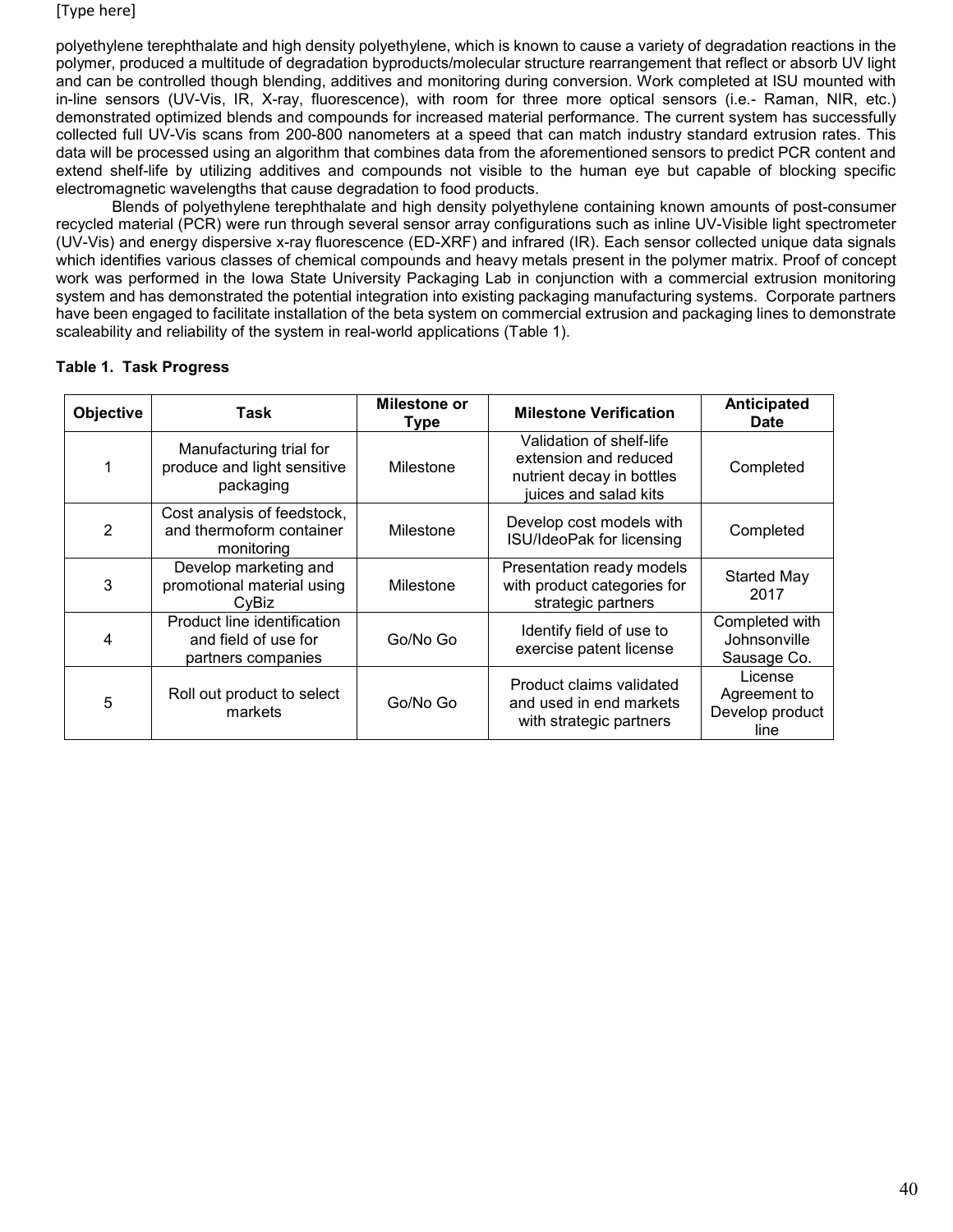**Report Type:** Final

**Title:** Co-production of Higher-value Chemicals with "Drop-in" Biofuels from Animal Manure Using a Novel Liquid-phase Refinery Process (Phase II)

**PI(s):** Wenyu Huang; Danny Anderson

**Company Partners (if applicable, company names only):** Esstar Bio Technology, LLC

**Project Goal:** The goal of this project is to demonstrate the technical feasibility of a two-step biomass conversion process, and the economic feasibility of co-production of high-value chemicals and "drop-in" biofuels from animal manure.

**Publications/presentations based on project:** One presentation was given to a group of surface scientists in Ames Lab with the focus on structure-catalytic property relationship of the catalysts. Two presentations were given in BASF (03/15/16) and ExxonMobil (3/16/16) to attract industrial interests. Private presentations were given during conferences for potential collaborations.

**Invention disclosures:** Plan to file one application based on the conversion of the levulinic acid to β-acetylacrylic acid through a novel catalytic process. β-acetylacrylic acid is a high-value chemical that sales at \$20~100/gram currently. We also plan to file another patent on this novel manure processing technology.

### **External funding applied for (indicate received/denied/pending):**

We applied for six SBIR/STTR grants so far. One of them is pending. Five of them were rejected. We did not apply for USDA and DOE proposal because there is no suitable topic in this round.

NSF, STTR (Pending) Funding period: 07/01/2018 – 06/30/2019. Total Award Amount: \$225,000. Huang group award: \$135,000 (includes overhead). "*STTR Phase I: Co-Production of Value-Added Chemicals and NPK Fertilizers from Animal Manure*" Wenyu Huang, co-PI (subcontractor); Esstar Bio Technology LLC, PI.

DOE, STTR (Rejected) Funding period: 02/22/2017 – 02/21/2018. Total Award Amount: \$150,000. Huang group award: \$90,000 (includes overhead). "*Co-Production of Value-Added Chemicals and NPK Fertilizers from Animal Manure*" Wenyu Huang, co-PI (subcontractor); Daniel Andersen, co-PI (subcontractor); Esstar Bio Technology LLC, PI.

NSF, STTR (Rejected) Funding period: 07/01/2017 – 06/30/2018. Total Award Amount: \$225,000. Huang group award: \$131,499 (includes overhead). "*Cost-Efficient Production of Medium-Chain Chemicals from Animal Manure*" Wenyu Huang, co-PI (subcontractor); Daniel Andersen, co-PI (subcontractor); Esstar Bio Technology LLC, PI.

NSF, STTR (Rejected) Funding period: 07/01/2017 – 06/30/2018. Total Award Amount: \$225,000. Huang group award: \$131,499 (includes overhead). "*Cost-Efficient Production of Medium-Chain Chemicals from Animal Manure*" Wenyu Huang, co-PI (subcontractor); Daniel Andersen, co-PI (subcontractor); Esstar Bio Technology LLC, PI.

DOE, STTR (Rejected) Funding period: 02/22/2016 – 08/31/2016. Total Award Amount: \$90,000 (includes overhead). "*Catalytic Transformation of Cellulosic Waste Streams to Dicarboxylic Acids and Diols*" Wenyu Huang, PI (subcontractor); Esstar Bio Technology LLC, PI.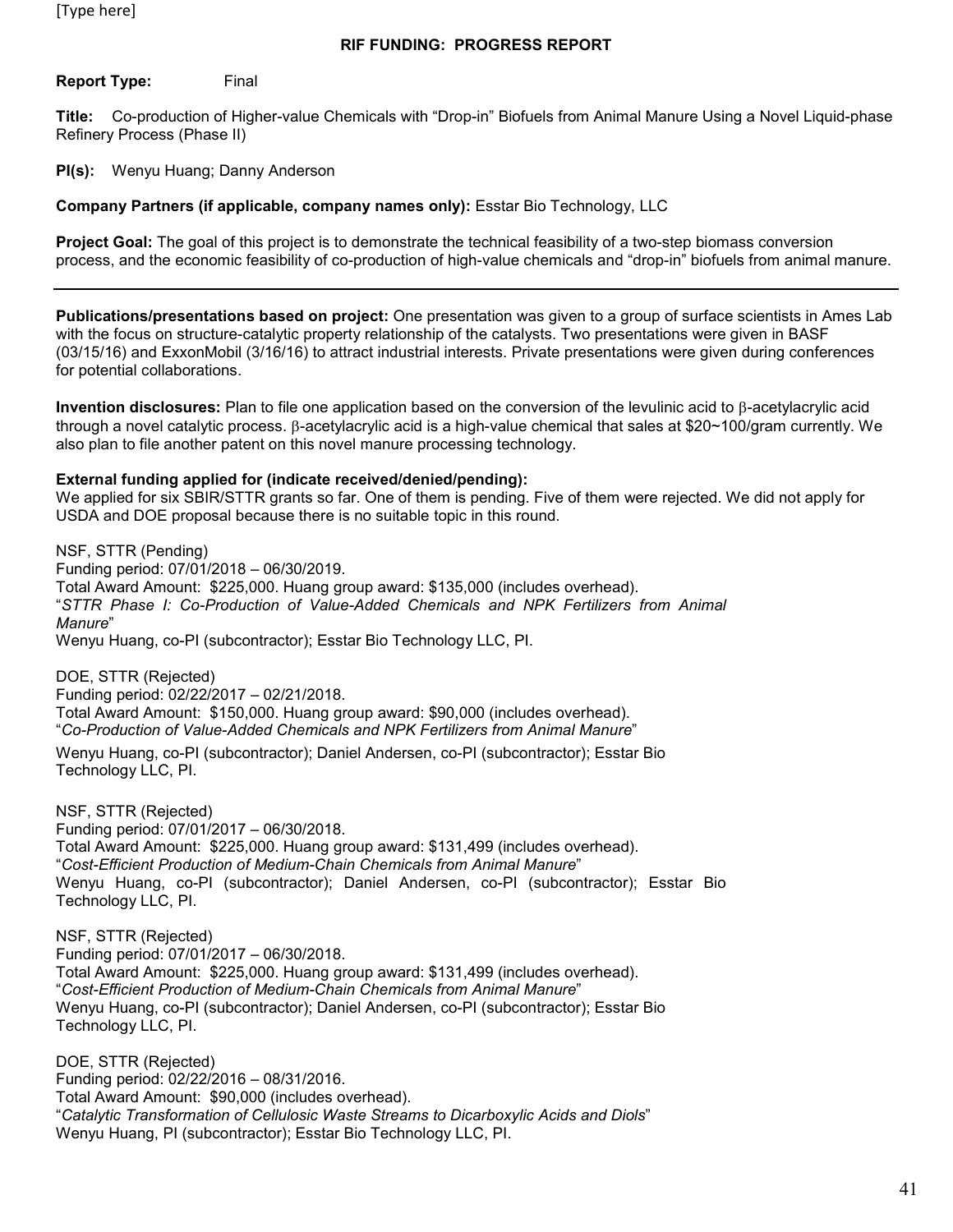USDA, SBIR (Rejected) Funding period: 06/01/2016 – 01/31/2017. Total Award Amount: \$33,000 (includes overhead). "*A Novel Liquid Phase Refinery Process for the Conversion of Agricultural Biomass to "Drop-in" Biofuels*" Wenyu Huang, PI (subcontractor); Esstar Bio Technology LLC, PI.

### **Progress report (300 word maximum, please focus on results in non-technical terms and commercialization progress):**

During Phase II of this project, we successfully achieved all milestones. Huang group successfully converted a variety of raw animal manure samples from pork, chicken, and beef to the value-added product—levulinic acid (LA). We successfully obtained good yields of LA from these waste feedstocks (0.006-0.016 ton of LA per ton of manure). Using a market price of LA (\$6300/ton), we estimate the sales of LA will solely contribute approximately \$38-100 additional revenue per ton of animal manure.

Meanwhile, Andersen group analyzed nutrients distribution in the products. We found that liquid product mainly includes nitrogen and potassium nutrients (very little phosphorous), while solid product mainly includes phosphorous. The separation of nitrogen and phosphorous nutrients are desired because excessive phosphorous nutrient has been put into lands, therefore needs to be removed. This technology will provide an effective way to generate nitrogen-rich and phosphorus-rich compost products for various fertilizer applications. Currently, the farmers ask for \$15 per ton of manure taken away from animal farms. Our technology produces LA (\$38-100) and nutrient-rich composts (~\$15), suggesting the process is highly likely to be profitable.

In collaboration with CyBIZ Lab, we conducted more techno-economic analysis. We found that the production scale will significantly impact the Minimum Selling Price (MSP) of LA. The MSP value of LA linearly decreases at <400 ton/day processing scale, while keeps relatively stable in the range of larger scale. We estimate an MSP of LA at \$719 per ton from 400 ton/day processing capacity facility, which is remarkably less than the current market price (\$6300/ton), confirming that the manure processing utilizing this technology will be potentially profitable.

To prepare the newly submitted NSF STTR proposal and address reviewers' comments, the Huang group established a collaboration with Prof. Dennis R Vigil in Department of Chemical and Biological Engineering. We also designed a process flow diagram (PFD) of this technology, which should address many comments received for our last submission.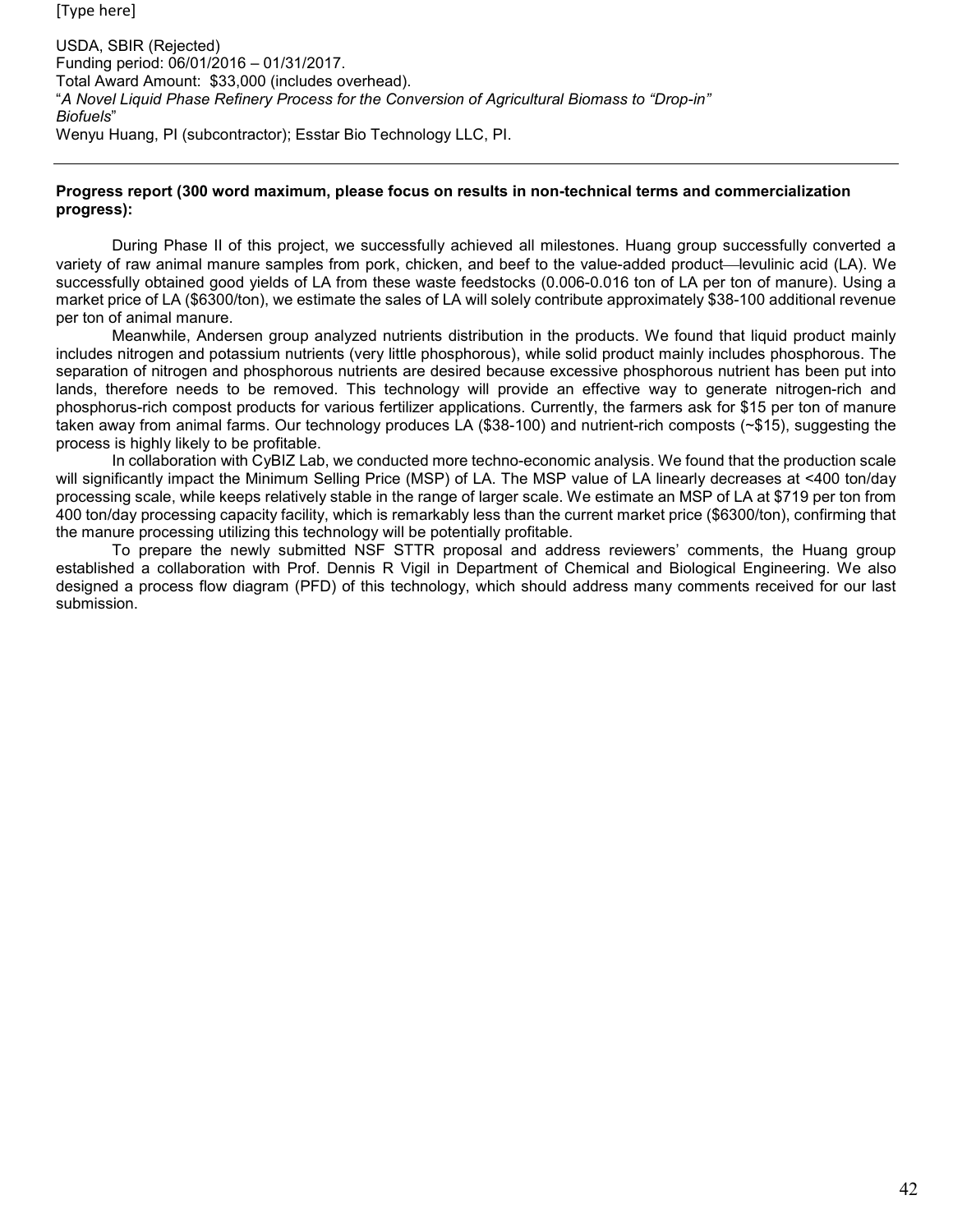### **RIF FUNDING: PROGRESS REPORT**

**Report Type:** Final

**Title:** Safe and Convenient Chemical Purification System

**PIs:** Eric Cochran,

### **Company Partners (if applicable, company names only):** Polymer Advantage, LLC

#### **Project Goal:**

Develop an innovative chemical purification system for laboratory scale research that is safe, fast, economical, standalone and portable.

#### **Publications/presentations based on project:** None

#### **Invention disclosures:** ISURF 04287

**External funding applied for (indicate received/denied/pending):** Partnerships for Innovation: Accelerating Innovation Research - Technology Translation (PFI: AIR-TT) internal proposal submitted.

#### **Progress report (300 word maximum, please focus on results in non-technical terms and commercialization progress):**

Our research team at ISU, in collaboration with Polymer Advantage, LLC, applied for NSF SBIR funding for 2017. We received some good comments and suggestions from the reviewers, however the project was not chosen to be funded. We will apply again for 2018 NSF SBIR funding. During the semester, two undergraduate students were hired to complete the computer aided design of the purification apparatus. This included the replacement of our current and not so userfriendly column system with an innovative and easy to use/install system (columns and chemical refilling system). The design was completed and we will now start the assembly of the prototype purification system. This requires us to fabricate custom parts, purchase already made parts, *i.e. control panels columns, tubing, column packaging etc.*, and assemble the system. After this has been completed, we will start field trials.

In the last five months, our team has fabricated packing columns and chemical reservoir tank based on the designs made during last semester. The packing columns have design improvements based on quick connects and 3-way valves that make replacing/changing the columns easy while maintaining the system inert, this was one of the aspects in making the system user friendly and safe. The reservoir tank's design improvements include ease of refilling and safe input of chemical into the tank. The tank also has safety features that will work against any unforeseen pressure build up in the tank. In addition, our team has conducted stability measurements on the packing used in the columns. A diene chemical, isoprene was used to conduct these experiments and was found that at a loading of 200 ppm of inhibitor (usual supplier specification at 98% purity), the system can purify close to 800 L of chemical before it has to be reactivated/replaced. The purity of the chemical adhered to the rigorous exacting standard needed to carry out an anionic reaction to produce nearly monodisperse poly(isoprene) with targeted molecular weight. Our team used NMR analysis to show removal of moisture and inhibitor in the purified chemical. Our team is submitted an internal proposal for PFI-AIR TT grant that will help in fast tracking the commercialization of this technology.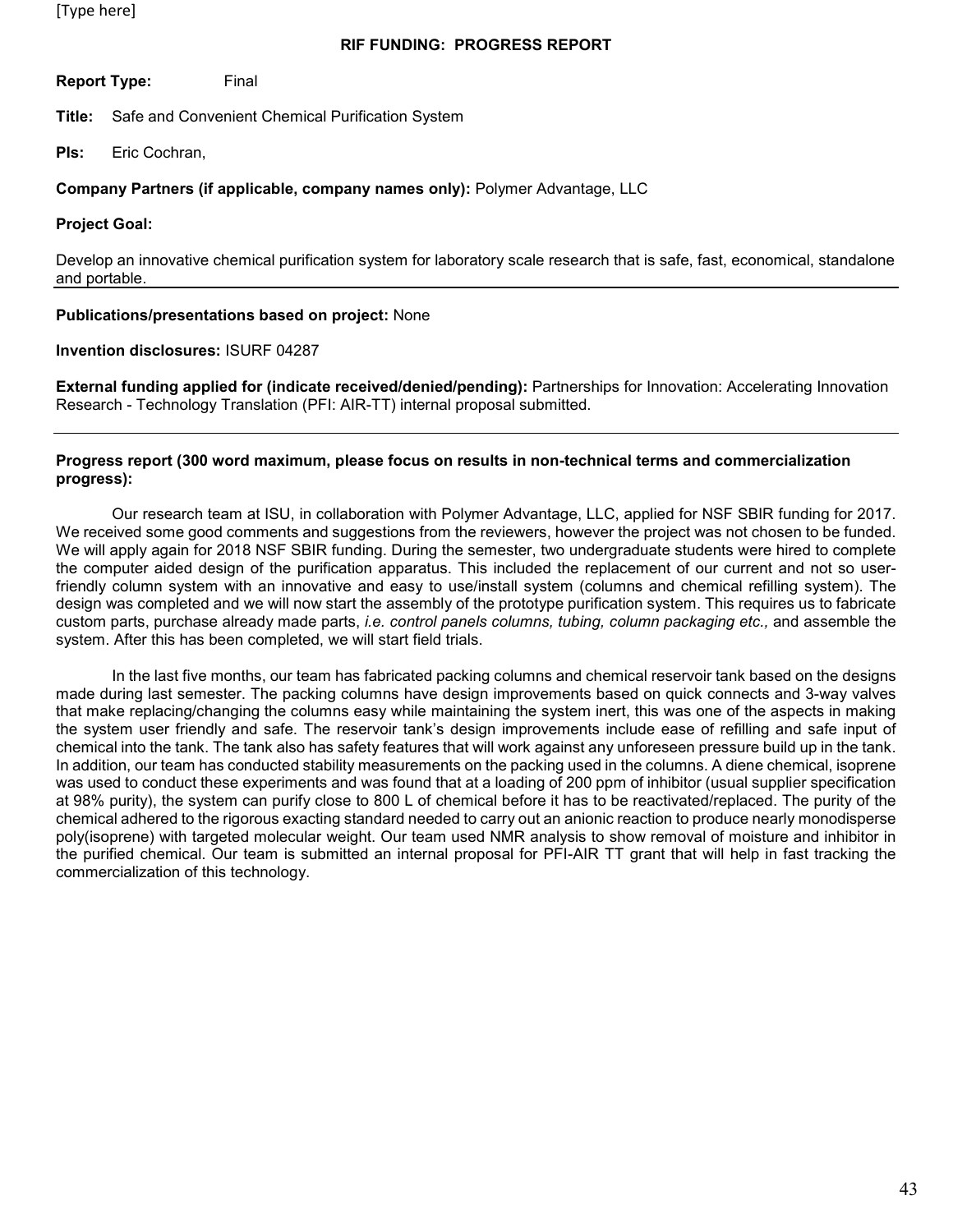## **RIF FUNDING: PROGRESS REPORT**

**Report Type:** Final

**Title:** Metal Separation for Recovering Rare-Earth and Specialty Metals from Electronics Waste

**PIs:** Martin Thuo

## **Company Partners (if applicable, company names only):** Sep-All, LLC

**Project Goal:** Scale the processing capability with increase in purity of the separated materials.

### **Publications/presentations based on project:**

"Dumpsites as 21st century mines: Affordable recovery rare-earths and critical materials from e-waste" 2017 ACS Sustainable Chemistry & Engineering Lectureship Awards: Symposium in Honor of Jinlong Gong, San Francisco, CA April 2-6 2017 (invited talk)

### **Invention disclosures:**

## **External funding applied for (indicate received/denied/pending):**

Sep-All PI, C. Frankiewicz, with Prof. Martin Thuo: NSF SBIR Phase I – Denied Sep-All PI, C. Frankiewicz, with Prof. Martin Thuo: NSF SBIR Phase I – Denied Sep-All PI, C. Frankiewicz: Iowa Economic Development Authority, POCR – Received (\$25,000) Sep-All PI, C. Frankiewicz: DOE-SBIR – Received (\$150,000)

#### **Progress report (300 word maximum, please focus on results in non-technical terms and commercialization progress):**

Sep-All has developed a process for the recovery of critical materials (rare-earths, precious metals) from electronic wastes.

## **Project Milestones**:

- 1. Sep-all scaled the processing from a few mg per hour to 150 g per hour processing scale and optimized the processing conditions to allow rapid separation times ranging from 0.5-3 hrs.
- 2. Depending on the native composition, the purity of obtained materials ranged from 60-100 %. The yield of the process has been increased from a few particles to a few percent in the case of rare-earth materials (neodymium magnet wastes) and up to 80% in the case of gold from molecular electronic wastes.
- 3. Developed a pre-processing procedure towards the integration of industrial electronic wastes. Received and tested the process with hard drive wastes containing neodymium magnets and high-quality motherboards containing gold and silver.
- 4. For the no-cost extension, the PI and his group helped characterize some of the products derived from the work. Based on this analysis, a journal manuscript is in preparation for publication and industry partner has developed samples for beta-users based on the data generated by the ISU partner.

## **Business Milestones**

- 1. A business canvas and pitch deck (presentation) has been prepared with the help of the ISU startup factory. The business model and path to profitability has also been modelled to allow for better projection of rate of growth of the business
- 2. Sep-All has completed the ISU startup factory program and has worked with CyBiz lab at ISU to continue the customer discovery process, especially for a new proprietary product that has emerged from the scaling process. For the separation process, customer discovery has been concluded and various partners and potential customers have been contacted. Three new potential customers have been approached and two MTA and NDA are being discussed to allow for further development of the process.
- 3. Sep-All has partnered with City of Ames Resource Recovery Facility and Scott County Electronics Demanufacturing Facility for a steady supply stream of electronics and metallic wastes.
- 4. Sep-All has contacted and is currently in discussion with two potential investors to close a see round of private investment.

Sep-All has submitted 2 SBIR/STTR grant proposals with its partners to strengthen the collaboration and ensure funding sources for continuous technology development.

5. An SBIR grant was submitted and awarded by the DOE.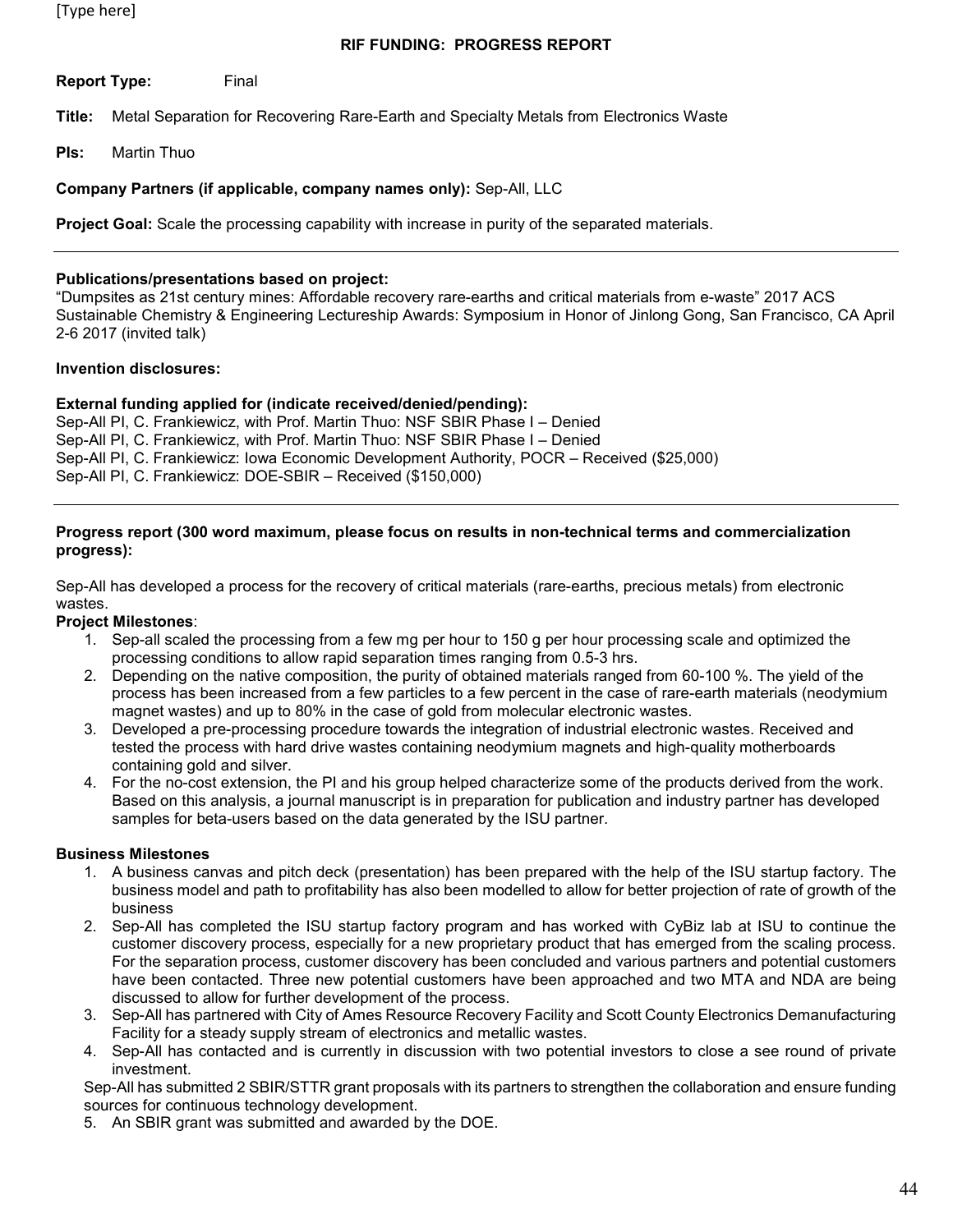## **RIF FUNDING: PROGRESS REPORT**

**Report Type:** Final

**Title:** Design Certification of Hexcrete Wind Turbine Tower Cells

**PIs:** Sri Sritharan

## **Company Partners (if applicable, company names only):** Barr Engineering; HZ Windpower Iowa

**Project Goal:** To complete design certification of Hexcrete tower technology

## **Publications/presentations based on project:** None

### **Invention disclosures:**

**External funding applied for (indicate received/denied/pending):** No funding has been received, but a preproposal to Iowa Energy Center has been submitted. In addition, a concept paper to build a test bed using the Hexcrete technology for the Southeast has been submitted and received positive feedback from potential sponsors. This effort will rely on public-private partnership for funding. A verbal commitment to build the first Hexcrete prototype in Iowa has also been reached.

**Progress report (300 word maximum, please focus on results in non-technical terms and commercialization progress):** This project focuses on completing design certification on patented technology for building innovative, taller wind turbine towers using the Hexcrete Technology. TUV-SUD in Munich, Germany, was chosen for certification purposes because of their experience with certifying concrete towers including one built in Iowa.

Since December 2017, we have completed the following:

- 1. Based on the feedback, revised and resubmitted the design calculations and detailed drawings of a 20-m segment of Hexcrete technology suitable for use in building a 100 m tall wind turbine towers to TUV-SUD.
- 2. Finalized details for a door panel and a transition ring beam required to be placed between the Hexcrete tower and steel tubular shell for hybrid towers. This is being currently reviewed.
- 3. Preliminary design of a 40 m Hexcrete segment is being done for the new loads corresponding to a prototype tower in Iowa. This will be a hybrid tower with a hub height in the 120-135 m range.
- 4. Contributed to the design of a foundation led by BARR, including details for post-tensioning anchorage and entry way to underneath the columns for prestressing purposes.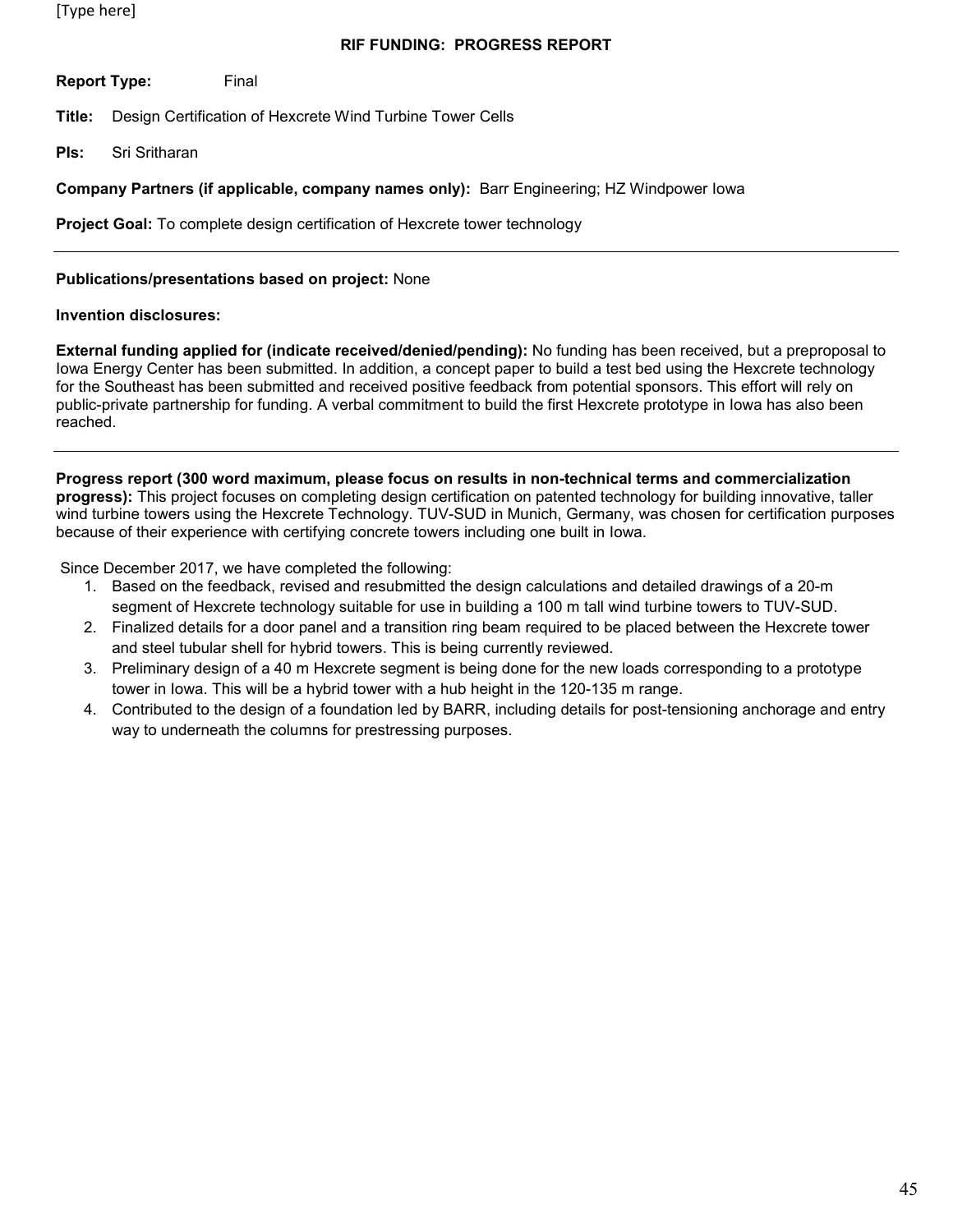**Report Type:** Final

**Title:** A Non-Vertical Dynamic Flow Sensing Technology for Bulk Materials

**PIs:** Manjit Misra, Yuh-Yuan Shyy

#### **Company Partners:** FloMetrix

**Project Goal:** Design, fabricate and conduct proof-of-concept testing for a Non-Vertical Dynamic Flow Sensing (NVDFS) technology.

#### **Publications/presentations based on project: None**

#### **Invention disclosures: None**

**External funding applied for (indicate received/denied/pending):**  NSF SBIR (pending)

#### **Progress report (300 word maximum, please focus on results in non-technical terms and commercialization progress):**

In phase I, we conducted four tasks.

*Task1: Design and Fabricate a laboratory-scale NVDFS sensor:* Materials flowing non-vertically *slide* along the bottom of a spout or a conduit as opposed to falling freely in a vertical flow. Therefore, we developed a sensor so that the sliding materials travel over a sensing surface and exert pressure on the sensing surface. Initial tests for flowability were conducted with three crops (soybeans, rice and corn) and four different angles (30, 40, 50, and 60 degrees). The sensor maintained the flowability of the products without retarding the flow.

*Task 2: Integrate the sensor with signal conditioning device and build a laboratory prototype:* The sensor was integrated with a signal acquisition device and the output signal was conditioned. A software was developed to analyze and calibrate the signal with the weight of the product flowing over surfaces by correlating the signal to the flow. The weight output was displayed in real time.

*Task 3: Conduct tests to evaluate the performance using different materials and degrees of flow incline:* The laboratory prototype was tested with two materials (soybeans and corn) and at various degrees of incline for low flow rate (75-300 bph). The results of a typical test is shown over 99% accuracy for soybeans.

**Task 4: Conduct tests at the company R&D facility in Ames using higher flow rates: We are currently conducting** tests for accuracy at higher flow rates (200-650 bph). The results are very promising as evidenced by the high degree of correlation of the flow rate predicted by the PLC with the real flow measurement (see a typical test result shown in the figure below) and feel the technology is ready for testing in the real world leading to commercialization in precision agriculture, industrial and pharmaceutical operations.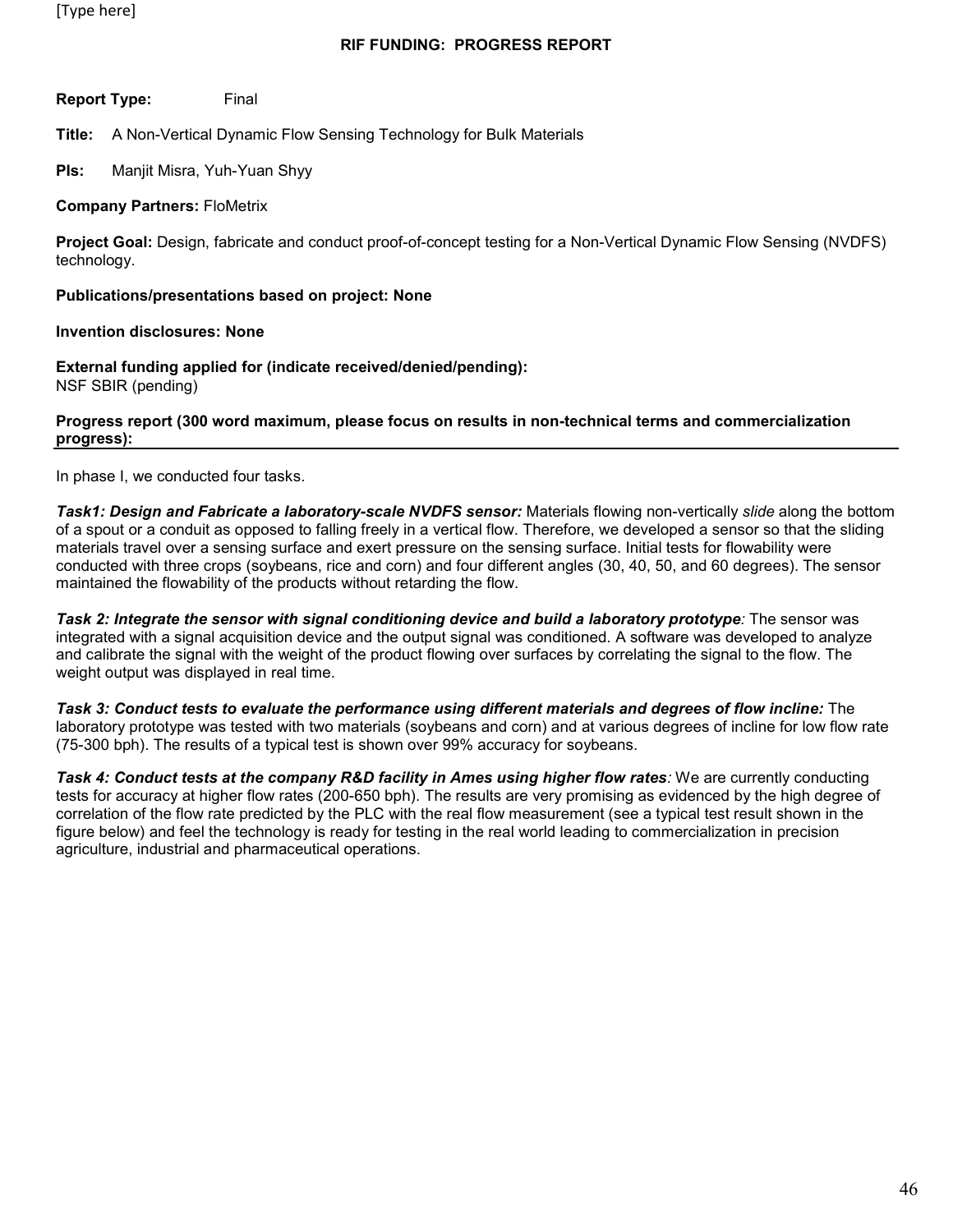## **Report Type:** Final

**Title:** Development of a Commercial System to Produce and Deliver the SCID Pig, a Biomedically Important Animal Model

### **PIs:** Chris Tuggle

#### **Company Partners (if applicable, company names only):** Struve Labs International

#### **Project Goal:**

This project will establish that Struve Labs can supply this important animal model, through testing three steps as described in more detail below; farrowing the pigs into a clean facility, rearing them and transporting them in a special transport vehicle. If successful, this will establish an Iowa company as a supplier of this unique biomedical model.

#### **Publications/presentations based on project:** N/A

**Invention disclosures:** N/A

#### **External funding applied for (indicate received/denied/pending):** N/A

#### **Progress report (300 word maximum, please focus on results in non-technical terms and commercialization progress):**

We have completed the delivery and farrowing of one litter to Struve. The litter was C-sectioned and grown to ~5 weeks of age, delivered back to ISU and successfully shown to be free of teste pathogens. This work successfully shows the company can perform the major components of the work required. Unfortunately, none of the pigs in the first litter were SCID. However, there were no problems with any aspect of the process, so we believe that no technical issues remain.

We have already set up to start litters in late December for delivery of a pregnant sow to Struve to repeat this process. We are performing artificial insemination on 3 carriers, and expect that at least one will be pregnant so we can repeat the process above in April-May 2018. This will complete the project as originally proposed by June 2018.

A report on the January-May 2018 reporting period was not provided for this project.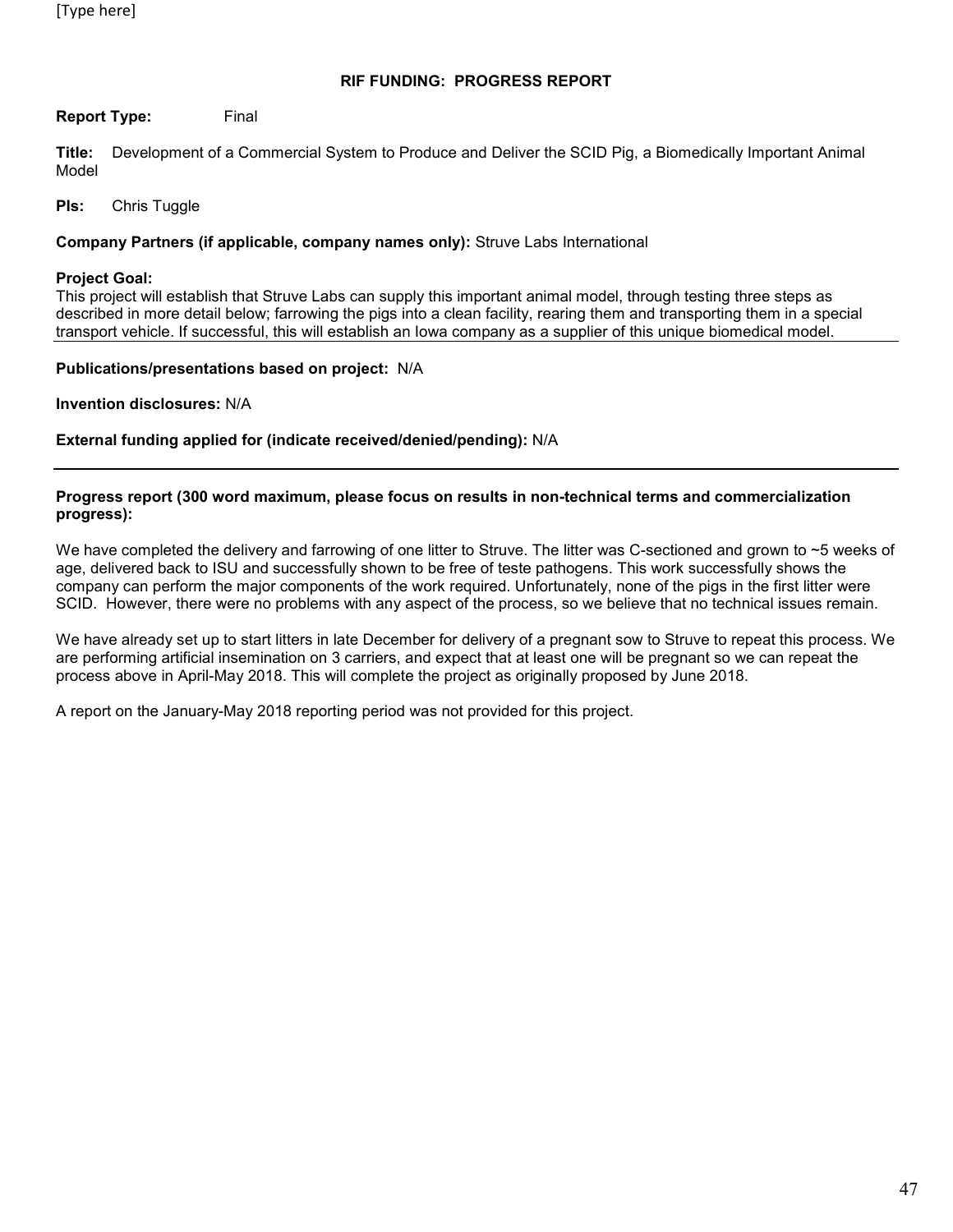## **RIF FUNDING: PROGRESS REPORT**

**Report Type:** Final

**Title:** Predictive Modeling with Automated Analytics for Intelligent Bearing Prognostics

**PIs:** Chao Hu

## **Company Partners (if applicable, company names only):** Vermeer Corporation

**Project Goal:** The goal of this project is to develop an intelligent prognostics platform for just-in-time maintenance of bearings. The platform will fully integrate vibration sensing, data acquisition, signal processing, and predictive analytics, and can be used to detect, diagnose, and prognose bearing failures for agricultural and construction equipment, wind turbines, and other industrial equipment (e.g., gearboxes, drive shafts, suspension).

**Publications/presentations based on project:** Two conference papers [1,2] have been submitted and one journal paper has been prepared and is ready for submission.

[1] Sadoughi M., and Hu C., "A Physics-based Deep Learning Approach for Fault Diagnosis of Rotating Machinery," Submitted, *44th Annual Conference of the IEEE Industrial Electronics Society*, Oct 21-23 2018, Washington, DC.

[2] Sadoughi M., Downey A., Bunge G., Ranawat A., Hu C., and Laflamme S., "A Deep Learning-Based Approach for Fault Diagnosis of Roller Element Bearings," Submitted, *Annual Conference of the Prognostics and Health Management (PHM) Society 2018*, Oct 24-27 2018, Philadelphia, PA.

### **Invention disclosures:** None as of May 31, 2018

**External funding applied for (indicate received/denied/pending):** The PI has applied for an external funding from the National Science Foundation (NSF) Cyber-Physical Systems Program on the topic of design for failure resilience and environmental sustainability. The proposal status is pending.

#### **Progress report (300 word maximum, please focus on results in non-technical terms and commercialization progress):**

Over the past 9 months, the Vermeer-ISU project team has made progress in three aspects of this bearing prognostics project. First, the project team has successfully procured and set up a multi-bearing test rig in the PI's lab for collecting experimental data that are essential to developing new predictive analytics methods for bearing fault detection/diagnostics and failure prognostics. The project team has also evaluated various methods of sensing bearing vibration, acoustics, and temperature, and installed a comprehensive list of data acquisition (DAQ) sensors, modules, and chassis needed to collect the experimental data. The whole lab test system (including the test fixture, sensors, and DAQ) has been up and running since February 2018.

Second, the project team has developed a deep learning approach for multi-bearing fault diagnostics. This approach builds a deep learning model, namely convolutional neural network (CNN), to mine the useful information from large volumes of preprocessed multi-sensor signals. An experimental validation using the multi-bearing test rig shows the proposed approach produces higher diagnostic accuracy than state-of-the-art machine learning approaches. The proposed approach has also been validated via machine testing on a Vermeer baler at the ISU BioCentury Research Farm. Preliminary results suggest the proposed approach, again, outperforms two popular machine learning approaches. Two conference papers have been submitted and one journal paper has been prepared and is ready for submission.

Third, the Vermeer-ISU team has conducting an initial business case assessment. In this assessment effort, the team has worked on three main tasks:

- 1. Performed 1<sup>st</sup> iteration of customer and market research to define the potential innovation of the prognostic modeling;
- 2. Translated the innovation into potential financial opportunity; and
- 3. Assessed how the innovation and \$\$ opportunity fit Vermeer business strategy.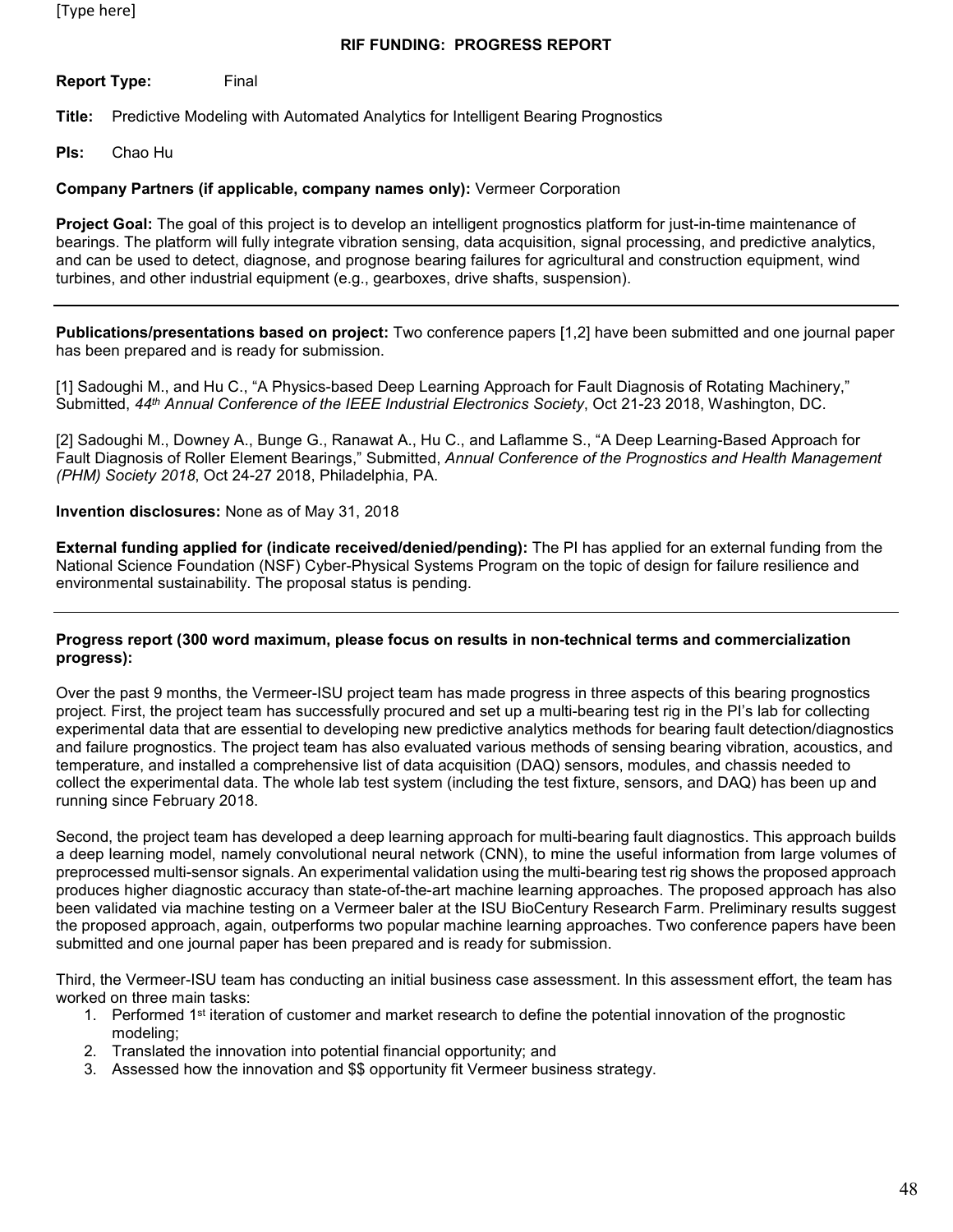### **RIF FUNDING: PROGRESS REPORT**

**Report Type:** Final

**Title:** Polyamides with Bio-Enabled Properties

**PIs:** Jean-Philippe Tessonnier

#### **Company Partners (if applicable, company names only):** Sumatra Biorenewables, LLC

#### **Project Goal:**

Produce 3-hexenedioic acid as a new bio-based monomer for the synthesis of Nylons with enhanced moisture resistance and tunable mechanical properties

### **Publications/presentations based on project:**

Tessonnier, J.-P., "Unsaturated Diacids for the Production of Bio-advantaged Nylon", *Corn Utilization and Technology Conference*, St. Louis, MO, June 5, 2018.

#### **Invention disclosures:**

Tessonnier, J.-P.; Abdolmohammadi, S.; Hernandez, N.; Cochran, E. W. "Chemically-resistant Nylon 6,6 for Fluid Handling Applications". ISURF #04780, May 15, 2018.

#### **External funding applied for (indicate received/denied/pending):**

National Science Foundation Partnerships for Innovation: Accelerating Innovation Research - Technology Translation (NSF PFI:AIR-TT), "Technology for the Production of Polyamides with Bio-Enabled Properties", \$200,000, 7/15/2017- 12/31/2018, Received (PIs: Tessonnier, ISU; Cochran, ISU; Keeling, ISU).

National Corn Growers Association (NCGA) – Consider Corn Challenge, "Monomers for the Sustainable Production of Commodity and Specialty Polyamides from Corn", \$25,000, Denied (PI: Carraher, Sumatra Biorenewables).

Iowa Biotech Association - Partnering for Growth Showcase, \$5,000, Denied (PI: Carraher, Sumatra Biorenewables).

National Science Foundation Small Business Innovation Research Phase I (NSF SBIR Phase I), "Bio-Advantaged Monomers for the Production of Function-Tailorable Polyamides", \$225,000, 7/1/2018-6/30/2019, Pending-Recommended for funding (PI: Carraher, Sumatra Biorenewables; Sub-Award: Tessonnier, ISU). Based on interactions with Dr. Molnar, NSF SBIR program manager, Sumatra Biorenewables will receive the official award notification by June 15, 2018.

Iowa Economic Development Authority SBIR Phase I Matching Grant Program, "Bio-Advantaged Monomers for the Production of Function-Tailorable Polyamides", \$25,000, 7/1/2018-6/30/2019, Pending (PI: Carraher, Sumatra Biorenewables).

#### **Progress report (300 word maximum, please focus on results in non-technical terms and commercialization progress):**

The first objective of this project was to identify and develop a relationship with a muconic acid supplier that could also become a valuable partner for Sumatra Biorenewables LLC. We have identified a company and secured 1 liter of unpurified fermentation broth for early testing.

The second objective was to purchase, install, and develop a new flow reactor system for producing 3-hexenedioic acid (3HDA) from muconic acid at a kilogram/month scale. The reactor system was installed in November 2017 and the reaction conditions were optimized using the obtained unpurified fermentation broth. This optimization enabled us to reach a productivity of 1.4 kilogram/month.

Our third and fourth objectives were to develop bio-advantaged Nylon prototypes with enhanced moisture resistance and tunable mechanical properties to initiate interactions with potential customers. We were able to enhance Nylon's moisture resistance by one order of magnitude and we filed a provisional patent on this technology on November 17, 2017. We also demonstrated that this hydrophobicity is accompanied by an enhanced resistance to chemical attacks. Specifically, the synthesized Nylon was found to be resistant to halide solutions, a desired property for fluid handling applications in the automotive industry. We filed a new invention disclosure on this discovery on May 15, 2018. Information gathered through our customer discovery encouraged us to focus our efforts on bio-advantaged Nylon (containing 3HDA), hydrophobic Nylon (containing alkyl-modified 3HDA), and halide-resistant Nylon. Therefore, we postponed the development of Nylon with tunable mechanical properties.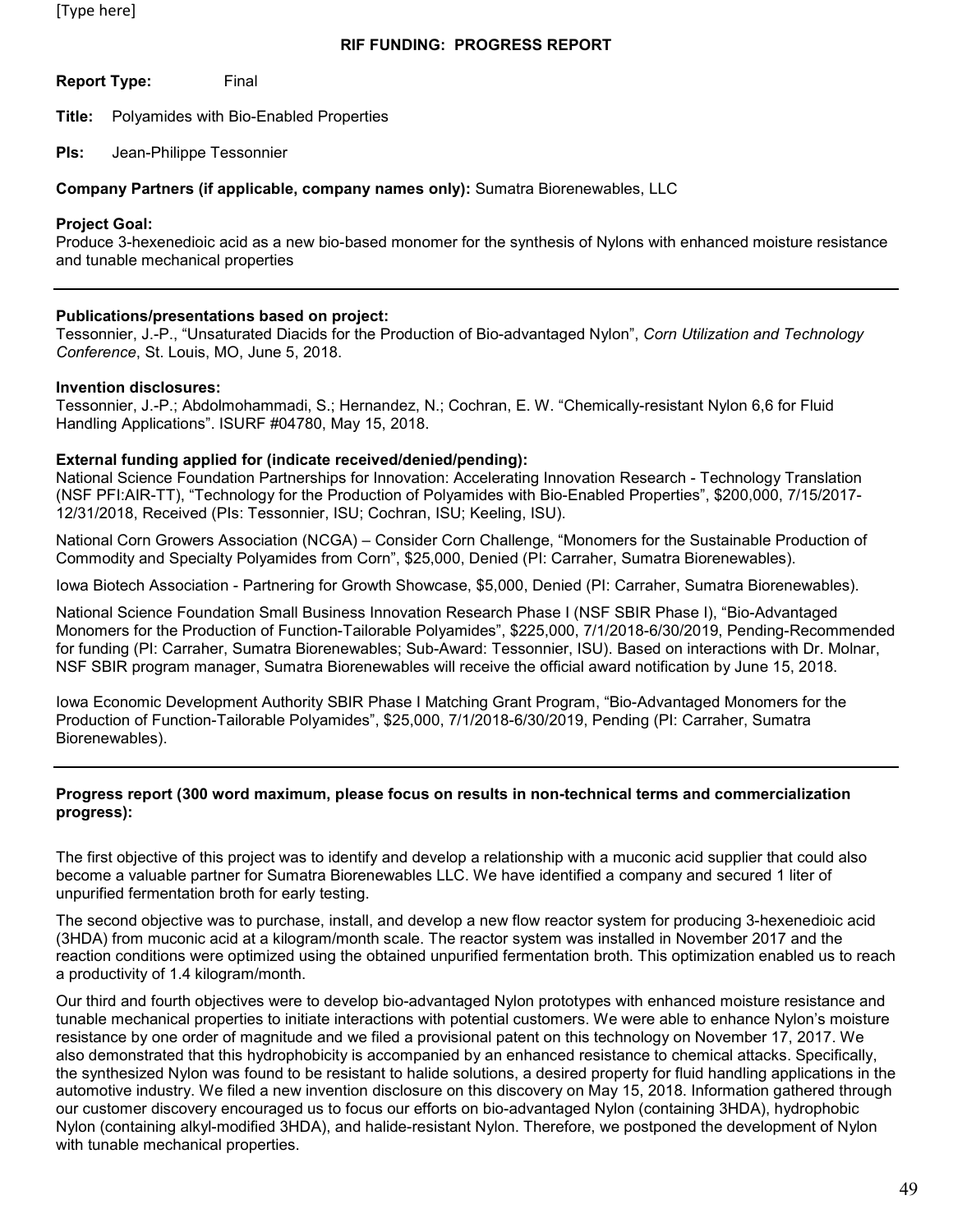Finally, we worked together with Iowa State University's CyBIZ Lab to build a strong business case and identify early customers. This collaboration also enabled us to submit, together with Sumatra Biorenewables LLC, a competitive NSF SBIR Phase I that was recommended for funding (award letter expected for June 15, 2018).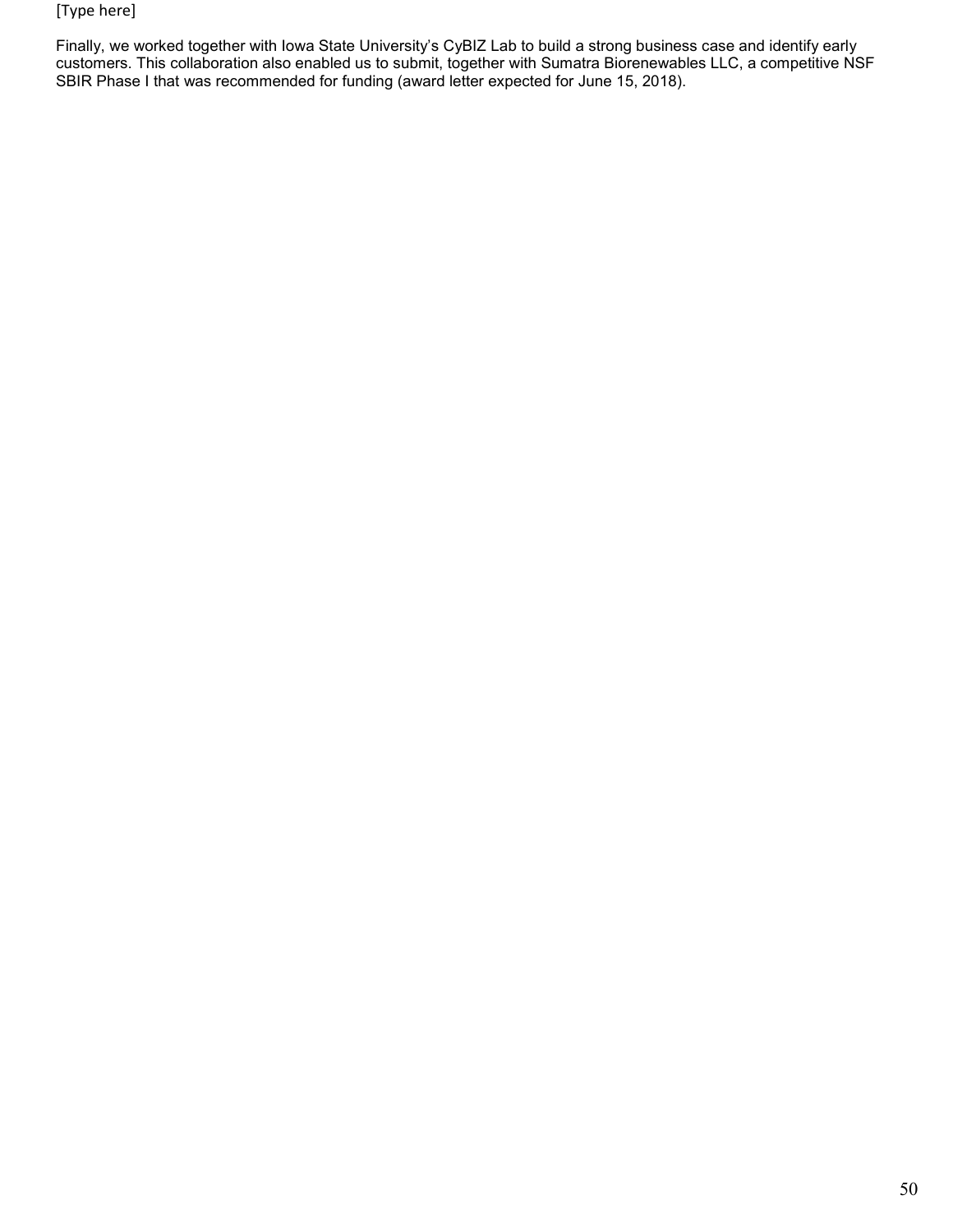**Report Type:** Final

**Title:** Building a Novel Microbial Manufacturing Platform for *de novo* Synthesis of High-value Nutraceuticals

**PIs:** Zengyi Shao

### **Company Partners (if applicable, company names only):** ESTose Biorenewables, LLC

#### **Project Goal:**

This proposed project aims to establish the production of two high-value nutraceuticals, namely naringenin and resveratrol, and determine the minimal viable product (MVP). Naringenin and resveratrol belong to the flavonoid and stilbenoid family of compounds that are associated with antioxidant, memory-boosting and sleep-aid activities. These molecules are currently obtained through extraction of various fruits and vegetables, but the separation process is cumbersome and requires immense quantities of plant tissues. The technology developed by ESTose Biorenewables and Shao group will design high-performance microbial factories to replace the traditional plant cultivation and extraction routes and enable sustainable high-yield production.

### **Publications/presentations based on project:**

1. M. Cao, M. Gao, D. Ploessl, and Z. Shao, CRISPR–Mediated Genome Editing and Gene Repression in *Scheffersomyces stipitis*, Biotechnology Journal, 2018, DOI: 10.1002/biot.201700598 (https://onlinelibrary.wiley.com/doi/abs/10.1002/biot.201700598)

2. M. Gao, M. Cao, Q. Su, and Z. Shao, Building High-performance Yeast Consortia for Producing Naringenin and Resveratrol, 2018 (in preparation)

(1). M. Cao, M. Gao, D. Ploessl, and Z. Shao, CRISPR–Mediated Genome Editing and Gene Repression in *Scheffersomyces stipitis*, poster presentation in AIChE, Minneapolis, MN, 2017

(2). M. Gao, M. Cao, Q. Su, and Z. Shao, Enabling Glucose-Xylose Co-Utilization in Yeast through Expression of Xylose-Specific Transporters, oral presentation in AIChE, Minneapolis, MN, 2017

 (3). Z. Shao, M. Cao, M. Gao, L. Zhao, and W. Sun, "Elucidating Core Design Principles to Engineer Nonconventional Yeasts as Novel Microbial Factories", ACS Annual Conference, New Orleans, LA, March 2018.

#### **Invention disclosures:**

Z. Shao, M. Cao, M. Suastegui, and M. Gao, Building Yeast Factories for Production of Aromatic Compounds-from Building Blocks to Plant Secondary Metabolites, ISURF#04508 (non-provisional patent application in progress)

#### **External funding applied for (indicate received/denied/pending):** N/A

#### **Progress report (300 word maximum, please focus on results in non-technical terms and commercialization progress):**

In RIF Phase I, ESTose Biorenewables has completed 3 out of the 4 proposed technical tasks. In particular, multilevel metabolic engineering strategies including removal of transcriptional and translational repression, removal of pathway competition, and increase precursor abundance, and enhance the expression of the key enzymes were implemented; carbon-catabolite repression was relieved by promoter swapping and xylose transporter engineering strategies. The resulting glucose/xylose sugar co-utilization enabled a total production level of shikimate at 4.5 g/L, which represented the highest production level of shikimate pathway-derived molecules produced by yeast platforms. However, a key enzyme in the downstream pathway of shikimate was not expressed at a sufficient level, which constrained the biosynthesis of flavonoids in *S. stipitis*. To address this issue, we are currently developing a yeast consortium composed of *S. stipitis* and *S. cerevisiae*, taking advantage of *S. stipitis* to provide shikimate as a precursor and *S. cerevisiae* to clear off the downstream enzyme expression issues. We recently identified a novel shikimate transporter to facilitate the transport of shikimate from the high producing *S. stipitis* to *S. cerevisiae.*

In addition, 10 interviews were performed with the customers from different market segments such as cosmetics, animal nutrition, pharmaceuticals as well as human health and nutrition. It was learned that the most valuable feature desired by the potential clients, was the possibility of a simpler downstream purification process, which is the biggest pain experienced by anyone working in extracting and purifying flavonoids from plants. The second problem was whether ESTose Biorenewables could perform both lab-scale and medium-scale fermentations and prove the fermentation-based technology combined with the downstream purification is truly advantageous over the plant-based extraction in term of overall cost, which was pointed out by several companies that currently extract flavonoids from plants. Both issues will be targeted once the consortium strategy is proven. We plan to submit a SBIR or PFI proposal in the summer of 2019.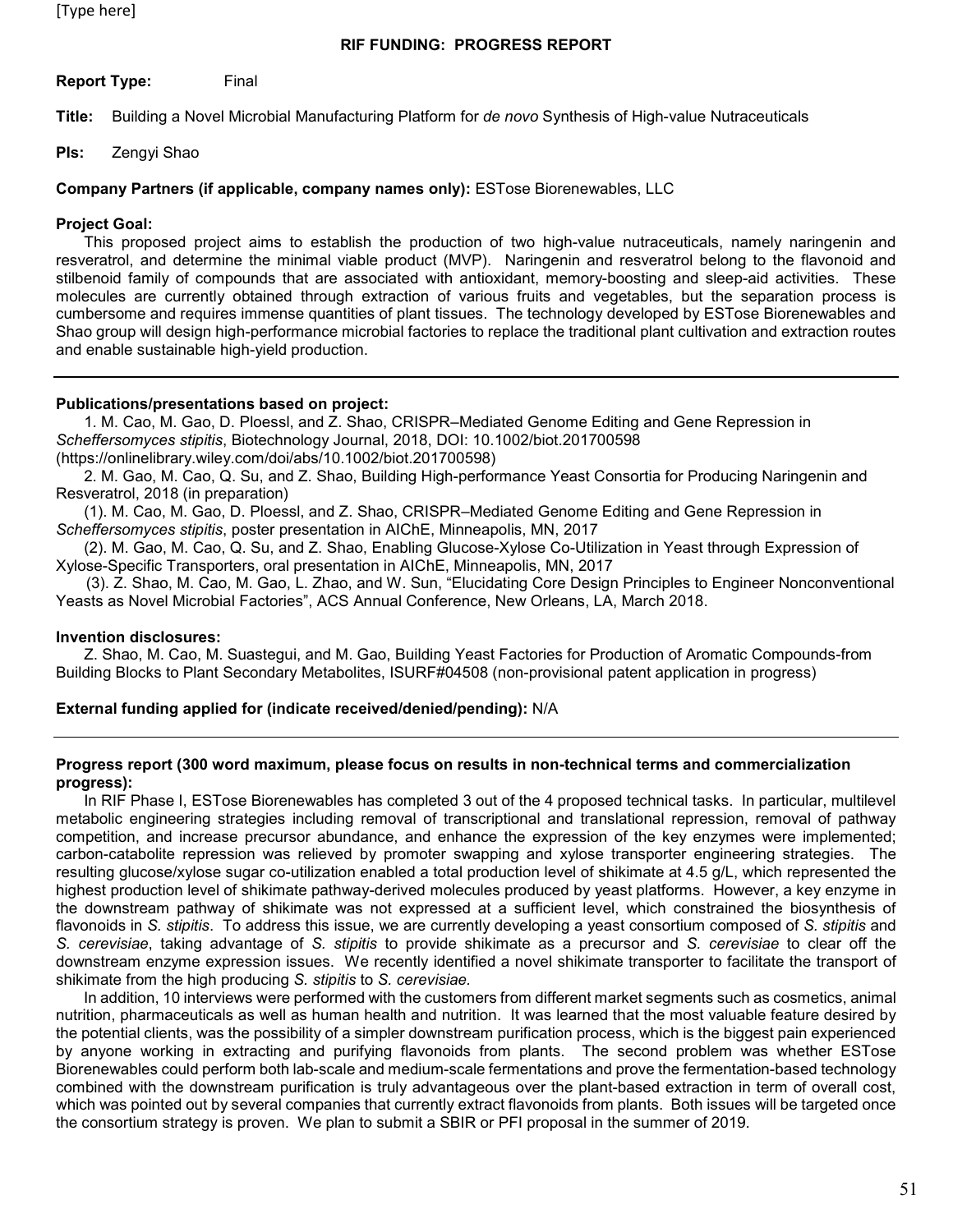**Report Type:** Final

**Title:** Preparation of ultra-flat metal surfaces by mechanical polishing and/or surface reconstruction

**PIs:** Martin Thuo, Ludovico Cademartiri

## **Company Partners (if applicable, company names only):** AEqual LLC

**Project Goal:** Develop a nanolubricant formulation for polishing rough surfaces.

## **Publications/presentations based on project:**

None

#### **Invention disclosures: none**

**External funding applied for (indicate received/denied/pending):**  None

#### **Progress report (300 word maximum, please focus on results in non-technical terms and commercialization progress):**

Aequal is developing a method to polish surfaces or irregular shapes with the goal of increase energy efficiency in bearings. We project that there will be significant advances in realization of the project milestones in the first quarter of 2018 following our success in the last month. So far, the following has been accomplished;

### **Project Milestones**:

- 5. The PIs have acquired and set up the required equipment and initial sample preparations has been accomplished. Due to unforeseen challenges and changes in conflict of interest management, there was a slight delay in obtaining the equipment but it is finally setup and running.
- 6. Required nanoparticles have been synthesized in significant quantities and switched from an aqueous medium to an oil-based suspension.
- 7. Steel samples have been polished and are currently being tested. Initial results are derived from current industry standards with the goal of matching current state of the art before embarking on our patented formulation.

The partners at Aequal have not succeeded in reproducing results obtained in the lab during development of the technology. Few samples have been polished and characterization has not been completed by the partners at Aequal. The Cademartiri lab has been investigating alternative formulations based on self-suspended nanoparticles in low surface tension lubricant oils. An invention disclosure will be filed as soon as these formulations are tested in polishing applications. Following the challenges with the industry partner, Co-PI Thuo's lab embarked on development of oxide coated polishing systems based on composition inversion. These new particles will be evaluated for suitability in finishing (fine polishing).

## **Business Milestones**

- 6. A business canvas and pitch deck (presentation) has been prepared with the help of the ISU startup factory. The refinement of the pitch deck and business canvas is on-going with help from Aequal's experts and mentors.
- 7. Aequal has completed an initial customer discovery process and feedback from these surveys has been integrated into our business model, canvas and pitch deck. With the help from two interns in CyBIZ Lab, an on-going customer discovery process is underway. 5 local Iowa companies are interested in Aequal's patented technology. Additional leads are being explored in states and industries beyond Iowa.
- 8. Aequal has continued to pitch to various investors and has established contacts with potential investors/funding sources with the hope of attracting new funding for the seed round.

Aequal plans to pursue an SBIR/STTR grant proposals in the near future to strengthen the collaboration and ensure continuous funding for translating this unique technology into commercial use.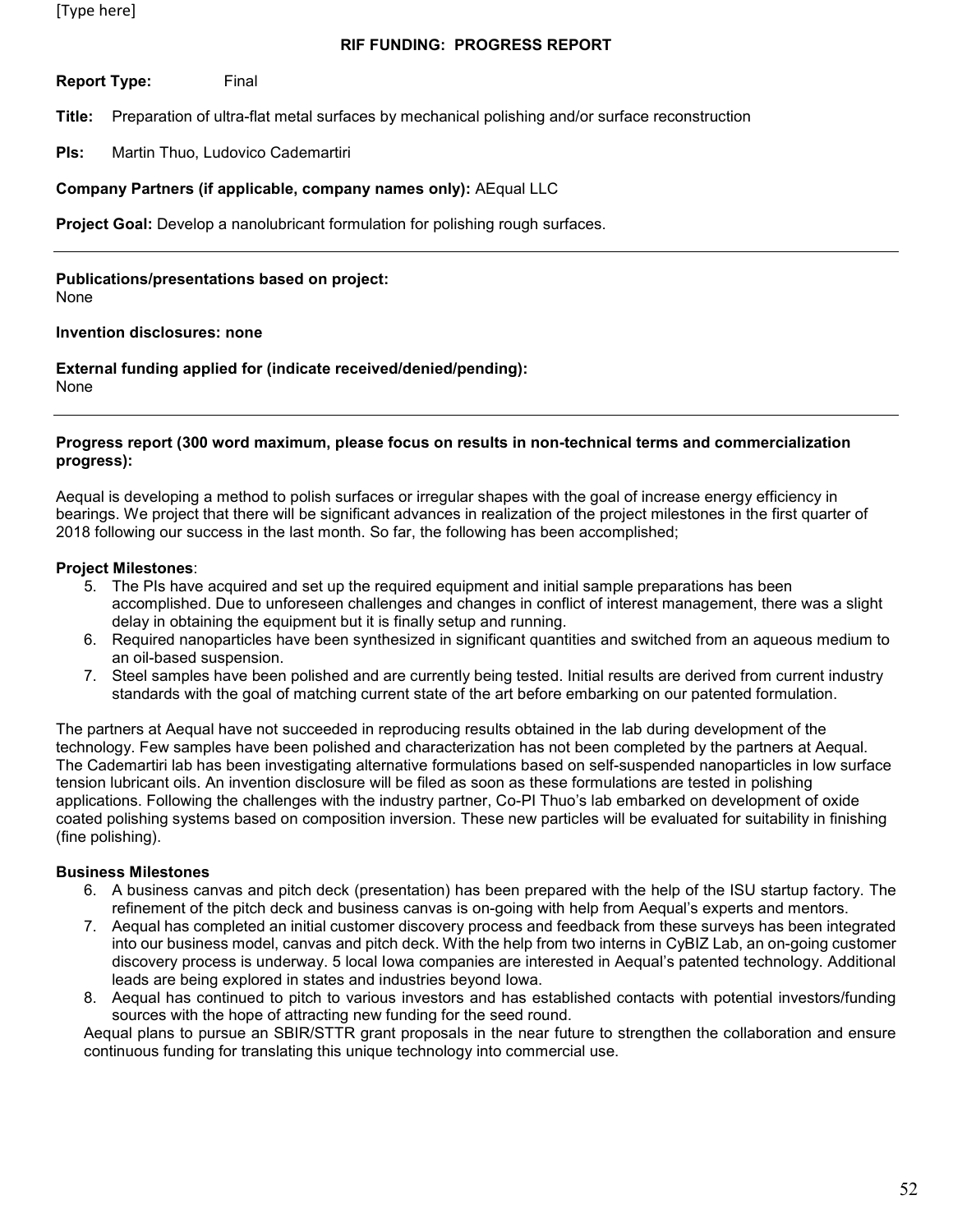**Report Type:** Final

**Title:** Exploring 3D Imaging Technologies for Field Phenotyping

**PIs:** Baskar Ganapathysubramanian Pat Schnable

### **Company Partners (if applicable, company names only):** DecisionPX, LLC

#### **Project Goal:**

Resolving challenges towards deploying two very promising technologies in the field – the Kinect based 3D IR scanner, a (terrestrial) laser scanner (TLS).

### **Publications/presentations based on project: N/A**

**Invention disclosures: N/A**

**External funding applied for (indicate received/denied/pending): N/A**

#### **Progress report (300 word maximum, please focus on results in non-technical terms and commercialization progress):**

The main activities accomplished in this project are related to a) identification of safe staging protocol of the imaging device in dynamic, field-based environments, b) designing of reliable imaging protocols that ensure consistent data quality, c) data collection, storage, and transfer of data from the field to computing facilities, and d) algorithmic approaches to separate regions of interest from the background and remove noises.

For safe staging of Kinect camera, we deployed (focusing on the stability and easy maneuverability) a four-wheel based cart equipped with portable ac power supply, a data logging PC and camera mounting mechanism. The mechanism has the capability to adjust camera position in both vertical and transverse directions, that allows to focus on the region of interest during imaging. For the TLS (Trimble TX5) we deployed a tubular 10 m tall tower with a specialized mechanism to lift the TLS at different heights along the tower.

To ensure consistent data quality, we deployed (with the cart) a shading canopy to protect against direct sunlight illumination which could potentially lead to poor data quality. For the TLS, we investigated data quality by analyzing the images taken at different times of the day (effect of sunlight intensity and direction) and at different heights (image quality degrades farther away from the TLS).

Using the above imaging protocols, we captured field images of maize plants with both Kinect and TLS. We also captured images (with both devices) of excised maize tassels in lab settings (mounted on a rack).

The large dataset (single TLS image is ~2GB) are stored on a server for easy accessibility for our computing facility. In our facility, we deployed algorithmic pipelines to separate regions of interest (e.g., maize plant or tassel) from the background (soil or weed) and to remove noises produced by the imaging devices. Recently, we developed algorithmic pipeline to skeletonize (to get the basic shape of the object) of 3D images of maize plants and tassels and extract their features.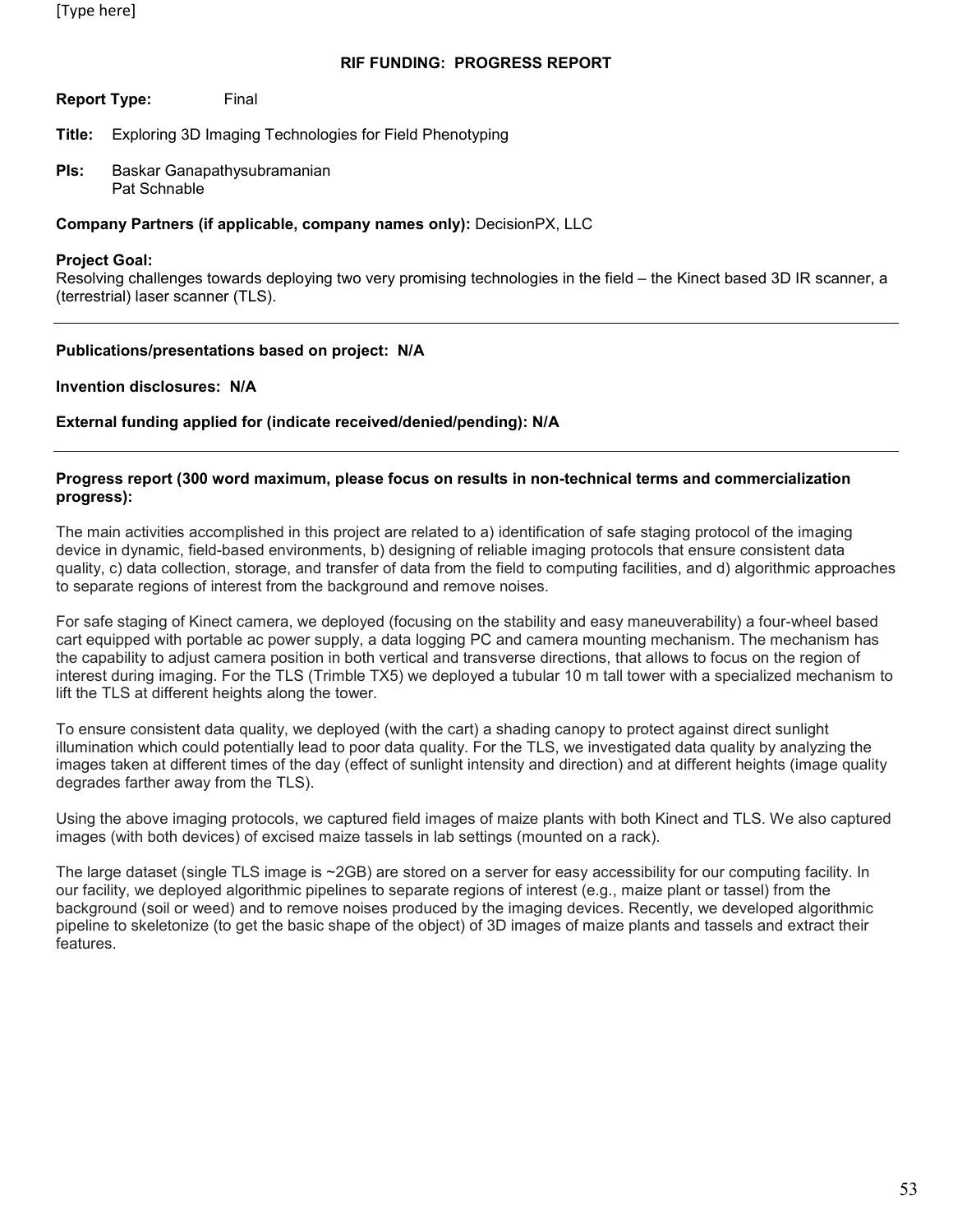## **RIF FUNDING: PROGRESS REPORT**

**Report Type:** Interim

**Title:** Identification of a Non-antibiotic Drug that Prevents BRD at the Feedlot

**PIs:** Steve Carlson

#### **Company Partners (if applicable, company names only):** AeroGenics

#### **Project Goal:**

To demonstrate that our anti-BRD drug: is superior to an antihistamine alone; is superior to an anti-inflammatory alone; is non-inferior to the combined use of an antihistamine and an anti-inflammatory; and, can be efficaciously administered via a long-acting/sustained-release injection.

#### **Publications/presentations based on project: None**

**Invention disclosures:** The new data was used for the non-provisional patent that was filed in January of 2018. ISURF #04535

### **External funding applied for (indicate received/denied/pending):**

None

### **Progress report (300 word maximum, please focus on results in non-technical terms and commercialization progress):**

We have demonstrated that our anti-BRD drug: is superior to an antihistamine alone; is superior to an anti-inflammatory alone; is superior to the combined use of an antihistamine and an anti-inflammatory; and, can be efficaciously administered via long-acting injection. We have also shown that the drug may reduce the expression of a pro-inflammatory lung protein that causes BRD. By doing so, we have bolstered our patent and have satisfied the concerns of our commercial partner-Boehringer Ingelheim. We are now in negotiations with Boehringer Ingelheim and anticipate that a preliminary licensing agreement will be in place by June of 2018.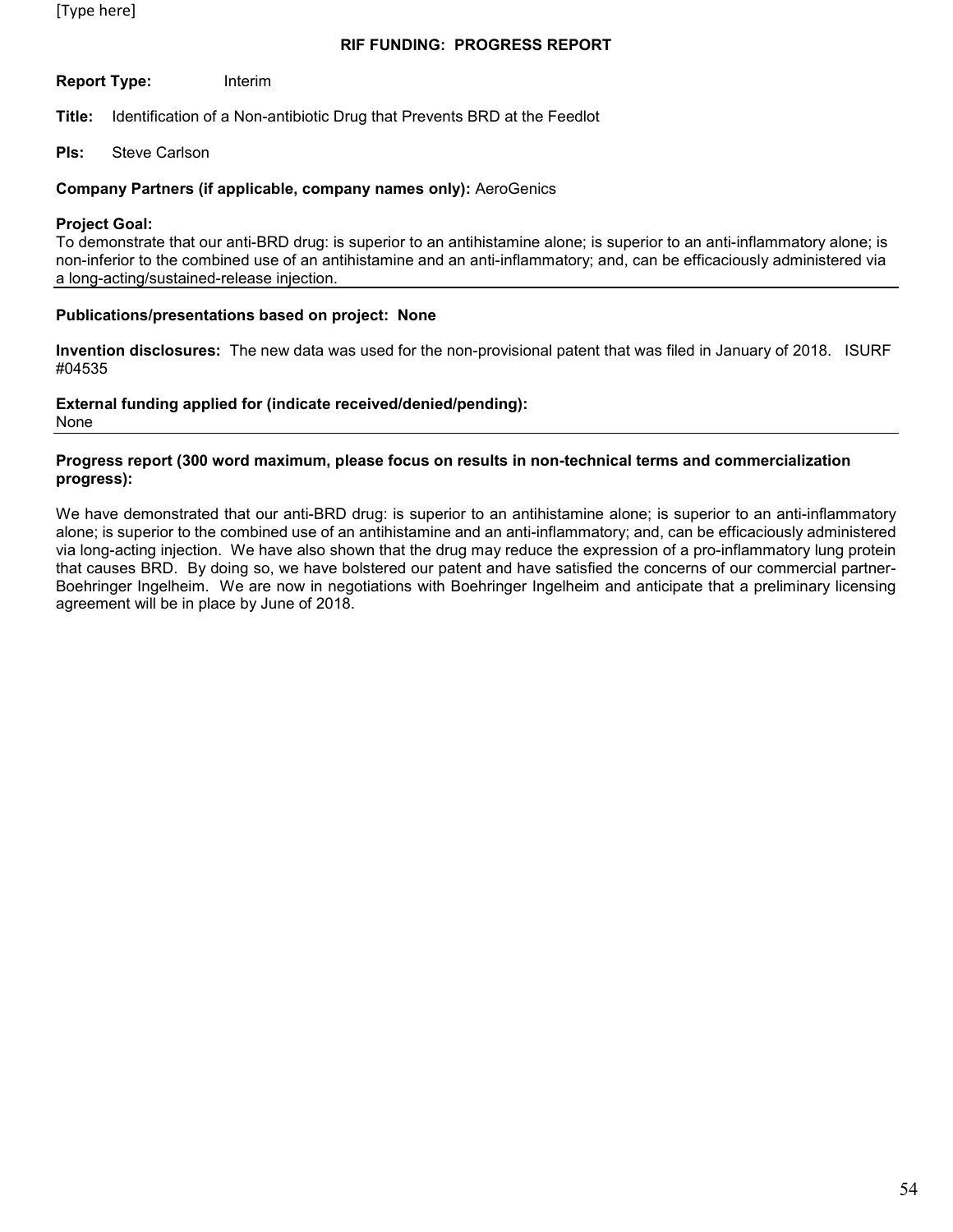## **RIF FUNDING: PROGRESS REPORT**

**Report Type:** Final

**Title:** Rapid Salmonella Detection in Food Processing Facilities

#### **PIs:** Jonathan Claussen

#### **Company Partners (if applicable, company names only):** NanoSpy, Inc.; AES Controls

#### **Project Goal:**

The objective of this proposal was to develop a microfluidic cartridge to interface printed graphene electrodes to provide a disposable, robust platform to deliver up to 15 mL of swab samples collected from high risk areas in the food processing facility (i.e. food contact and work surfaces, tools, utensil handles, floors, drainage sites, etc.).

### **Publications/presentations based on project:**

None yet, but we are gathering the data for a manuscript on a 3D printable microfluidic cartridge

#### **Invention disclosures:**

None yet, but we will submit an invention disclosure before the submission of the manuscript on a 3D printable microfluidic cartridge.

#### **External funding applied for (indicate received/denied/pending):**

**Investigators:** Loreen Stromberg, Carmen Gomes, Jonathan Claussen **Title of Grant:** Handheld Biosensor for the Enrichment Free Detection of Salmonella **Granting Agency:** NSF SBIR **Total Award (Amount allocated to Claussen's Lab):** \$225,000 (\$33,000) **Status:** Denied **Role:** Subawardee (Nanospy, Inc. was the lead) **Investigators:** Loreen Stromberg, Carmen Gomes, Jonathan Claussen

**Title of Grant:** Rapid in-field monitoring of Listeria species for food safety using disposable graphene biosensors **Granting Agency:** USDA SBIR **Total Award (Amount allocated to Claussen's Lab):** \$100,000 (\$33,000) + \$50,000 IICORP Match **Status:** Denied **Dates:** 6/1/2018 - 2/28/2019 **Role:** Subawardee (Nanospy, Inc. was the lead)

#### **Progress report (300 word maximum, please focus on results in non-technical terms and commercialization progress):**

Multiple 3D printed designs were taken from the literature and modified according to the specifications of the project objective. Patterns included microchannels of different shapes (square, trapezoidal, spherical) that were incorporated into an overall helix geometry, so that particles of interest (e.g., bacteria) would be focused along a specific plane inside the channel. The separation efficiency of various serpentine patterns was also investigated. CAD files were 3D printed using various 3D printers, or created using an open scaffolding technique in which 3D-printed ABS plastic was cast in polydimethysiloxane and dissolved to leave an open channel. After fabrication the devices were subjected to testing with fluorescent microparticles ranging from 3-120 µm to evaluate particle separation efficiency. Testing was performed by flowing samples of various particle sizes and concentrations through the microchannels at controlled flow rates. Samples were evaluated using fluorescence microscopy, high speed video microscopy, particle counting, and flow cytometry—to establish how well the channels separated 3 µm microparticles (bacteria-sized), from larger particles in solution. Results indicate that serpentine-shaped channels were effective at focusing larger sized particles (115 µm) into isolated streams, which is an effective method for isolating non-specific targets to increase detection sensitivity. Helical-shaped channels were also efficient at focusing larger-sized particles, but separating them from solution into a waste stream required additional design modifications. Designs with the greatest separation efficacy and ease of fabrication were serpentine patterns generated with the open scaffold technique. Resulting designs were modified to incorporate graphene electrodes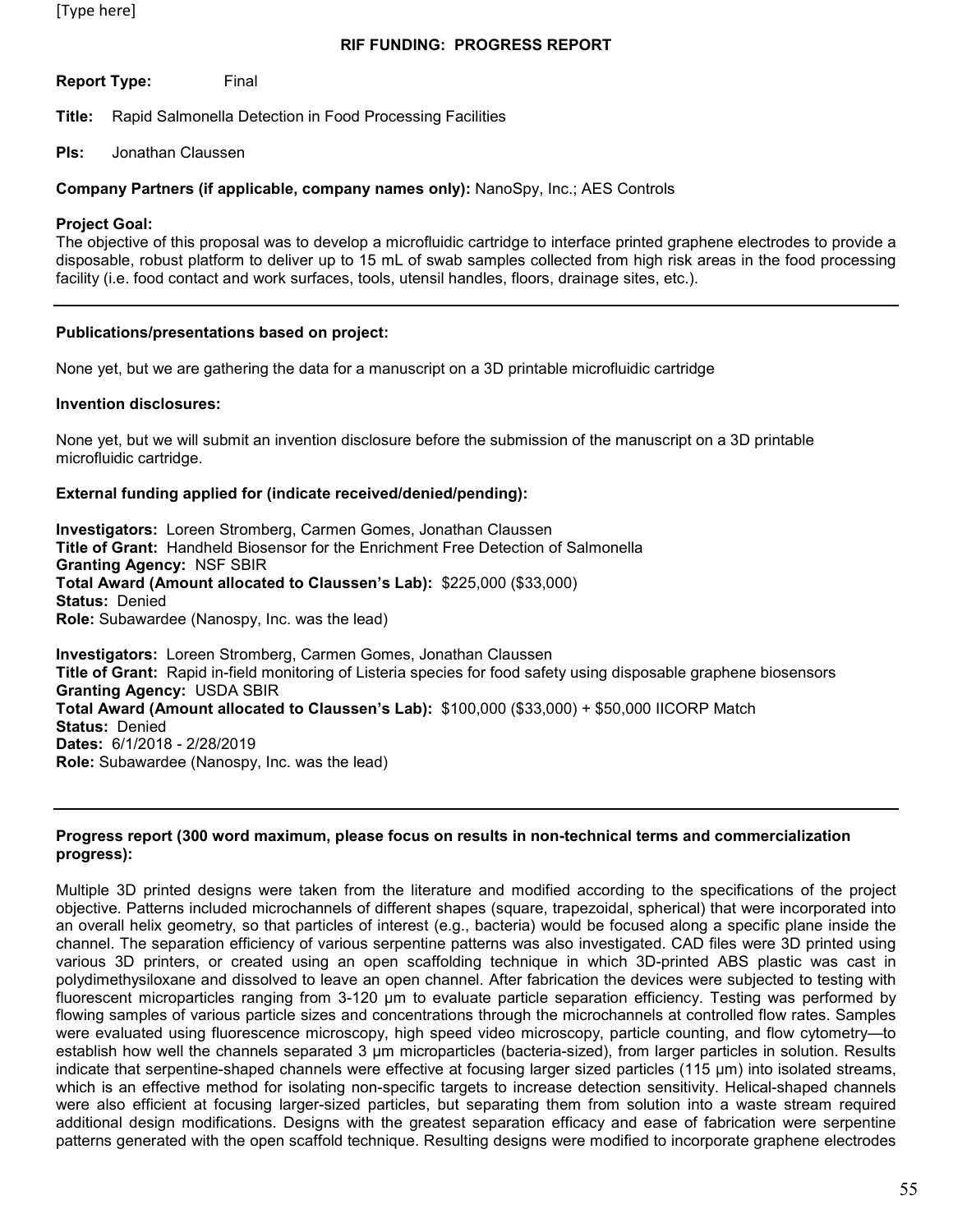into microchannels, and printed using a high-resolution 3D printer. Further testing with live *Salmonella* will assess improvements in the sensitivity of the *Salmonella* biosensor developed by Claussen and Gomes laboratories. Further development will take the finalized design and optimize it for high-throughput production, with an integrated prototype device anticipated by December 2018.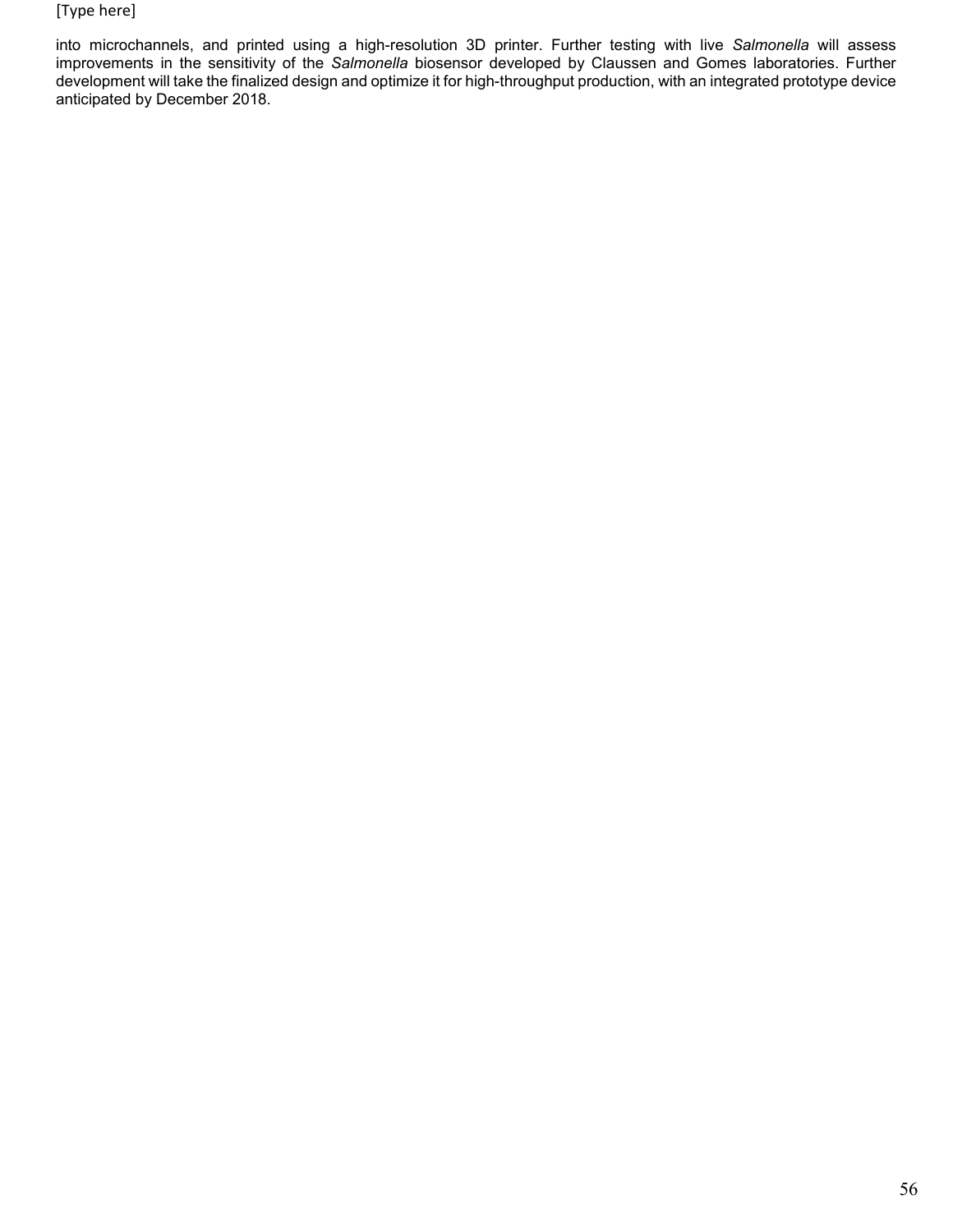**Report Type:** Final

**Title:** Development of Field Mobile Soil Nitrate Sensor Technology to Facilitate Precision Fertilizer Management

**PIs:** David Laird

### **Company Partners (if applicable, company names only):** N-Sense, LLC

**Project Goal:** Our long-term goal is to develop and commercialize a soil nitrate sensor system that can be attached to a fertilizer applicator and used to measure soil N status in-real-time and thereby facilitate precision N fertilizer applications. Our specific goals for the RIF project are to: 1) build and test a basic prototype system for collecting on-the-go mid infrared specta of soils, and 2) to build our calibration and validation data base by collecting diverse soil samples from across the state of Iowa and analyzing those samples both in the laboratory and using our sensor system.

### **Publications/presentations based on project:**

We have given numerous elevator pitches to interested groups and potential investors, including:

09-06-17 SBIR Showcase, Iowa City Iowa (NSF, USDA)

11-09-17 Ag Tech Investor Conference, Des Moines (DuPont Pioneer, Ag Ventures Alliance, Iowa Corn Promotion Board)

11-17-17 Breakthrough Energy Ventures (Peter Turner)

We have one peer reviewed publication which was submitted to the journal Precision Agriculture before the start of the RIF. We have recently received reviews back from the journal and are working on revisions of this manuscript. The paper is entitled: "Development of Field Mobile Soil Nitrate Sensor Technology to Facilitate Precision Fertilizer Management". We anticipate that the manuscript will be formally published in 2018.

#### **Invention disclosures:**

None during this period

#### **External funding applied for (indicate received/denied/pending):**

1) NSF SBIR Phase 1 proposal entitled: "Field Mobile Soil Nitrate Sensor for Precision Fertilizer Management". Status: denied.

2) USDA NIFA SBIR Phase 1 proposal entitled: "Algorithm development for data pre-processing, analysis and calibration of FTIR spectra for soil nitrate prediction". Status: Pending.

#### **Progress report (300 word maximum, please focus on results in non-technical terms and commercialization progress):**

In partnership with our private industry partner, N-Sense, LLC, we built and ran initial field tests of a prototype of our field mobile soil nitrate sensor system (see photo). Approximately 16% of the spectra obtained with this "zero prototype" were usable. From this test we learned that it is possible to obtain usable FTIR spectra of soil under field mobile conditions; however, we also learned that our design concept will need to be modified to increase the percentage of usable spectra. We are considering further refinements in the sensor design.

N-Sense collected 294 soil samples from 11 agricultural fields across the state of Iowa. GPS coordinates were collected along with each soil sample. The soil samples were brought back to our ISU laboratory and are being stored field moist in a cold room until they can be analyzed. In the laboratory, we are analyzing these 294 new soil samples with our FTIR spectrometer to obtain spectra and the same day using an extraction/colorimetric procedure for nitrate (a standard wet chemistry analytical procedure for soil nitrate). When the laboratory analyses are complete, we will use the data to build and test chemometric software that uses the spectra to predict soil nitrate concentrations, which we will compare with the laboratory measured soil nitrate concentrations.

Commercialization of the technology is being pursued by N-Sense, LLC. N-Sense is conducting customer surveys, building a business model, and working with potential investors to secure the funding resources needed for the company to design, build, test, and start producing commercial products.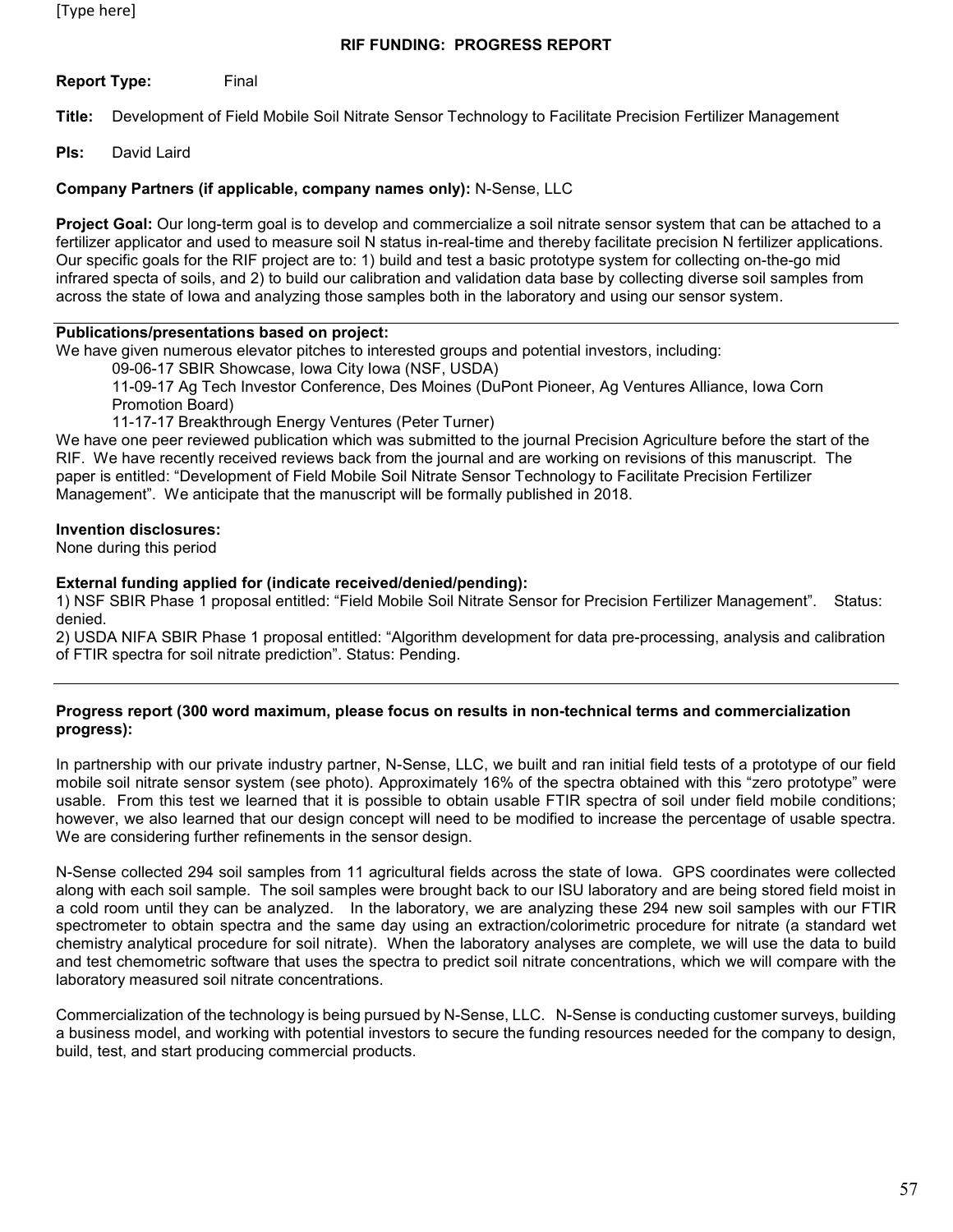## **Report Type:** Final

**Title:** Evaluation of Spontaneous Genome Doubling Ability in Haploids of Diverse Genetic Background

**PIs:** Ursula Frei Thomas Lubberstedt

**Company Partners (if applicable, company names only):** Wyffels Seed Inc, Forage Genetics International, Syngenta, Advanta Seeds (Argentina)

**Project Goal:** The goal of this project is to evaluate the trait of Spontaneous genome Doubling Ability in Haploids (SHGD) in the genetic background of actual breeding lines provided from different corn breeding companies.

### **Publications/presentations based on project:** -

**Invention disclosures:** ISURF 04636

#### **External funding applied for (indicate received/denied/pending):**

#### **Received**

| T Lubberstedt (PI) | USDA-OREI | 10/2017-9/2021 | \$1 Mio | Novel strategies for     |
|--------------------|-----------|----------------|---------|--------------------------|
| K Delate           |           |                |         | developing organic field |
| W Tracy            |           |                |         | and sweet corn varieties |
| P Scott            |           |                |         |                          |

#### **Denied**

| T Lubberstedt (PI)                                                             | <b>USDA</b><br>Foundation | 03/2018-02/2022 | \$500,000 | Genetic analysis and<br>application of<br>spontaneous haploid<br>genome doubling in<br>maize   |  |
|--------------------------------------------------------------------------------|---------------------------|-----------------|-----------|------------------------------------------------------------------------------------------------|--|
| Pending                                                                        |                           |                 |           |                                                                                                |  |
| M Settles (PI)<br>W Tracy<br>C Hannah<br>T Lubberstedt<br>A Block<br>M Resende | USDA-SCRI                 | 9/2018-8/2022   | $$8$ Mio  | Sweet CAP: Integrated<br>technologies to improve<br>sweet corn production<br>and marketability |  |

#### **Progress report (300 word maximum, please focus on results in non-technical terms and commercialization progress):**

In summer 2017, crosses between different donor lines of the SHGD trait and the actual breeding lines submitted by the collaborating companies were performed. Based on recommendation of the participating breeding companies, 6 public available control lines representing the Stiff Stalk and Non-Stiff Stalk heterotic group were added to the experiment. We were able to combine each breeder line with three different SHGD donor lines. The resulting F1 seed was grown at a winter nursery in Chile for haploid induction. Induction crosses with the breeder and control lines have already been performed during the summer 2017 season. Selection of haploid was done during the winter. One of the breeder lines could not be selected based on the color marker R1-nj. Haploid seed returned from the winter nursery in late April. For most of the combinations sufficient haploid seed was recovered for the planned experiment.

The SHGD evaluation block was planted at the Ag Engineering and Agronomy Research Farm during May. Haploids derived from each breeder line, the controls and the respective combinations with 3 different SHGD donor lines were directly seeded in 4 rows a 25 seed each. The remaining haploid seed were germinated in the greenhouse and at the 2-3 leaf stage treated with colchicine solution for chromosome doubling. The seedlings were transplanted to the field adjacent to the directly seeded plots. For the breeder line that could not be selected based on the color marker R1-nj, a larger number of induced seed was germinated for root color selection. Seedlings with white roots were either directly transplanted or treated for chromosome doubling before transplanting.